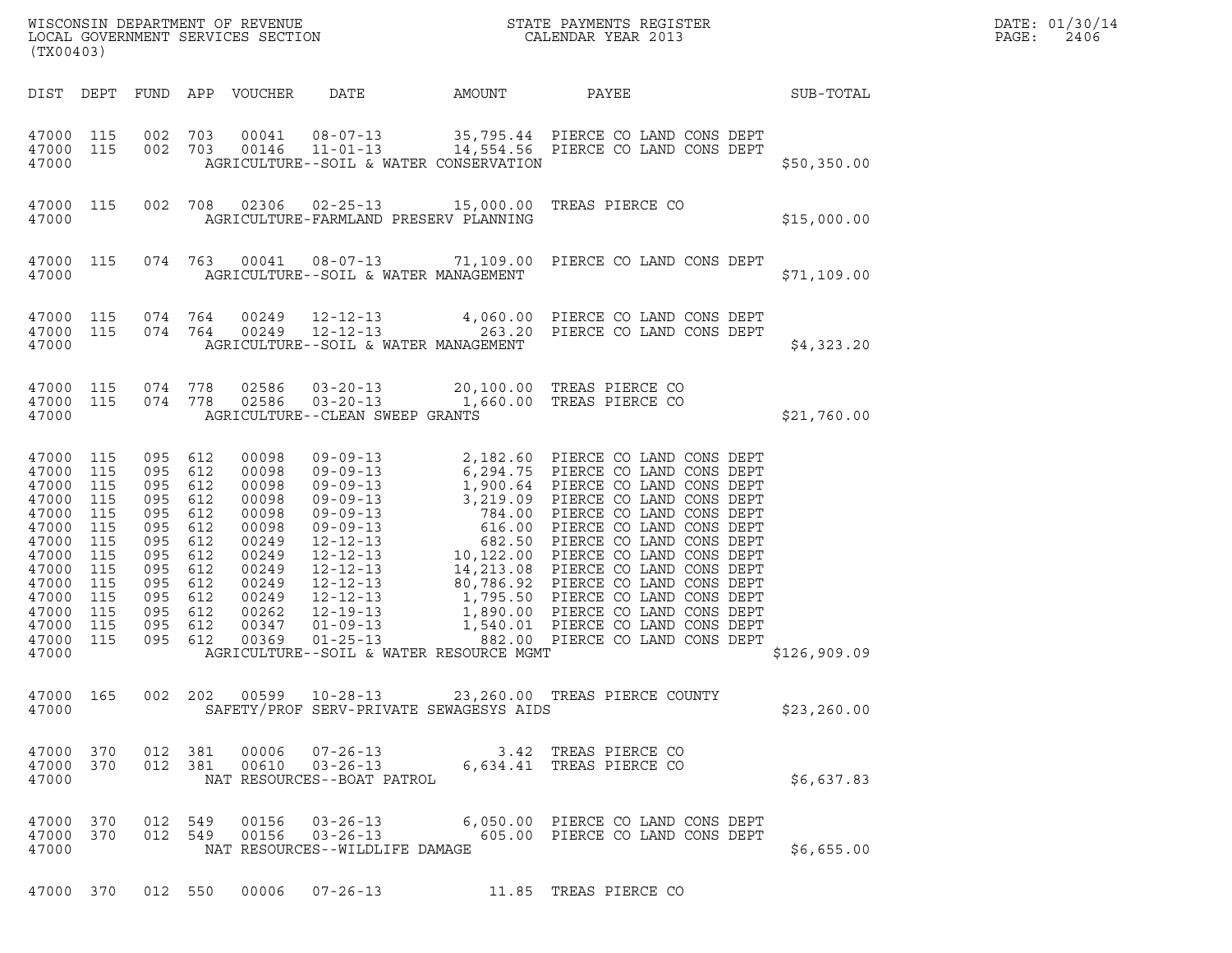|       | (TX00403)                           |                               |                            |                                                    |                                         |                                                                                                                                                           |               | DATE: 01/30/14<br>$\mathtt{PAGE:}$<br>2407 |
|-------|-------------------------------------|-------------------------------|----------------------------|----------------------------------------------------|-----------------------------------------|-----------------------------------------------------------------------------------------------------------------------------------------------------------|---------------|--------------------------------------------|
|       |                                     |                               | DIST DEPT FUND APP VOUCHER | DATE                                               | <b>AMOUNT</b>                           | PAYEE                                                                                                                                                     | SUB-TOTAL     |                                            |
| 47000 | 47000 370                           |                               |                            |                                                    | NAT RESOURCES--BOATING ENFORCEMENT AIDS | 012 550 00610 03-26-13 22,988.24 TREAS PIERCE CO                                                                                                          | \$23,000.09   |                                            |
| 47000 | 47000 370                           |                               |                            |                                                    | NAT RESOURCES--ALL TERRAIN VEHICLE ENF  | 012 551 00112 09-24-13 750.15 TREAS PIERCE CO                                                                                                             | \$750.15      |                                            |
| 47000 | 47000 370                           |                               |                            |                                                    | NAT RESOURCES--SNOWMOBILE ENFORCEMENT   | 012 552 00149 09-24-13 4,099.76 TREAS PIERCE CO                                                                                                           | \$4,099.76    |                                            |
| 47000 | 47000 370<br>47000 370              |                               |                            |                                                    | NAT RESOURCES--WILDLIFE DAMAGE CLAIMS   | 012 553 00156 03-26-13 10,834.11 PIERCE CO LAND CONS DEPT<br>012 553 00156 03-26-13 5,905.58 PIERCE CO LAND CONS DEPT                                     | \$16,739.69   |                                            |
| 47000 | 47000 370                           |                               |                            |                                                    | NAT RESOURCES--SNOWMOBILE TRAIL AIDS    | 012 574 00145 08-05-13 27,950.00 TREAS PIERCE CO                                                                                                          | \$27,950.00   |                                            |
| 47000 | 47000 370<br>47000 370<br>47000 370 |                               |                            | NAT RESOURCES--SNOWMOBILE TRAIL AIDS               |                                         | 012 575 00157 08-05-13 27,950.00 TREAS PIERCE CO<br>012 575 00512 09-16-13 39,253.94 TREAS PIERCE CO<br>012 575 02138 02-19-13 118,708.29 TREAS PIERCE CO | \$185, 912.23 |                                            |
| 47000 | 47000 370                           |                               | 012 584 00041              | NAT RESOURCES--PMT IN LIEU OF TAXES                |                                         | 09-03-13 1,709.00 TREAS PIERCE CO                                                                                                                         | \$1,709.00    |                                            |
| 47000 | 47000 370                           |                               |                            | NAT RESOURCES--RU RECYCLING GRANT                  |                                         | 074 670 41224 05-20-13 190,579.10 TREAS PIERCE CO                                                                                                         | \$190,579.10  |                                            |
| 47000 | 47000 370                           |                               |                            | NAT RESOURCES--RU CONSOLIDATED GRANT               |                                         | 074 673 41224 05-20-13 11,010.58 TREAS PIERCE CO                                                                                                          | \$11,010.58   |                                            |
| 47000 | 47000 370                           | 095 512                       |                            | NAT RESOURCES--STEWARDSHIP 2000                    |                                         | 00694  10-10-13  104,770.00 TREAS PIERCE CO                                                                                                               | \$104,770.00  |                                            |
| 47000 | 47000 370                           |                               | 095 517 01675 01-15-13     | NAT RESOURCES--POLLUTION CONTROL                   |                                         | 84,796.60 TREAS PIERCE CO                                                                                                                                 | \$84,796.60   |                                            |
| 47000 | 47000 395<br>47000 395<br>47000 395 | 011 190<br>011 190<br>011 190 | 68047<br>82047<br>94047    | $01 - 07 - 13$<br>$07 - 01 - 13$<br>$10 - 07 - 13$ | TRANSPORTATION--GENERAL TRANSP AIDS-GTA | 220,645.07 COUNTY OF PIERCE<br>441,290.14 COUNTY OF PIERCE<br>220,645.07 COUNTY OF PIERCE                                                                 | \$882,580.28  |                                            |
|       | 47000 410                           |                               | 002 116 11357 11-05-13     |                                                    |                                         | 46,969.65 TREAS PIERCE CO                                                                                                                                 |               |                                            |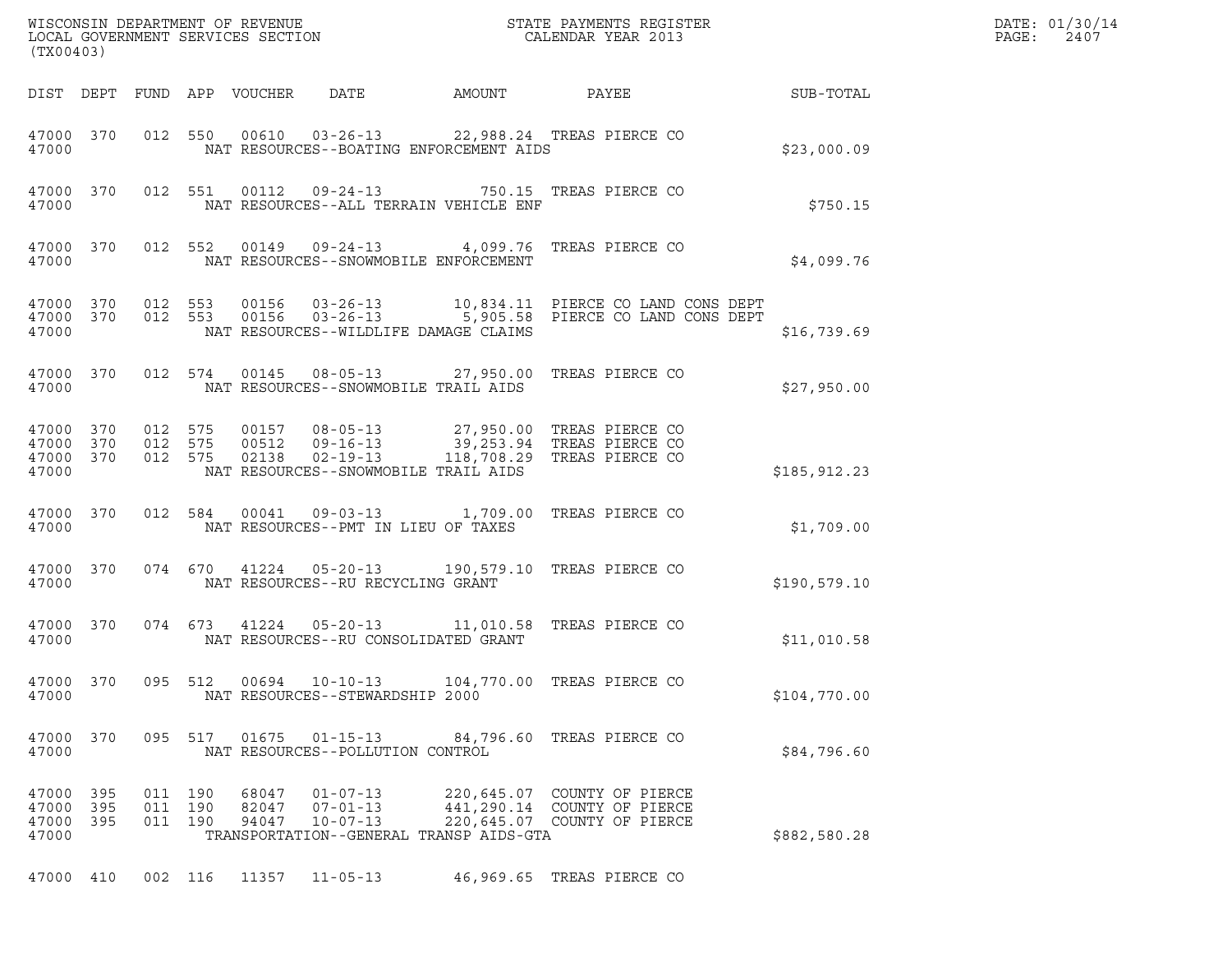| (TX00403)                                                                                                                                                                                                                                                         |                                                                                                                                                                                                  |                                                                                                                                                                                                  |                                                                                                                                                                                                  | WISCONSIN DEPARTMENT OF REVENUE<br>LOCAL GOVERNMENT SERVICES SECTION                                                                                                                                                                                     | $\mathbf{N}$                                                                                                                                                                                                                                                                                                                                                                                                                                                                                                   |                                                                                                                                                                                                                                                                                                                                                                                                                          | STATE PAYMENTS REGISTER<br>CALENDAR YEAR 2013                                                                                                                                                                                                                                                                                                                                                                    |                | DATE: 01/30/14<br>PAGE:<br>2408 |
|-------------------------------------------------------------------------------------------------------------------------------------------------------------------------------------------------------------------------------------------------------------------|--------------------------------------------------------------------------------------------------------------------------------------------------------------------------------------------------|--------------------------------------------------------------------------------------------------------------------------------------------------------------------------------------------------|--------------------------------------------------------------------------------------------------------------------------------------------------------------------------------------------------|----------------------------------------------------------------------------------------------------------------------------------------------------------------------------------------------------------------------------------------------------------|----------------------------------------------------------------------------------------------------------------------------------------------------------------------------------------------------------------------------------------------------------------------------------------------------------------------------------------------------------------------------------------------------------------------------------------------------------------------------------------------------------------|--------------------------------------------------------------------------------------------------------------------------------------------------------------------------------------------------------------------------------------------------------------------------------------------------------------------------------------------------------------------------------------------------------------------------|------------------------------------------------------------------------------------------------------------------------------------------------------------------------------------------------------------------------------------------------------------------------------------------------------------------------------------------------------------------------------------------------------------------|----------------|---------------------------------|
| DIST DEPT                                                                                                                                                                                                                                                         |                                                                                                                                                                                                  | FUND                                                                                                                                                                                             |                                                                                                                                                                                                  | APP VOUCHER                                                                                                                                                                                                                                              | DATE                                                                                                                                                                                                                                                                                                                                                                                                                                                                                                           | AMOUNT                                                                                                                                                                                                                                                                                                                                                                                                                   | PAYEE                                                                                                                                                                                                                                                                                                                                                                                                            | SUB-TOTAL      |                                 |
| 47000                                                                                                                                                                                                                                                             |                                                                                                                                                                                                  |                                                                                                                                                                                                  |                                                                                                                                                                                                  |                                                                                                                                                                                                                                                          | CORRECTIONS--LOCAL AID                                                                                                                                                                                                                                                                                                                                                                                                                                                                                         |                                                                                                                                                                                                                                                                                                                                                                                                                          |                                                                                                                                                                                                                                                                                                                                                                                                                  | \$46,969.65    |                                 |
| 47000<br>47000<br>47000<br>47000<br>47000<br>47000<br>47000<br>47000<br>47000<br>47000<br>47000<br>47000<br>47000                                                                                                                                                 | 435<br>435<br>435<br>435<br>435<br>435<br>435<br>435<br>435<br>435<br>435<br>435                                                                                                                 | 005<br>005<br>005<br>005<br>005<br>005<br>005<br>005<br>005<br>005<br>005<br>005                                                                                                                 | 000<br>000<br>000<br>000<br>000<br>000<br>000<br>000<br>000<br>000<br>000<br>000                                                                                                                 | 90310<br>90314<br>90318<br>90321<br>90323<br>90325<br>90400<br>90402<br>90403<br>90406<br>90408<br>90411                                                                                                                                                 | $01 - 01 - 13$<br>$02 - 01 - 13$<br>$03 - 01 - 13$<br>04-01-13<br>$05 - 01 - 13$<br>$06 - 01 - 13$<br>$07 - 01 - 13$<br>$08 - 01 - 13$<br>$09 - 01 - 13$<br>$10 - 01 - 13$<br>$11 - 01 - 13$<br>$12 - 01 - 13$<br>HEALTH SERVICES--STATE/FED AIDS                                                                                                                                                                                                                                                              | 104,747.00 PIERCE CO<br>108,278.00<br>82,635.00<br>120,414.00<br>136,686.00<br>60,400.00<br>569,806.00<br>328,317.00<br>107,532.00<br>98,444.00<br>113,641.00<br>41,545.00                                                                                                                                                                                                                                               | PIERCE CO<br>PIERCE CO<br>PIERCE CO<br>PIERCE CO<br>PIERCE CO<br>PIERCE CO<br>PIERCE CO<br>PIERCE CO<br>PIERCE CO<br>PIERCE CO<br>PIERCE CO                                                                                                                                                                                                                                                                      | \$1,872,445.00 |                                 |
| 47000<br>47000<br>47000<br>47000<br>47000<br>47000<br>47000<br>47000<br>47000<br>47000<br>47000<br>47000<br>47000<br>47000<br>47000<br>47000<br>47000<br>47000<br>47000<br>47000<br>47000<br>47000<br>47000<br>47000<br>47000<br>47000<br>47000<br>47000<br>47000 | 437<br>437<br>437<br>437<br>437<br>437<br>437<br>437<br>437<br>437<br>437<br>437<br>437<br>437<br>437<br>437<br>437<br>437<br>437<br>437<br>437<br>437<br>437<br>437<br>437<br>437<br>437<br>437 | 005<br>005<br>005<br>005<br>005<br>005<br>005<br>005<br>005<br>005<br>005<br>005<br>005<br>005<br>005<br>005<br>005<br>005<br>005<br>005<br>005<br>005<br>005<br>005<br>005<br>005<br>005<br>005 | 000<br>000<br>000<br>000<br>000<br>000<br>000<br>000<br>000<br>000<br>000<br>000<br>000<br>000<br>000<br>000<br>000<br>000<br>000<br>000<br>000<br>000<br>000<br>000<br>000<br>000<br>000<br>000 | 00000<br>00000<br>00000<br>00000<br>00000<br>00000<br>00000<br>00000<br>00000<br>00000<br>00000<br>00000<br>00000<br>00000<br>00000<br>00000<br>00000<br>00000<br>00000<br>00000<br>00000<br>00000<br>00000<br>00000<br>00000<br>00000<br>00000<br>00000 | $01 - 26 - 13$<br>$01 - 05 - 13$<br>$02 - 30 - 13$<br>$03 - 06 - 13$<br>$03 - 22 - 13$<br>$04 - 05 - 13$<br>04-10-13<br>$04 - 28 - 13$<br>$05 - 05 - 13$<br>$05 - 19 - 13$<br>$06 - 30 - 13$<br>$06 - 05 - 13$<br>$06 - 05 - 13$<br>$07 - 11 - 13$<br>$07 - 07 - 13$<br>$07 - 30 - 13$<br>$08 - 31 - 13$<br>$08 - 05 - 13$<br>$08 - 05 - 13$<br>$09 - 30 - 13$<br>$09 - 05 - 13$<br>$10 - 26 - 13$<br>$10 - 05 - 13$<br>$10 - 30 - 13$<br>$11 - 06 - 13$<br>$11 - 05 - 13$<br>$12 - 28 - 13$<br>$12 - 05 - 13$ | 5,420.52 PIERCE<br>63,350.02<br>3,447.56<br>47,350.06<br>.39<br>81,411.40<br>25,739.09<br>54,896.41<br>20,720.27<br>19,370.81<br>14,490.43<br>8,282.00<br>467.05<br>13,995.31<br>1,713.00<br>52,654.54<br>15,343.81<br>16,238.40<br>25,223.73<br>318,848.60<br>26,433.31<br>17,132.06<br>66,622.35<br>16,334.28<br>12,431.71<br>21,012.01<br>219.96 PIERCE<br>8,702.00 PIERCE<br>CHILDREN & FAMILIES--STATE/FEDERAL AIDS | PIERCE CHILD SUPPORT<br>PIERCE<br>PIERCE<br>PIERCE<br>PIERCE<br>PIERCE CHILD SUPPORT<br>PIERCE CHILD SUPPORT<br>PIERCE<br>PIERCE CHILD SUPPORT<br>PIERCE<br>PIERCE<br>PIERCE<br>PIERCE<br>PIERCE CHILD SUPPORT<br>PIERCE CHILD SUPPORT<br>PIERCE<br>PIERCE CHILD SUPPORT<br>PIERCE CHILD SUPPORT<br>PIERCE<br>PIERCE<br>PIERCE<br>PIERCE CHILD SUPPORT<br>PIERCE CHILD SUPPORT<br>PIERCE<br>PIERCE CHILD SUPPORT | \$957,851.08   |                                 |
| 47000<br>47000                                                                                                                                                                                                                                                    | 455                                                                                                                                                                                              | 002 221                                                                                                                                                                                          |                                                                                                                                                                                                  | 04855                                                                                                                                                                                                                                                    | $07 - 30 - 13$                                                                                                                                                                                                                                                                                                                                                                                                                                                                                                 | 980.00<br>JUSTICE--LAW ENFORCEMENT SERVICES AID                                                                                                                                                                                                                                                                                                                                                                          | TREAS PIERCE CNTY                                                                                                                                                                                                                                                                                                                                                                                                | \$980.00       |                                 |

47000 455 002 225 02532 02-15-13 23,097.00 TREAS PIERCE CO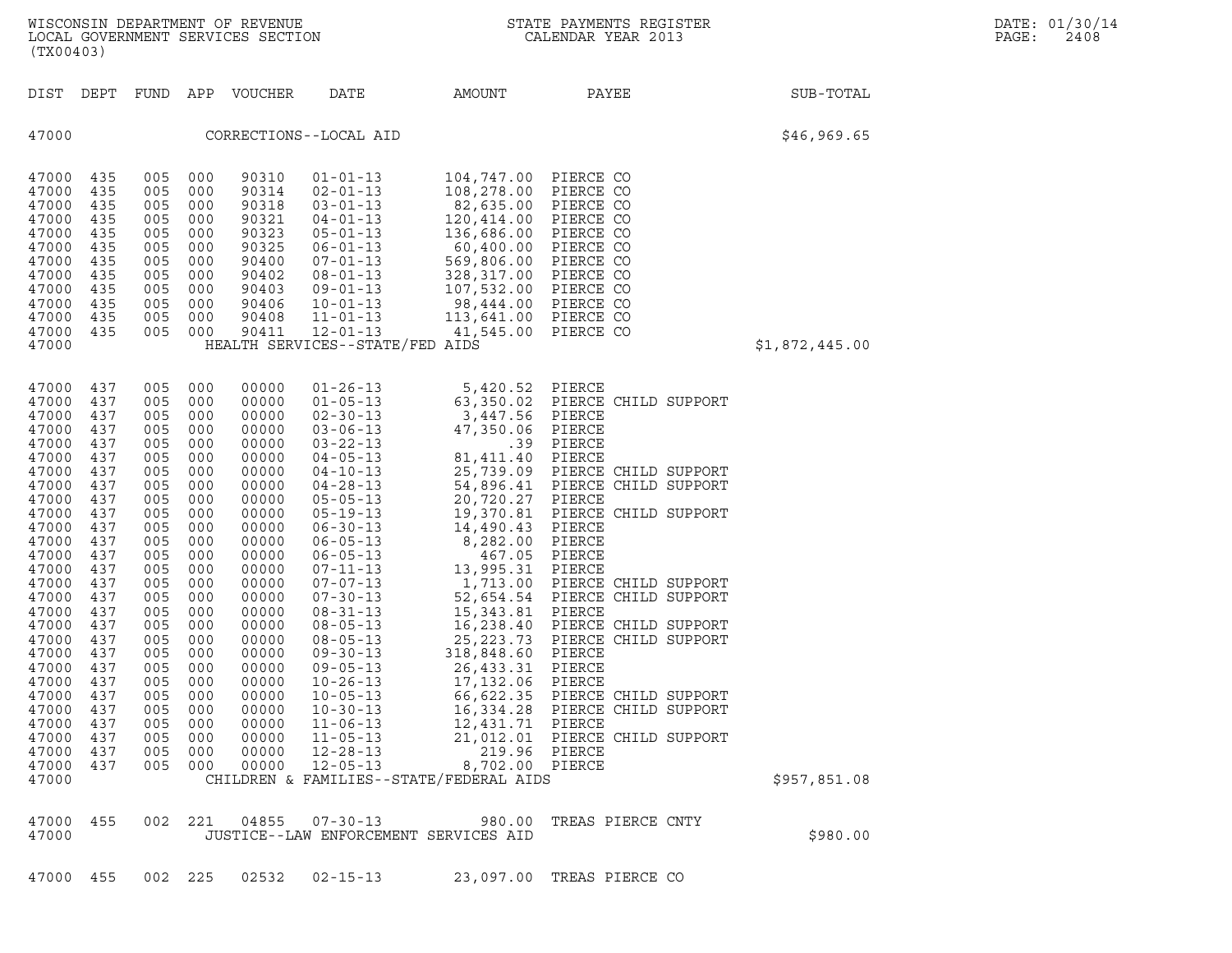| (TX00403)                                                                           |                                                     |         |                                 |                                   |                                             |                                                                                                                                                                                                                                                                                                                                   |                        | DATE: 01/30/14<br>$\mathtt{PAGE:}$<br>2409 |
|-------------------------------------------------------------------------------------|-----------------------------------------------------|---------|---------------------------------|-----------------------------------|---------------------------------------------|-----------------------------------------------------------------------------------------------------------------------------------------------------------------------------------------------------------------------------------------------------------------------------------------------------------------------------------|------------------------|--------------------------------------------|
|                                                                                     |                                                     |         | DIST DEPT FUND APP VOUCHER DATE |                                   |                                             |                                                                                                                                                                                                                                                                                                                                   | AMOUNT PAYEE SUB-TOTAL |                                            |
|                                                                                     |                                                     |         |                                 |                                   | 47000 JUSTICE--LAW ENFORCEMENT--DRUG CRIMES |                                                                                                                                                                                                                                                                                                                                   | \$23,097.00            |                                            |
| 47000                                                                               |                                                     |         |                                 | JUSTICE--LAW ENFORCEMENT TRAINING |                                             | 47000 455 002 231 00486 02-13-13 8,800.00 TREAS PIERCE CNTY                                                                                                                                                                                                                                                                       | \$8,800.00             |                                            |
| 47000 455<br>47000 455<br>47000 455<br>47000                                        |                                                     |         |                                 |                                   | JUSTICE--TRUANCY PROGRAM-GRANT FUNDS        | 002  251  00075  09-17-13  9,999.99  TREAS PIERCE CO<br>002  251  00165  10-01-13  7,897.00  TREAS PIERCE CO<br>002  251  00584  12-18-13  9,999.99  TREAS PIERCE CO                                                                                                                                                              | \$27,896.98            |                                            |
| 47000                                                                               |                                                     |         |                                 |                                   | JUSTICE--VICTIM/WITNESS ASSISTANCE SERV     | 47000 455 002 532 04782 07-30-13 13,443.17 TREAS PIERCE CO                                                                                                                                                                                                                                                                        | \$13,443.17            |                                            |
| 47000                                                                               |                                                     |         |                                 | JUSTICE--VICTIM/WITNESS SERVICES  |                                             | 47000 455 002 539 00048 03-12-13 17,525.45 TREAS PIERCE CO                                                                                                                                                                                                                                                                        | \$17,525.45            |                                            |
| 47000 465<br>47000                                                                  |                                                     |         |                                 |                                   | MILITARY AFFAIRS-EMER MGMT-RESPONSE EQMT    | 002 308 01319 07-23-13 524.00 TREAS PIERCE CO                                                                                                                                                                                                                                                                                     | \$524.00               |                                            |
| 47000                                                                               |                                                     |         |                                 |                                   | MILITARY AFFAIRS-EMERGENCY MGMT PLANNING    | 47000 465 002 337 00697 06-28-13 4,761.00 TREAS PIERCE CO                                                                                                                                                                                                                                                                         | \$4,761.00             |                                            |
| 47000 465<br>47000 465<br>47000 465<br>47000 465<br>47000 465<br>47000 465<br>47000 | 002 342<br>002 342<br>002 342<br>002 342<br>002 342 | 002 342 |                                 |                                   | MILITARY AFFAIRS-EMERGENCY MGMT-FED FUND    | $\begin{tabular}{cccc} 0.0231 & 10-01-13 & 11,013.37 \text{ TREAS PIERCE CO} \\ 0.0299 & 01-16-13 & 18,878.71 \text{ TREAS PIERCE CO} \\ 0.0323 & 10-29-13 & 18,653.47 \text{ TREAS PIERCE CO} \\ 0.0585 & 03-18-13 & 6,175.13 \text{ TREAS PIERCE CO} \\ 0.0768 & 08-14-13 & 18,409.09 \text{ TREAS PIERCE CO} \\ 0.1050 & 0.4-$ | \$74,033.31            |                                            |
| 47000                                                                               |                                                     |         |                                 |                                   | MILITARY AFFAIRS-EMER MGMT-PLANNING AID     | 47000 465 072 364 00348 01-23-13 4,751.00 TREAS PIERCE CO                                                                                                                                                                                                                                                                         | \$4,751.00             |                                            |
| 47000 485<br>47000                                                                  |                                                     |         |                                 | VETERANS AFFAIRS GRANTS           |                                             | 002 127 05586 06-25-13 1,000.00 TREAS PIERCE CO                                                                                                                                                                                                                                                                                   | \$1,000.00             |                                            |
| 47000 485<br>47000                                                                  |                                                     |         |                                 |                                   | VETERANS AFFAIRS--GRANTS TO COUNTIES        | 082  267  05586  06-25-13  4,500.00 TREAS PIERCE CO                                                                                                                                                                                                                                                                               | \$4,500.00             |                                            |
| 47000 485<br>47000                                                                  |                                                     | 082 280 |                                 | VETERANS AFFAIRS--GRANTS          |                                             | 02497   01-02-13   5,237.22   TREAS PIERCE CO                                                                                                                                                                                                                                                                                     | \$5,237.22             |                                            |
|                                                                                     |                                                     |         |                                 | 47000 485 083 370 05586 06-25-13  |                                             | 4,500.00 TREAS PIERCE CO                                                                                                                                                                                                                                                                                                          |                        |                                            |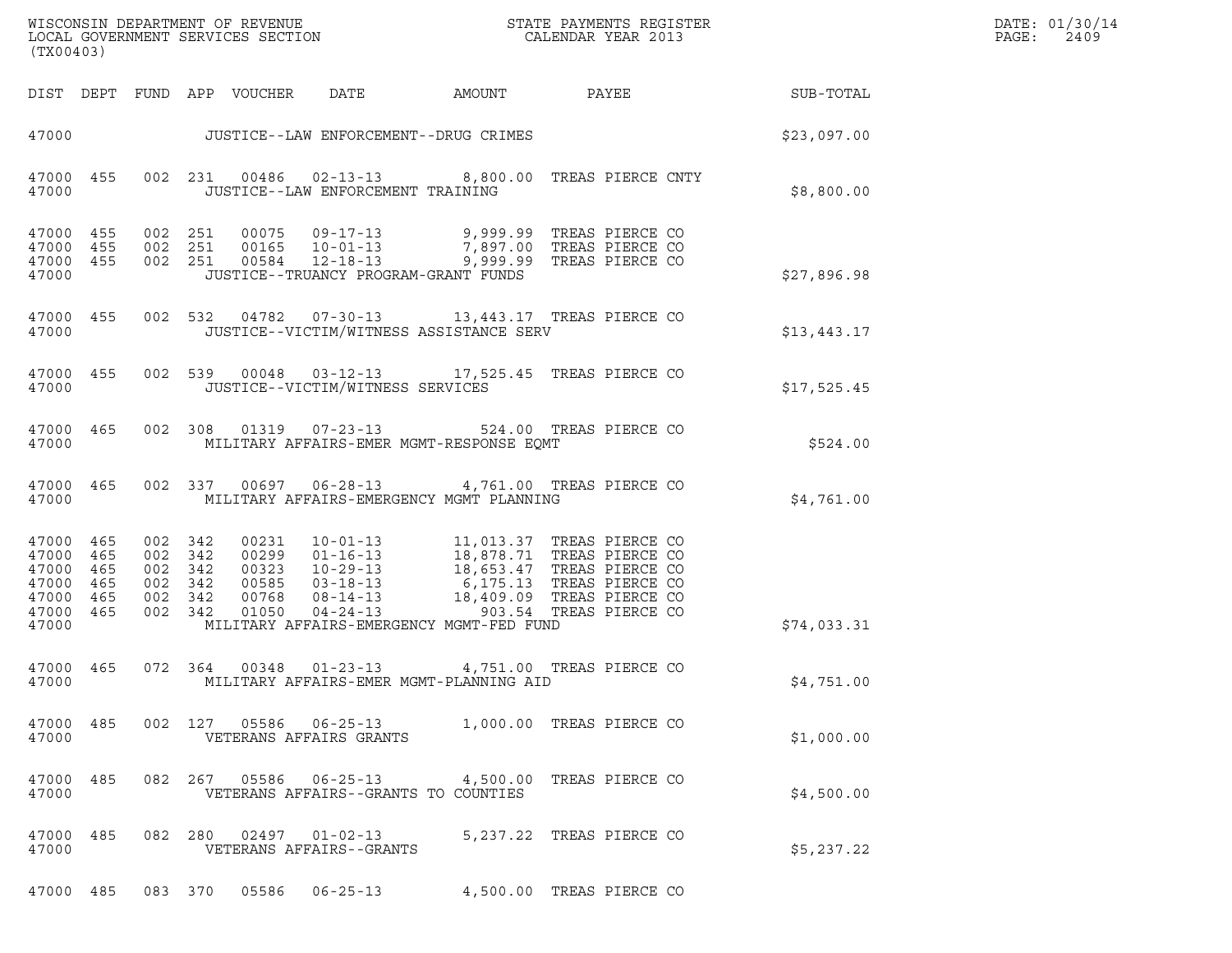| (TX00403)                                                                                                                                                                                                                     |                                                                                                                                                                      |                                                                                                                                                                          |                                                                                                                                                               |                                                                                                                                                                                                                      |                                                                                                                                                   |                                                                       |                                                                                                                |             | DATE: 01/30/14<br>PAGE:<br>2410 |
|-------------------------------------------------------------------------------------------------------------------------------------------------------------------------------------------------------------------------------|----------------------------------------------------------------------------------------------------------------------------------------------------------------------|--------------------------------------------------------------------------------------------------------------------------------------------------------------------------|---------------------------------------------------------------------------------------------------------------------------------------------------------------|----------------------------------------------------------------------------------------------------------------------------------------------------------------------------------------------------------------------|---------------------------------------------------------------------------------------------------------------------------------------------------|-----------------------------------------------------------------------|----------------------------------------------------------------------------------------------------------------|-------------|---------------------------------|
|                                                                                                                                                                                                                               |                                                                                                                                                                      |                                                                                                                                                                          |                                                                                                                                                               | DIST DEPT FUND APP VOUCHER                                                                                                                                                                                           | DATE                                                                                                                                              | AMOUNT                                                                | PAYEE SUB-TOTAL                                                                                                |             |                                 |
| 47000                                                                                                                                                                                                                         |                                                                                                                                                                      |                                                                                                                                                                          |                                                                                                                                                               |                                                                                                                                                                                                                      | VETERANS AFFAIRS--GRANTS TO COUNTIES                                                                                                              |                                                                       |                                                                                                                | \$4,500.00  |                                 |
| 47000<br>47000                                                                                                                                                                                                                | 505                                                                                                                                                                  | 002 116                                                                                                                                                                  |                                                                                                                                                               | 01318                                                                                                                                                                                                                | 09-06-13 3,098.00 TREAS PIERCE CO<br>DOA--LAND INFORMATION BOARD GRANTS                                                                           |                                                                       |                                                                                                                | \$3,098.00  |                                 |
| 47000<br>47000<br>47000                                                                                                                                                                                                       | 505<br>505                                                                                                                                                           | 002 142<br>002 142                                                                                                                                                       |                                                                                                                                                               | 07820<br>08706                                                                                                                                                                                                       | DOA--FEDERAL ENERGY GRANTS                                                                                                                        |                                                                       | $03-06-13$<br>04-22-13<br>04-22-13<br>8AL ENERGY GRANTS                                                        | \$5,160.08  |                                 |
| 47000<br>47000<br>47000<br>47000<br>47000<br>47000<br>47000<br>47000<br>47000<br>47000<br>47000<br>47000<br>47000<br>47000<br>47000<br>47000<br>47000<br>47000<br>47000<br>47000<br>47000<br>47000<br>47000<br>47000<br>47000 | 505<br>505<br>505<br>505<br>505<br>505<br>505<br>505<br>505<br>505<br>505<br>505<br>505<br>505<br>505<br>505<br>505<br>505<br>505<br>505<br>505<br>505<br>505<br>505 | 002<br>002<br>002<br>002<br>002<br>002<br>002<br>002<br>002<br>002<br>002<br>002<br>002<br>002<br>002<br>002<br>002<br>002<br>002<br>002<br>002<br>002<br>002<br>002 155 | 155<br>155<br>155<br>155<br>155<br>155<br>155<br>155<br>155<br>155<br>155<br>155<br>155<br>155<br>155<br>155<br>155<br>155<br>155<br>155<br>155<br>155<br>155 | 60006<br>60006<br>60064<br>60064<br>60125<br>60125<br>60226<br>60226<br>60254<br>60254<br>60339<br>60339<br>60379<br>60379<br>60476<br>60476<br>60548<br>60548<br>60627<br>60627<br>60706<br>60706<br>60767<br>60767 | DOA-HOUSING ASSISTANCE-FEDERAL FUNDS                                                                                                              |                                                                       |                                                                                                                | \$16,770.00 |                                 |
| 47000<br>47000<br>47000<br>47000<br>47000<br>47000<br>47000                                                                                                                                                                   | 505<br>505<br>505<br>505<br>505<br>505                                                                                                                               | 002<br>002<br>002<br>002<br>002<br>002                                                                                                                                   | 643<br>643<br>643<br>643<br>643<br>643                                                                                                                        | 07000<br>07396<br>09430<br>09909<br>12185<br>12192                                                                                                                                                                   | $02 - 22 - 13$<br>$02 - 25 - 13$<br>$05 - 09 - 13$<br>$05 - 20 - 13$<br>$07 - 16 - 13$<br>$07 - 16 - 13$<br>DOA--JUSTICE ASSISTANCE FEDERAL FUNDS | 5,381.00<br>9,999.99<br>9,999.99<br>3,080.00<br>17,792.00<br>2,866.00 | TREAS PIERCE CO<br>TREAS PIERCE CO<br>TREAS PIERCE CO<br>TREAS PIERCE CO<br>TREAS PIERCE CO<br>TREAS PIERCE CO | \$49,118.98 |                                 |
| 47000<br>47000<br>47000<br>47000<br>47000                                                                                                                                                                                     | 505<br>505<br>505<br>505<br>505                                                                                                                                      | 002<br>002<br>002<br>002<br>002                                                                                                                                          | 743<br>743<br>743<br>743<br>743                                                                                                                               | 00533<br>01600<br>02497<br>06591<br>07707                                                                                                                                                                            | $08 - 07 - 13$<br>$09 - 12 - 13$<br>$10 - 24 - 13$<br>$01 - 25 - 13$<br>$03 - 18 - 13$                                                            | 15,490.00<br>51,593.00<br>71,066.00<br>34,697.00<br>30,860.00         | TREAS PIERCE CO<br>TREAS PIERCE CO<br>TREAS PIERCE CO<br>TREAS PIERCE CO<br>TREAS PIERCE CO                    |             |                                 |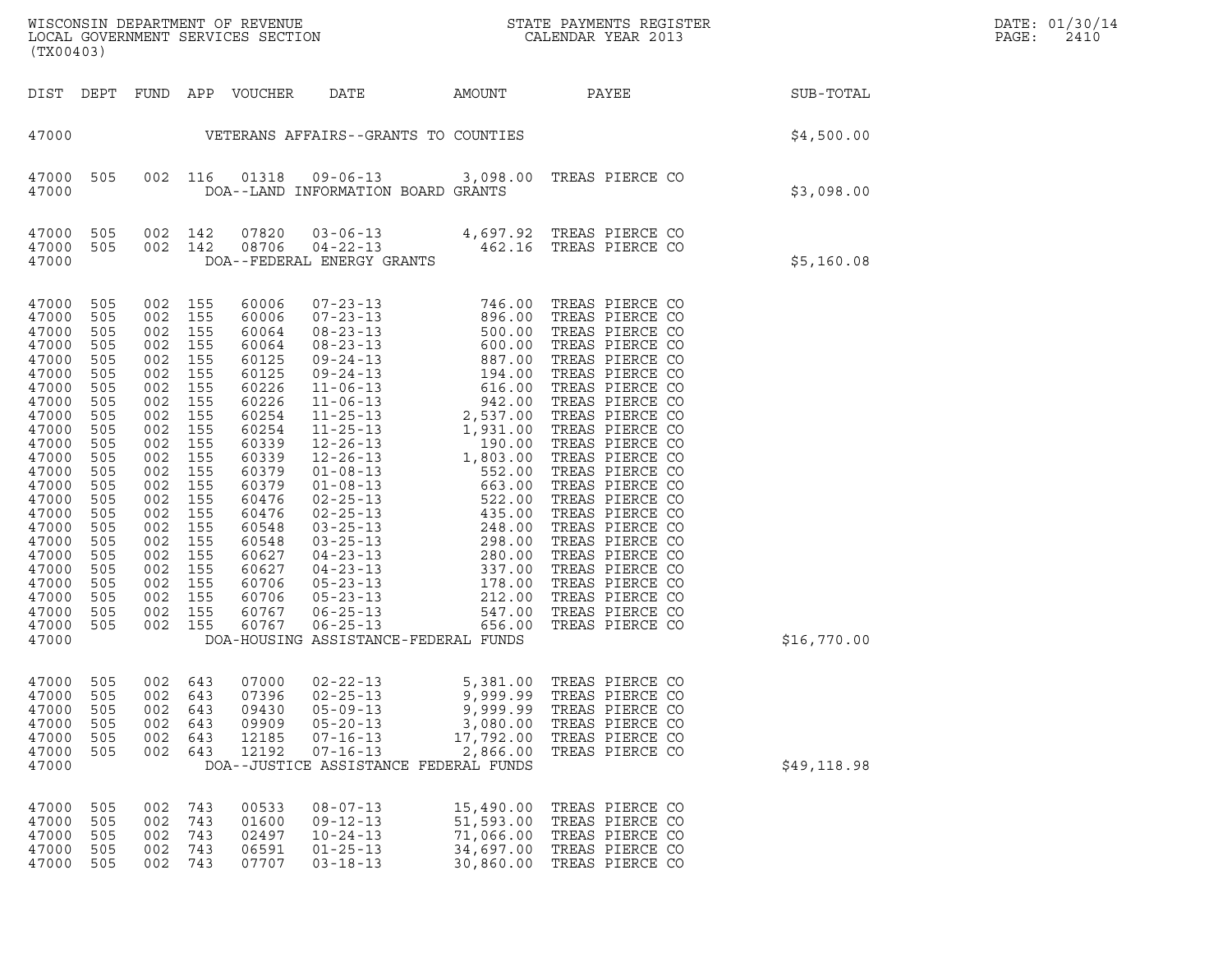| (TX00403)                                                                                                                                                                                                                                                                                                                                 |                                                                                                                                                                                                                                                          |                                                                                                                                                                                                                                                              |                                                                                                                                                                                                                                                   |                                                                                                                                                                                                                                                                                                                                  |                                                                                                   |                                     | WISCONSIN DEPARTMENT OF REVENUE<br>LOCAL GOVERNMENT SERVICES SECTION THE STATE PAYMENTS REGISTER<br>(TYA04403)                                                                   |               | DATE: 01/30/14<br>PAGE:<br>2411 |
|-------------------------------------------------------------------------------------------------------------------------------------------------------------------------------------------------------------------------------------------------------------------------------------------------------------------------------------------|----------------------------------------------------------------------------------------------------------------------------------------------------------------------------------------------------------------------------------------------------------|--------------------------------------------------------------------------------------------------------------------------------------------------------------------------------------------------------------------------------------------------------------|---------------------------------------------------------------------------------------------------------------------------------------------------------------------------------------------------------------------------------------------------|----------------------------------------------------------------------------------------------------------------------------------------------------------------------------------------------------------------------------------------------------------------------------------------------------------------------------------|---------------------------------------------------------------------------------------------------|-------------------------------------|----------------------------------------------------------------------------------------------------------------------------------------------------------------------------------|---------------|---------------------------------|
| DIST DEPT                                                                                                                                                                                                                                                                                                                                 |                                                                                                                                                                                                                                                          |                                                                                                                                                                                                                                                              |                                                                                                                                                                                                                                                   | FUND APP VOUCHER                                                                                                                                                                                                                                                                                                                 | DATE                                                                                              | AMOUNT PAYEE                        |                                                                                                                                                                                  | SUB-TOTAL     |                                 |
| 47000<br>47000<br>47000<br>47000<br>47000<br>47000                                                                                                                                                                                                                                                                                        | 505<br>505<br>505<br>505<br>505                                                                                                                                                                                                                          | 002<br>002 743<br>002 743<br>002 743<br>002 743                                                                                                                                                                                                              | 743                                                                                                                                                                                                                                               | 09416<br>09951<br>11946<br>11946<br>12102                                                                                                                                                                                                                                                                                        | DOA--HOUSING ASSISTANCE GRANTS                                                                    |                                     | 04-24-13<br>05-10-13<br>07-11-13<br>07-11-13<br>07-11-13<br>07-12-13<br>07-12-13<br>07-12-13<br>07-12-13<br>07-12-13<br>07-12-13<br>07-12-13<br>07-12-13<br>07-12-13<br>07-12-13 | \$389,059.00  |                                 |
| 47000<br>47000<br>47000<br>47000<br>47000<br>47000<br>47000<br>47000<br>47000<br>47000<br>47000<br>47000<br>47000<br>47000<br>47000<br>47000<br>47000<br>47000<br>47000<br>47000<br>47000<br>47000<br>47000<br>47000<br>47000<br>47000<br>47000<br>47000<br>47000<br>47000<br>47000<br>47000<br>47000<br>47000<br>47000<br>47000<br>47000 | 505<br>505<br>505<br>505<br>505<br>505<br>505<br>505<br>505<br>505<br>505<br>505<br>505<br>505<br>505<br>505<br>505<br>505<br>505<br>505<br>505<br>505<br>505<br>505<br>505<br>505<br>505<br>505<br>505<br>505<br>505<br>505<br>505<br>505<br>505<br>505 | 035 371<br>035<br>035<br>035<br>035<br>035<br>035<br>035<br>035<br>035<br>035<br>035<br>035<br>035<br>035<br>035<br>035<br>035<br>035<br>035<br>035<br>035<br>035<br>035<br>035<br>035<br>035<br>035<br>035<br>035<br>035<br>035<br>035<br>035<br>035<br>035 | 371<br>371<br>371<br>371<br>371<br>371<br>371<br>371<br>371<br>371<br>371<br>371<br>371<br>371<br>371<br>371<br>371<br>371<br>371<br>371<br>371<br>371<br>371<br>371<br>371<br>371<br>371<br>371<br>371<br>371<br>371<br>371<br>371<br>371<br>371 | 60006<br>60006<br>60006<br>60064<br>60064<br>60064<br>60125<br>60125<br>60125<br>60226<br>60226<br>60226<br>60254<br>60254<br>60254<br>60339<br>60339<br>60339<br>60379<br>60379<br>60379<br>60476<br>60476<br>60476<br>60548<br>60548<br>60548<br>60627<br>60627<br>60627<br>60706<br>60706<br>60706<br>60767<br>60767<br>60767 | $05 - 23 - 13$<br>$06 - 25 - 13$<br>$06 - 25 - 13$<br>$06 - 25 - 13$<br>DOA--PUBLIC BENEFITS FUND | 88.00<br>737.00<br>274.00<br>519.00 | TREAS PIERCE CO<br>TREAS PIERCE CO<br>TREAS PIERCE CO<br>TREAS PIERCE CO                                                                                                         | \$21, 201.00  |                                 |
| 47000<br>47000<br>47000                                                                                                                                                                                                                                                                                                                   | 835<br>835                                                                                                                                                                                                                                               | 002<br>002 105                                                                                                                                                                                                                                               | 105                                                                                                                                                                                                                                               | 44130<br>81233                                                                                                                                                                                                                                                                                                                   | $07 - 22 - 13$<br>$11 - 18 - 13$<br>REVENUE--STATE SHARED REVENUES                                | 146,322.22<br>833,987.64            | TREAS PIERCE CO<br>TREAS PIERCE CO                                                                                                                                               | \$980, 309.86 |                                 |

47000 835 002 109 01047 07-22-13 11,272.00 TREAS PIERCE CO

WISCONSIN DEPARTMENT OF REVENUE<br>LOCAL GOVERNMENT SERVICES SECTION STATE PAYMENTS REGISTER SECONDER STATE PASS: 2411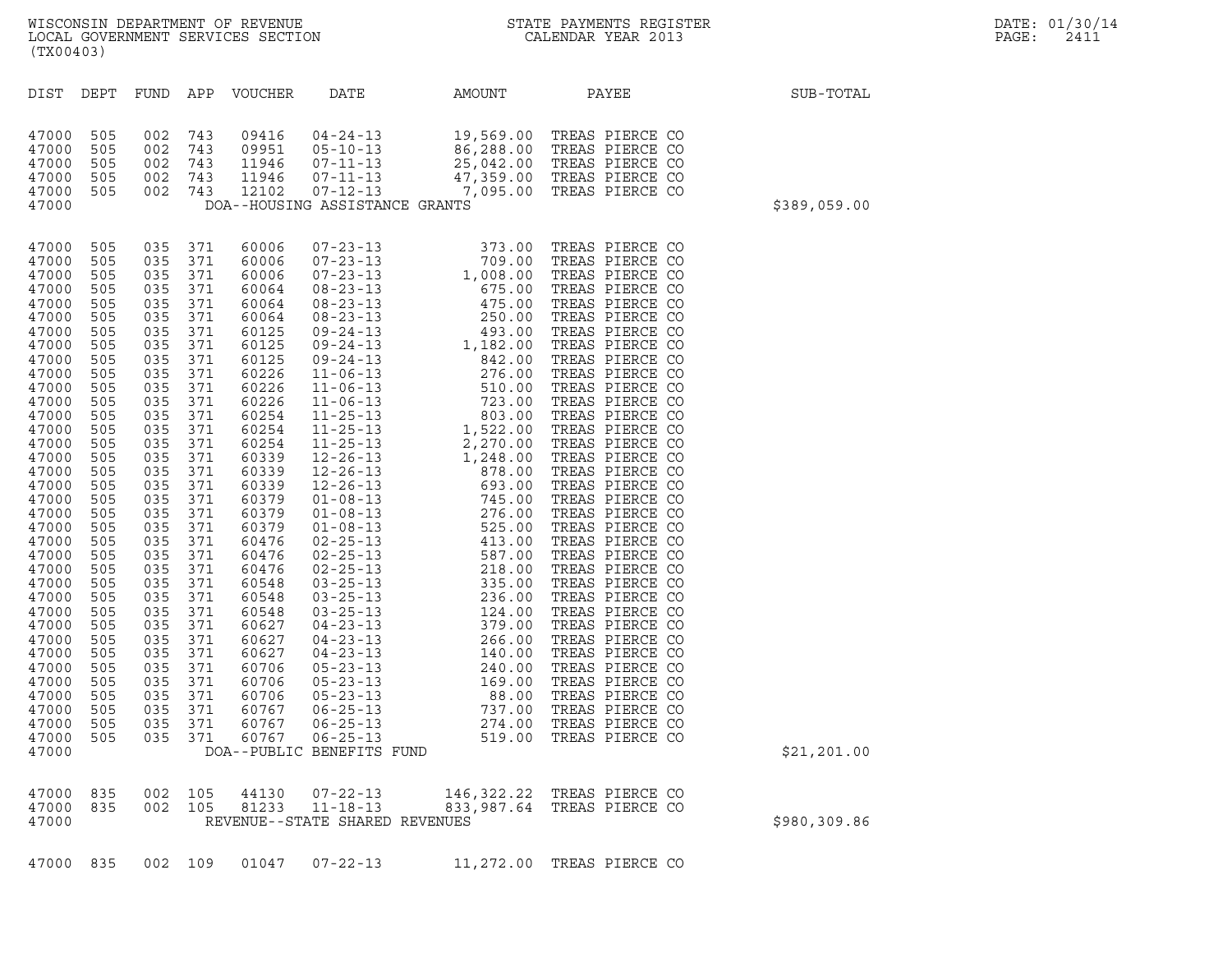| WISCONSIN DEPARTMENT OF REVENUE<br>LOCAL GOVERNMENT SERVICES SECTION<br>(TX00403) |            |            |                |                                             | STATE PAYMENTS REGISTER<br>CALENDAR YEAR 2013 |                                                                       | DATE: 01/30/14<br>PAGE:<br>2412 |  |
|-----------------------------------------------------------------------------------|------------|------------|----------------|---------------------------------------------|-----------------------------------------------|-----------------------------------------------------------------------|---------------------------------|--|
| DIST<br>DEPT                                                                      | FUND       | APP        | <b>VOUCHER</b> | DATE                                        | AMOUNT                                        | PAYEE                                                                 | SUB-TOTAL                       |  |
| 47000                                                                             |            |            |                | REVENUE--EXEMPT COMPUTER AID                |                                               | \$11,272.00                                                           |                                 |  |
| 835<br>47000<br>47000<br>835<br>47000                                             | 002<br>002 | 302<br>302 | 10090<br>11090 | 07-22-13                                    | REVENUE-FIRST DOLLAR/SCHOOL LEVY CREDITS      | 07-22-13 4,926,310.59 TREAS PIERCE CO<br>1,066,266.51 TREAS PIERCE CO | \$5,992,577.10                  |  |
| 47000<br>835<br>47000                                                             | 021        | 363        | 37229          | $03 - 25 - 13$<br>REVENUE--LOTTERY CREDIT - |                                               | 1,000,717.36 TREAS PIERCE CO                                          | \$1,000,717.36                  |  |
| 47000                                                                             |            |            |                | DISTRICT TOTAL APPROPRIATIONS               |                                               |                                                                       | \$13,397,499.84                 |  |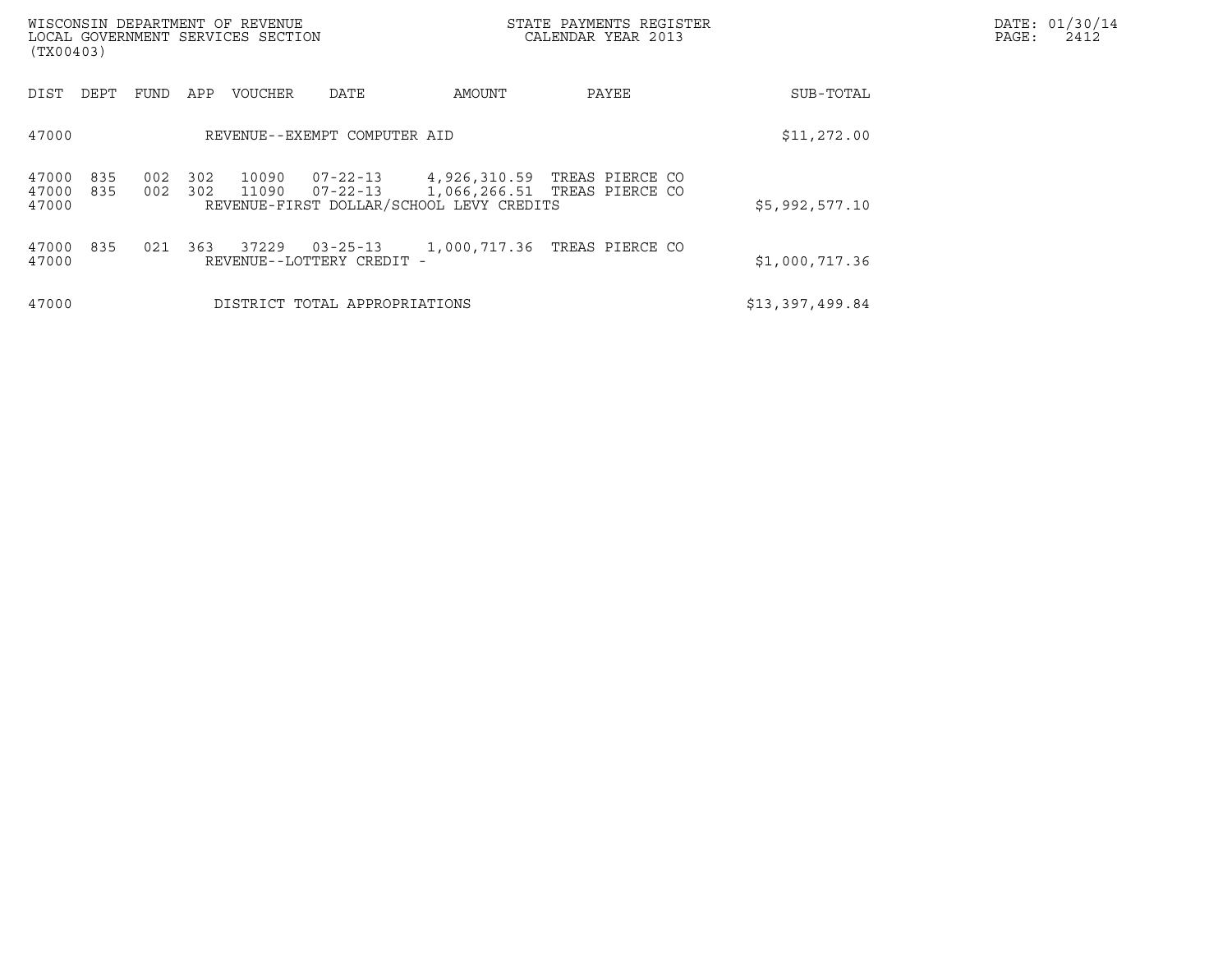| (TX00403)                                                 |           |                                          |  |                                |                                              | WISCONSIN DEPARTMENT OF REVENUE<br>LOCAL GOVERNMENT SERVICES SECTION CALENDAR YEAR 2013                                                                                                  |                  | DATE: 01/30/14<br>$\mathtt{PAGE}$ :<br>2413 |
|-----------------------------------------------------------|-----------|------------------------------------------|--|--------------------------------|----------------------------------------------|------------------------------------------------------------------------------------------------------------------------------------------------------------------------------------------|------------------|---------------------------------------------|
|                                                           |           |                                          |  |                                | DIST DEPT FUND APP VOUCHER DATE AMOUNT PAYEE |                                                                                                                                                                                          | <b>SUB-TOTAL</b> |                                             |
| 47002 165<br>47002                                        |           | 002 225                                  |  |                                | SAFETY/PROF SERV--FIRE INSURANCE DUES        | 01162  07-03-13  7,591.68  TREAS TN CLIFTON                                                                                                                                              | \$7,591.68       |                                             |
| 47002                                                     |           |                                          |  |                                | NAT RESOURCES-SEVERANCE/YIELD/WITHDRAWAL     | 47002 370 000 001 02DNR 07-03-13 204.73 TREAS TOWN CLIFTON                                                                                                                               | \$204.73         |                                             |
|                                                           |           |                                          |  |                                |                                              | 47002 370 002 503 15949 02-06-13 2,264.13 TREAS TN CLIFTON<br>47002 370 002 503 15949 02-06-13 19,516.22 TREAS TN CLIFTON                                                                |                  |                                             |
| 47002                                                     |           |                                          |  |                                | NAT RESOURCES--AIDS IN LIEU OF TAXES         | TOWN SHARE 759.52                                                                                                                                                                        | \$21,780.35      |                                             |
| 47002                                                     |           | 47002 370 012 571                        |  |                                | NAT RESOURCES--FOREST CROP/MFL/CO FOREST     | 36629  06-10-13  150.27  TREAS TN CLIFTON                                                                                                                                                | \$150.27         |                                             |
| 47002                                                     |           |                                          |  |                                | NAT RESOURCES--AIDS IN LIEU OF TAXES         | 47002 370 012 579 18709 04-15-13 2,350.62 TREAS TOWN CLIFTON                                                                                                                             | \$2,350.62       |                                             |
| 47002 395<br>47002 395<br>47002 395<br>47002 395<br>47002 |           | 011 191<br>011 191<br>011 191<br>011 191 |  |                                | TRANSPORTATION--GENERAL TRANSP AIDS-GTA      | 71163  01-07-13  17,713.99  TOWN OF CLIFTON<br>77163  04-01-13  17,713.99  TOWN OF CLIFTON<br>85163  07-01-13  17,713.99  TOWN OF CLIFTON<br>97163  10-07-13  17,714.02  TOWN OF CLIFTON | \$70,855.99      |                                             |
| 47002 835<br>47002                                        |           | 47002 835 002 105<br>002 105             |  | REVENUE--STATE SHARED REVENUES |                                              | 44105  07-22-13  2,430.98 TREAS TN CLIFTON<br>81208  11-18-13  13,777.79 TREAS TN CLIFTON                                                                                                | \$16, 208.77     |                                             |
| 47002 835<br>47002                                        |           |                                          |  | REVENUE--EXEMPT COMPUTER AID   |                                              | 002 109 03055 07-22-13 7.00 TREAS TN CLIFTON                                                                                                                                             | \$7.00           |                                             |
| 47002                                                     | 47002 835 | 002 501                                  |  | $00003$ $02 - 01 - 13$         | DOA-PAYMENT FOR MUNICIPAL SERVICES AID       | 89.38 TREAS TN CLIFTON                                                                                                                                                                   | \$89.38          |                                             |
| 47002                                                     |           |                                          |  | DISTRICT TOTAL APPROPRIATIONS  |                                              |                                                                                                                                                                                          | \$119, 238.79    |                                             |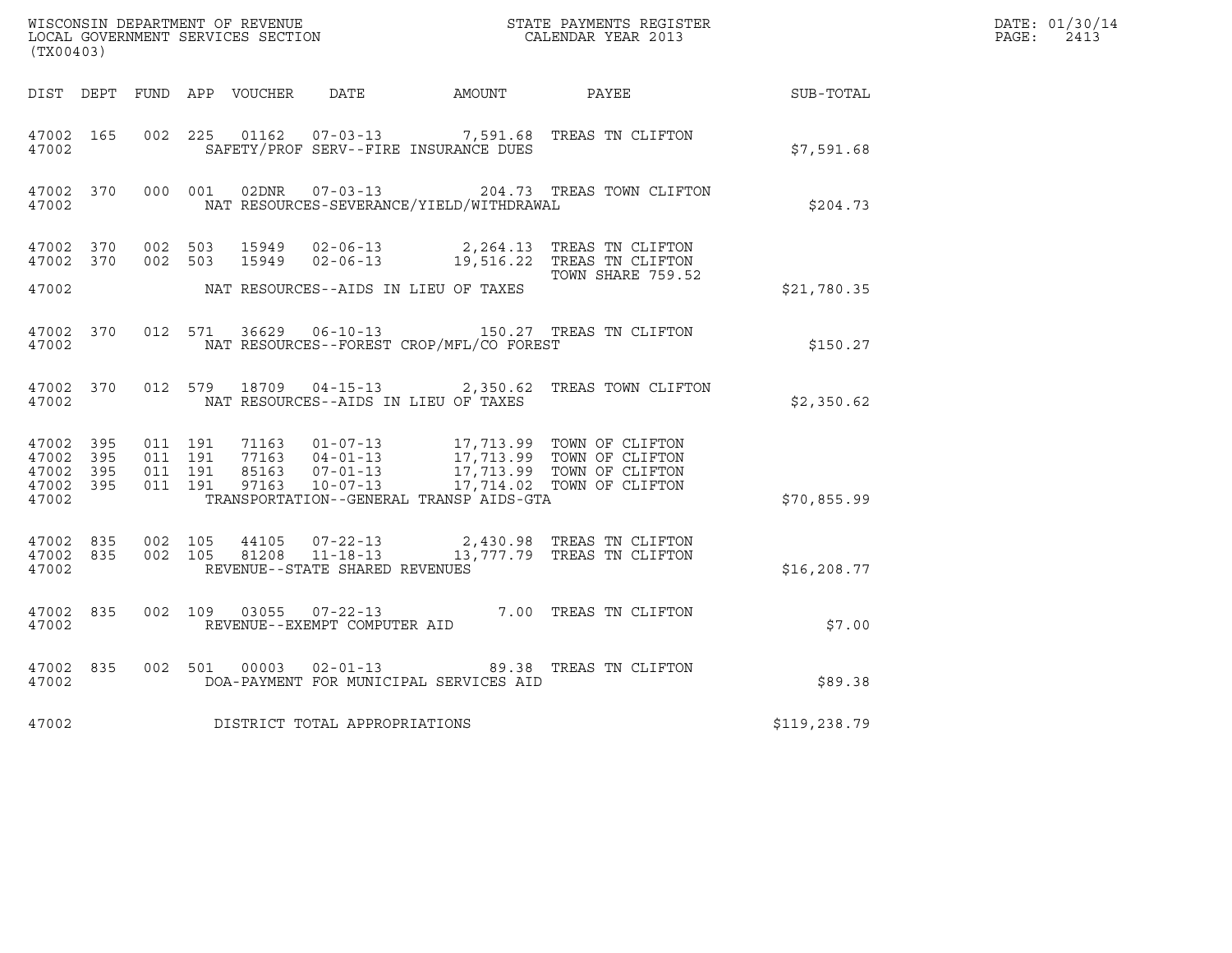| WISCONSIN DEPARTMENT OF REVENUE<br>LOCAL GOVERNMENT SERVICES SECTION<br>(TX00403) |                                          |     |                |                                                                      | DATE: 01/30/14<br>$\mathtt{PAGE:}$<br>2414 |                                                                                                                                      |             |  |
|-----------------------------------------------------------------------------------|------------------------------------------|-----|----------------|----------------------------------------------------------------------|--------------------------------------------|--------------------------------------------------------------------------------------------------------------------------------------|-------------|--|
| DIST<br>DEPT                                                                      | FUND                                     | APP | VOUCHER        | DATE                                                                 | AMOUNT                                     | PAYEE                                                                                                                                | SUB-TOTAL   |  |
| 47004 165<br>47004                                                                | 002                                      | 225 |                |                                                                      | SAFETY/PROF SERV--FIRE INSURANCE DUES      | 01163   07-03-13   1,298.57   TREAS TN DIAMOND BLUFF                                                                                 | \$1,298.57  |  |
| 47004 370<br>47004                                                                | 012 571                                  |     |                | NAT RESOURCES--FOREST CROP/MFL/CO FOREST                             | \$149.60                                   |                                                                                                                                      |             |  |
| 395<br>47004<br>47004<br>395<br>395<br>47004<br>47004<br>395                      | 011 191<br>011 191<br>011 191<br>011 191 |     | 71164<br>97164 | $01 - 07 - 13$<br>77164 04-01-13<br>85164 07-01-13<br>$10 - 07 - 13$ |                                            | 7,446.92 TOWN OF DIAMOND BLUFF<br>7,446.92 TOWN OF DIAMOND BLUFF<br>7,446.92 TOWN OF DIAMOND BLUFF<br>7,446.92 TOWN OF DIAMOND BLUFF |             |  |
| 47004                                                                             |                                          |     |                |                                                                      | TRANSPORTATION--GENERAL TRANSP AIDS-GTA    |                                                                                                                                      | \$29,787.68 |  |
| 835<br>47004<br>47004<br>835<br>47004                                             | 002<br>002 105                           | 105 | 81209          | 44106 07-22-13<br>$11 - 18 - 13$<br>REVENUE--STATE SHARED REVENUES   |                                            | 2,697.26   TREAS  TN DIAMOND BLUFF<br>15,231.22 TREAS TN DIAMOND BLUFF                                                               | \$17,928.48 |  |
| 47004                                                                             |                                          |     |                | DISTRICT TOTAL APPROPRIATIONS                                        |                                            |                                                                                                                                      | \$49,164.33 |  |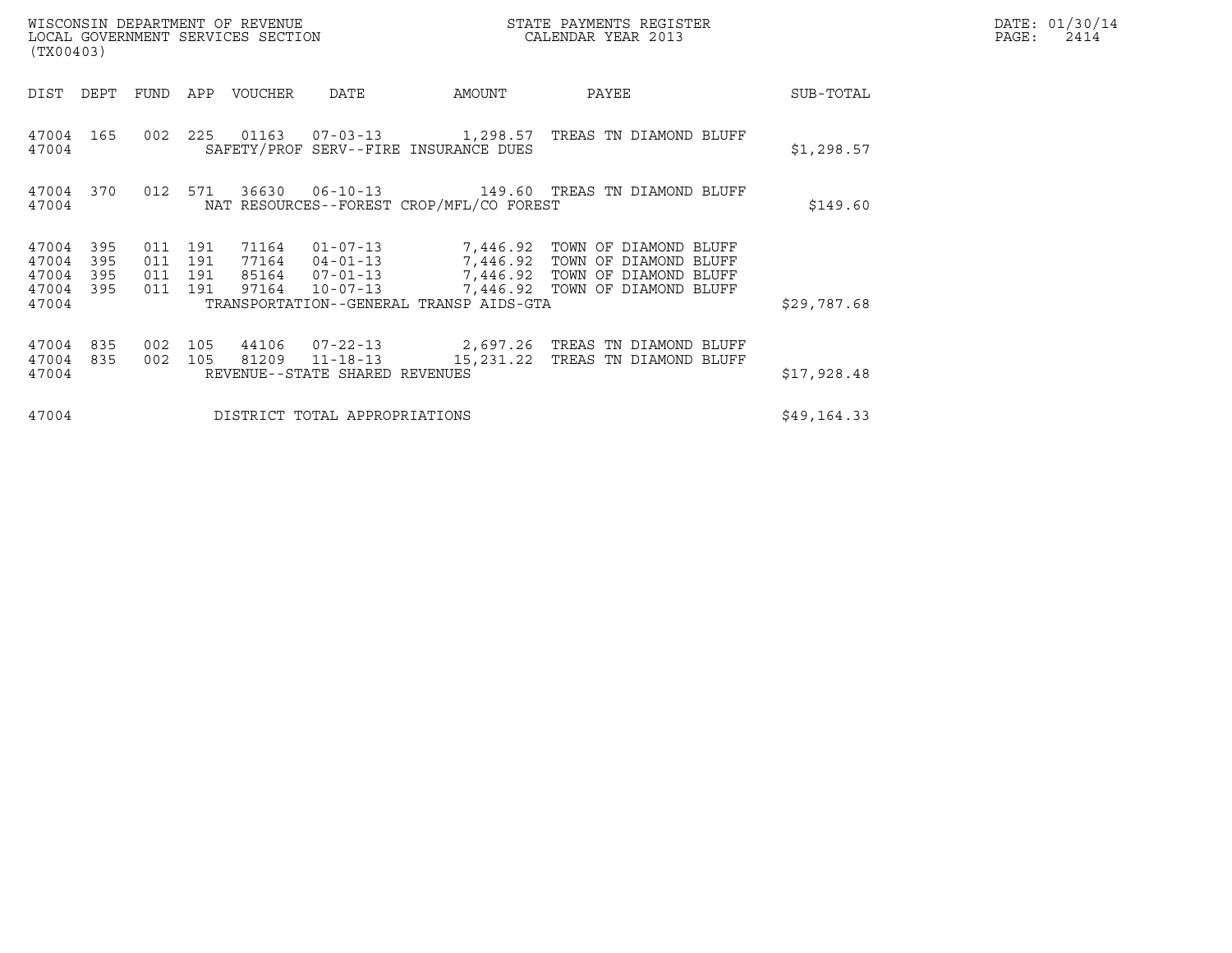| (TX00403)                                 |                          |                                      |     | WISCONSIN DEPARTMENT OF REVENUE<br>LOCAL GOVERNMENT SERVICES SECTION |                                                                      |                                          | STATE PAYMENTS REGISTER<br>CALENDAR YEAR 2013                                                                            | DATE: 01/30/14<br>PAGE:<br>2415 |  |
|-------------------------------------------|--------------------------|--------------------------------------|-----|----------------------------------------------------------------------|----------------------------------------------------------------------|------------------------------------------|--------------------------------------------------------------------------------------------------------------------------|---------------------------------|--|
| DIST                                      | DEPT                     | <b>FUND</b>                          | APP | VOUCHER                                                              | <b>DATE</b>                                                          | AMOUNT                                   | PAYEE                                                                                                                    | SUB-TOTAL                       |  |
| 47006<br>47006                            | 165                      |                                      |     |                                                                      |                                                                      | SAFETY/PROF SERV--FIRE INSURANCE DUES    | 002 225 01164 07-03-13 3,250.68 TREAS TN ELLSWORTH                                                                       | \$3,250.68                      |  |
| 47006<br>47006                            | 370                      | 012                                  | 571 |                                                                      | 36631 06-10-13                                                       | NAT RESOURCES--FOREST CROP/MFL/CO FOREST | 174.95 TREAS TN ELLSWORTH                                                                                                | \$174.95                        |  |
| 47006<br>47006<br>47006<br>47006<br>47006 | 395<br>395<br>395<br>395 | 011 191<br>011<br>011 191<br>011 191 | 191 | 71165<br>77165<br>85165<br>97165                                     | $01 - 07 - 13$<br>$04 - 01 - 13$<br>$07 - 01 - 13$<br>$10 - 07 - 13$ | TRANSPORTATION--GENERAL TRANSP AIDS-GTA  | 24,054.41 TOWN OF ELLSWORTH<br>24,054.41 TOWN OF ELLSWORTH<br>24,054.41 TOWN OF ELLSWORTH<br>24,054.42 TOWN OF ELLSWORTH | \$96, 217.65                    |  |
| 47006<br>47006<br>47006                   | 835<br>835               | 002 105<br>002 105                   |     | 81210                                                                | 44107 07-22-13<br>$11 - 18 - 13$<br>REVENUE--STATE SHARED REVENUES   | 35,952.94                                | 6,344.77 TREAS TN ELLSWORTH<br>TREAS TN ELLSWORTH                                                                        | \$42,297.71                     |  |
| 47006<br>47006                            | 835                      | 002                                  | 109 | 03056                                                                | $07 - 22 - 13$<br>REVENUE--EXEMPT COMPUTER AID                       | 38.00                                    | TREAS TN ELLSWORTH                                                                                                       | \$38.00                         |  |
| 47006                                     |                          |                                      |     |                                                                      | DISTRICT TOTAL APPROPRIATIONS                                        |                                          |                                                                                                                          | \$141,978.99                    |  |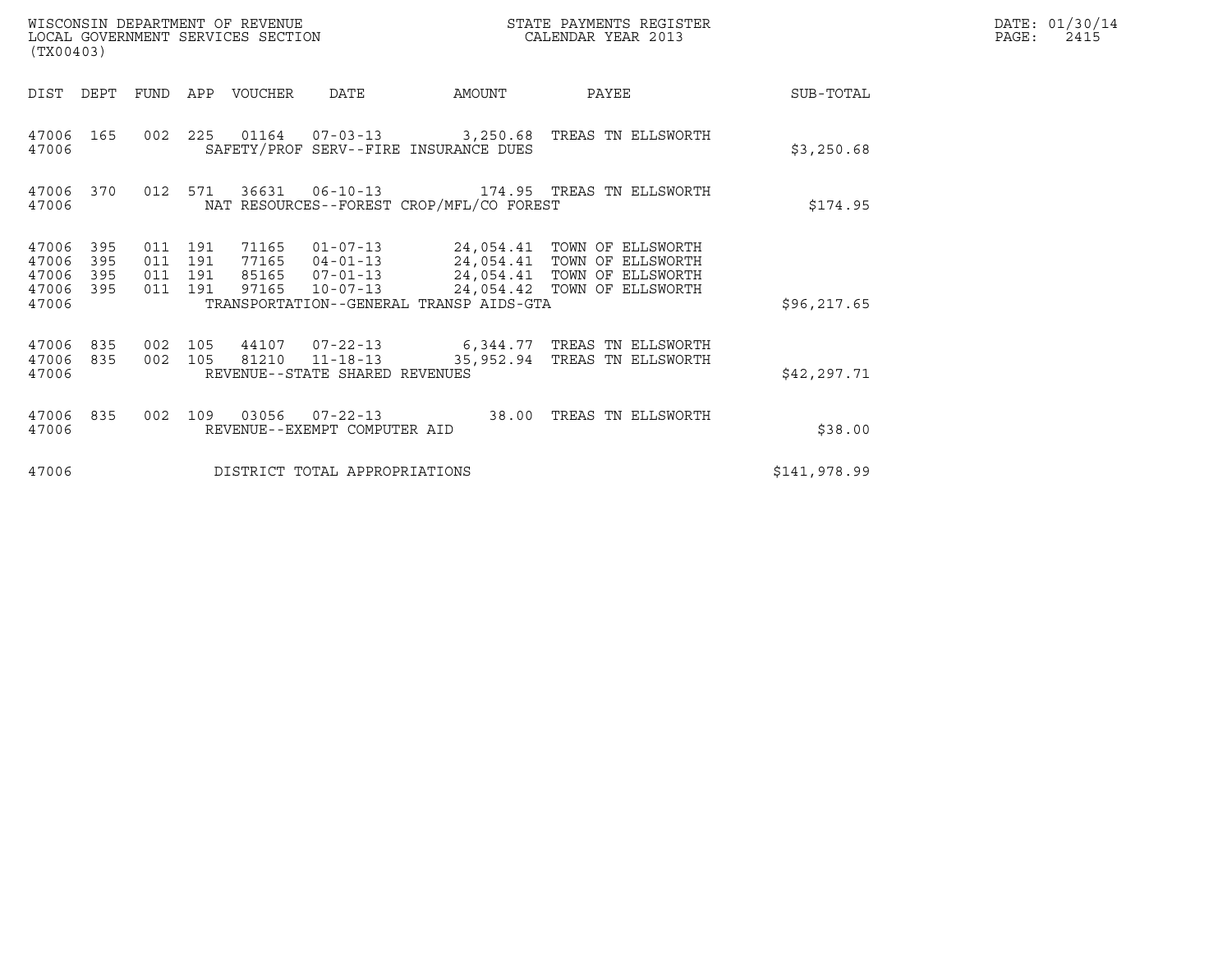| (TX00403)                                                             | WISCONSIN DEPARTMENT OF REVENUE<br>LOCAL GOVERNMENT SERVICES SECTION                              |                                                                                                                                                                    | STATE PAYMENTS REGISTER<br>CALENDAR YEAR 2013 |              | DATE: 01/30/14<br>$\mathtt{PAGE}$ :<br>2416 |
|-----------------------------------------------------------------------|---------------------------------------------------------------------------------------------------|--------------------------------------------------------------------------------------------------------------------------------------------------------------------|-----------------------------------------------|--------------|---------------------------------------------|
| DIST<br>DEPT                                                          | FUND<br>APP<br>VOUCHER<br><b>DATE</b>                                                             | AMOUNT                                                                                                                                                             | PAYEE                                         | SUB-TOTAL    |                                             |
| 165<br>47008<br>47008                                                 | 002 225 01165 07-03-13 1,921.94 TREAS TN EL PASO                                                  | SAFETY/PROF SERV--FIRE INSURANCE DUES                                                                                                                              |                                               | \$1,921.94   |                                             |
| 47008<br>370<br>47008                                                 | 012 571<br>36632 06-10-13                                                                         | NAT RESOURCES--FOREST CROP/MFL/CO FOREST                                                                                                                           | 466.61 TREAS TN EL PASO                       | \$466.61     |                                             |
| 47008<br>395<br>47008<br>395<br>395<br>47008<br>47008<br>395<br>47008 | 011 191<br>71166<br>191<br>011<br>77166<br>011 191<br>$10 - 07 - 13$<br>011 191<br>97166          | 01-07-13 24,753.02 TOWN OF EL PASO<br>04-01-13 24,753.02 TOWN OF EL PASO<br>85166  07-01-13  24,753.02  TOWN OF EL PASO<br>TRANSPORTATION--GENERAL TRANSP AIDS-GTA | 24,753.03 TOWN OF EL PASO                     | \$99,012.09  |                                             |
| 47008<br>835<br>47008<br>835<br>47008                                 | 002 105<br>44108<br>$07 - 22 - 13$<br>002 105<br>81211 11-18-13<br>REVENUE--STATE SHARED REVENUES | 7,532.38 TREAS TN EL PASO<br>28,099.26                                                                                                                             | TREAS TN EL PASO                              | \$35,631.64  |                                             |
| 47008<br>835<br>47008                                                 | 002<br>109<br>REVENUE--EXEMPT COMPUTER AID                                                        | 18.00                                                                                                                                                              | TREAS TN EL PASO                              | \$18.00      |                                             |
| 47008                                                                 | DISTRICT TOTAL APPROPRIATIONS                                                                     |                                                                                                                                                                    |                                               | \$137,050.28 |                                             |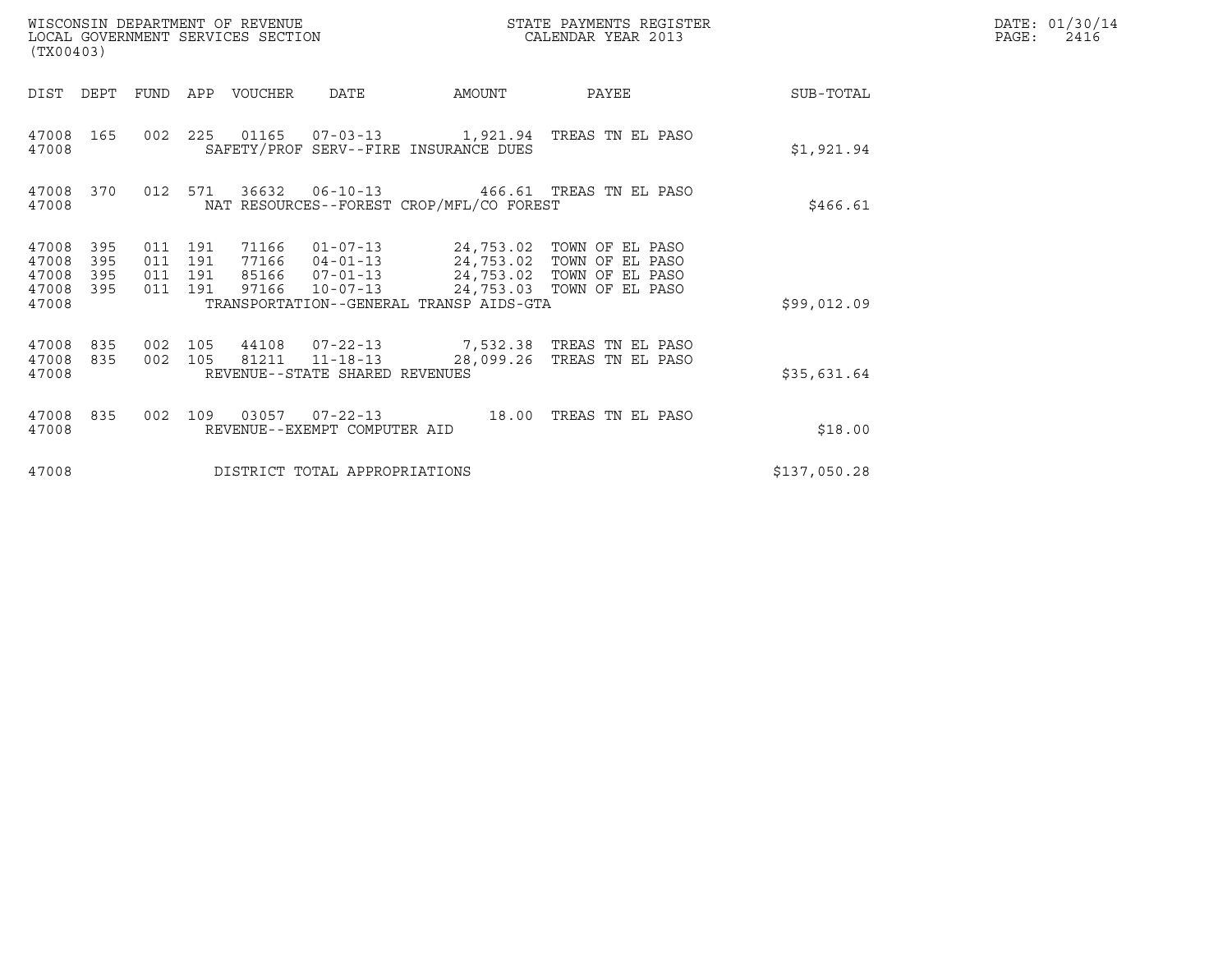| WISCONSIN DEPARTMENT OF REVENUE<br>LOCAL GOVERNMENT SERVICES SECTION<br>(TX00403) |                                          |                                                          |                                                                                                                                                                 | STATE PAYMENTS REGISTER<br>CALENDAR YEAR 2013 |              | DATE: 01/30/14<br>$\mathtt{PAGE}$ :<br>2417 |
|-----------------------------------------------------------------------------------|------------------------------------------|----------------------------------------------------------|-----------------------------------------------------------------------------------------------------------------------------------------------------------------|-----------------------------------------------|--------------|---------------------------------------------|
|                                                                                   |                                          | DIST DEPT FUND APP VOUCHER DATE                          | AMOUNT                                                                                                                                                          | PAYEE                                         | SUB-TOTAL    |                                             |
| 47010 165<br>47010                                                                |                                          |                                                          | 002 225 01166 07-03-13 2,731.79 TREAS TN GILMAN<br>SAFETY/PROF SERV--FIRE INSURANCE DUES                                                                        |                                               | \$2,731.79   |                                             |
| 47010 370<br>47010                                                                |                                          |                                                          | 012 571 36633 06-10-13 219.52 TREAS TN GILMAN<br>NAT RESOURCES--FOREST CROP/MFL/CO FOREST                                                                       |                                               | \$219.52     |                                             |
| 47010 395<br>47010<br>395<br>47010<br>395<br>47010 395<br>47010                   | 011 191<br>011 191<br>011 191<br>011 191 | 85167 07-01-13<br>97167 10-07-13                         | 71167  01-07-13  25,620.99  TOWN OF GILMAN<br>77167  04-01-13  25,620.99  TOWN OF GILMAN<br>25,620.99 TOWN OF GILMAN<br>TRANSPORTATION--GENERAL TRANSP AIDS-GTA | 25,621.00 TOWN OF GILMAN                      | \$102,483.97 |                                             |
| 47010 395<br>47010                                                                |                                          |                                                          | 011  278  96370  12-04-13  93,609.80  TREAS TN GILMAN<br>TRANSPORTATION--LRIP/TRIP/MSIP GRANTS                                                                  |                                               | \$93,609.80  |                                             |
| 47010 835<br>47010 835<br>47010                                                   | 002 105                                  | 002 105 81212 11-18-13<br>REVENUE--STATE SHARED REVENUES | 44109  07-22-13  5,107.61  TREAS TN GILMAN                                                                                                                      | 28,800.07 TREAS TN GILMAN                     | \$33,907.68  |                                             |
| 47010 835<br>47010                                                                |                                          | REVENUE--EXEMPT COMPUTER AID                             | 002 109 03058 07-22-13 71.00 TREAS TN GILMAN                                                                                                                    |                                               | \$71.00      |                                             |
| 47010                                                                             |                                          | DISTRICT TOTAL APPROPRIATIONS                            |                                                                                                                                                                 |                                               | \$233,023.76 |                                             |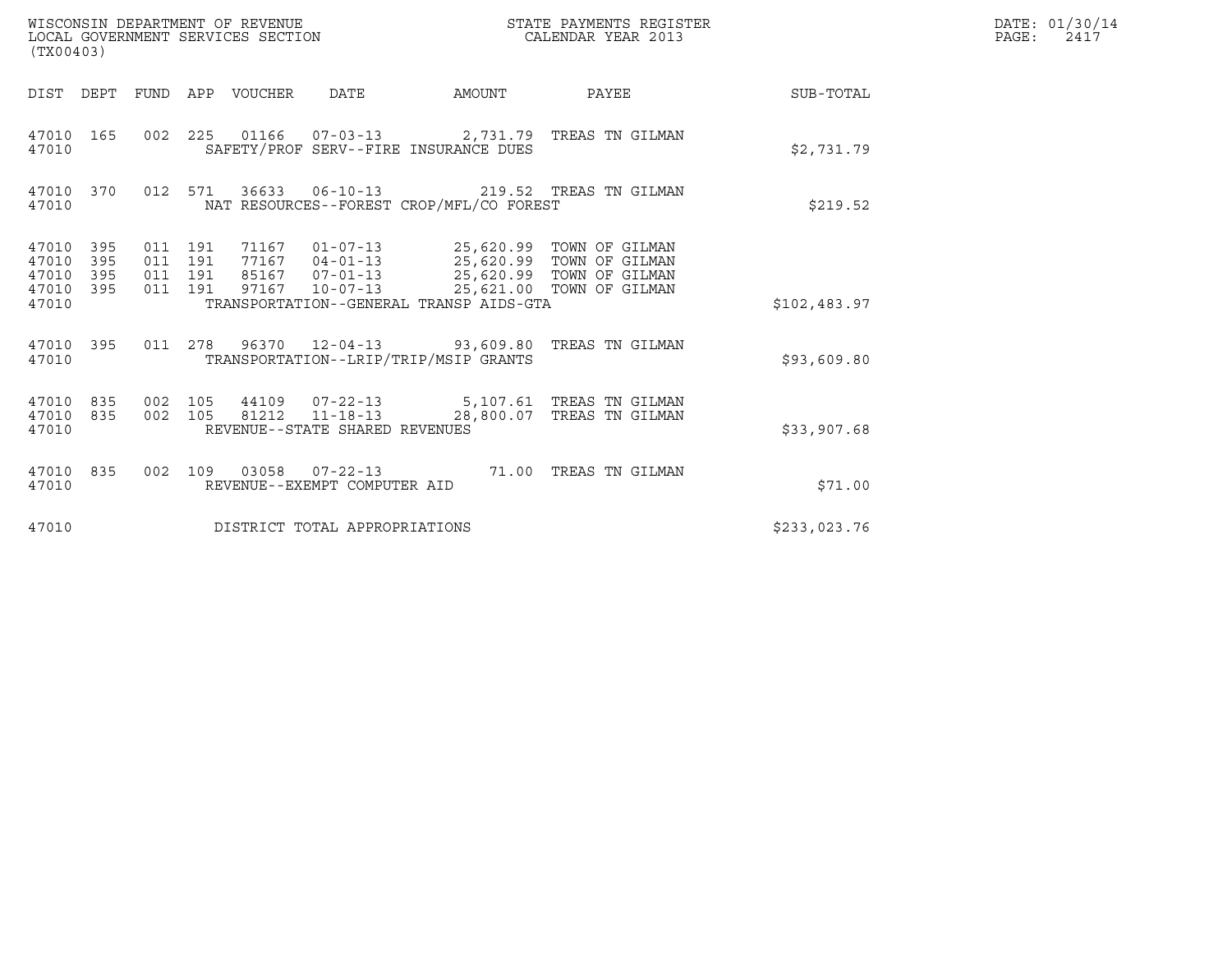| (TX00403)                                     |                   |                               |         | WISCONSIN DEPARTMENT OF REVENUE<br>LOCAL GOVERNMENT SERVICES SECTION |                                |                                                                                  | STATE PAYMENTS REGISTER<br>CALENDAR YEAR 2013                                                                                                                        |              | DATE: 01/30/14<br>PAGE:<br>2418 |
|-----------------------------------------------|-------------------|-------------------------------|---------|----------------------------------------------------------------------|--------------------------------|----------------------------------------------------------------------------------|----------------------------------------------------------------------------------------------------------------------------------------------------------------------|--------------|---------------------------------|
| DIST                                          | DEPT              |                               |         | FUND APP VOUCHER                                                     | DATE                           | AMOUNT                                                                           | PAYEE                                                                                                                                                                | SUB-TOTAL    |                                 |
| 47012                                         | 47012 165         |                               |         |                                                                      |                                | SAFETY/PROF SERV--FIRE INSURANCE DUES                                            | 002 225 01167 07-03-13 2,252.81 TREAS TN HARTLAND                                                                                                                    | \$2,252.81   |                                 |
| 47012                                         | 47012 370         | 000                           | 001     |                                                                      |                                | 04DNR  10-23-13  78.00 TOWN HARTLAND<br>NAT RESOURCES-SEVERANCE/YIELD/WITHDRAWAL |                                                                                                                                                                      | \$78.00      |                                 |
| 47012                                         | 47012 370         |                               | 012 571 |                                                                      |                                | NAT RESOURCES--FOREST CROP/MFL/CO FOREST                                         | 36634    06-10-13    294.07    TREAS TN HARTLAND                                                                                                                     | \$294.07     |                                 |
| 47012 395<br>47012<br>47012<br>47012<br>47012 | 395<br>395<br>395 | 011 191<br>011 191<br>011 191 | 011 191 | 71168<br>97168                                                       | $10 - 07 - 13$                 | TRANSPORTATION--GENERAL TRANSP AIDS-GTA                                          | 01-07-13    26,928.24 TOWN OF HARTLAND<br>77168  04-01-13  26,928.24  TOWN OF HARTLAND<br>85168  07-01-13  26,928.24  TOWN OF HARTLAND<br>26,928.24 TOWN OF HARTLAND | \$107,712.96 |                                 |
| 47012<br>47012<br>47012                       | 835<br>835        | 002<br>002 105                | 105     |                                                                      | REVENUE--STATE SHARED REVENUES |                                                                                  | 44110  07-22-13  3,575.78  TREAS TN HARTLAND<br>81213  11-18-13  20,223.65  TREAS TN HARTLAND                                                                        | \$23,799.43  |                                 |
| 47012                                         |                   |                               |         |                                                                      | DISTRICT TOTAL APPROPRIATIONS  |                                                                                  |                                                                                                                                                                      | \$134,137.27 |                                 |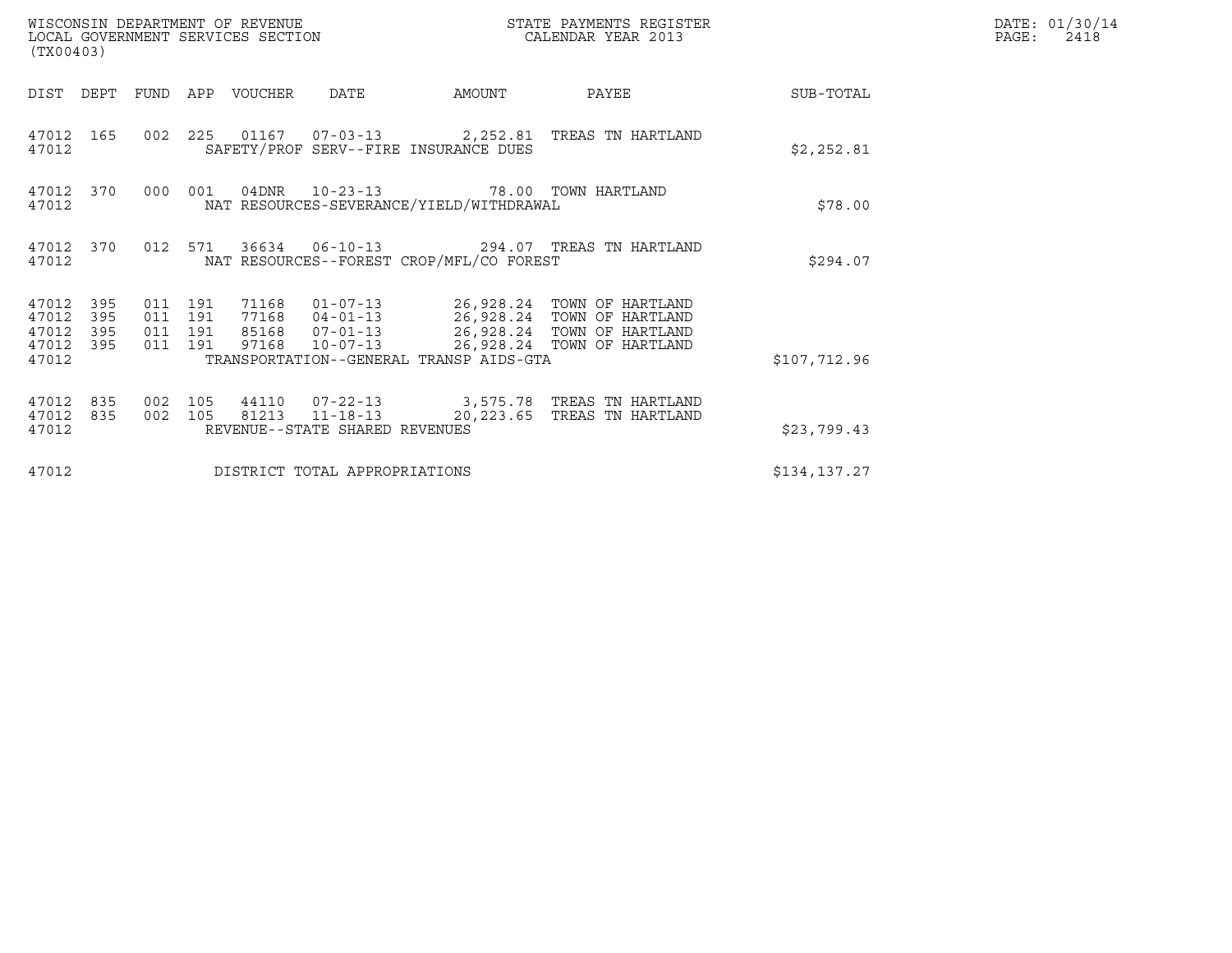| WISCONSIN DEPARTMENT OF REVENUE   | STATE PAYMENTS REGISTER | DATE: 01/30/14 |
|-----------------------------------|-------------------------|----------------|
| LOCAL GOVERNMENT SERVICES SECTION | CALENDAR YEAR 2013      | PAGE:<br>2419  |

| (TX00403)                                                 |  |                                 |                                |                                                |                                                                                                                                                                                                                                                                                                             |             | DATE: 01/30/14<br>$\mathtt{PAGE:}$<br>2419 |
|-----------------------------------------------------------|--|---------------------------------|--------------------------------|------------------------------------------------|-------------------------------------------------------------------------------------------------------------------------------------------------------------------------------------------------------------------------------------------------------------------------------------------------------------|-------------|--------------------------------------------|
|                                                           |  | DIST DEPT FUND APP VOUCHER DATE |                                |                                                | AMOUNT PAYEE SUB-TOTAL                                                                                                                                                                                                                                                                                      |             |                                            |
| 47014                                                     |  |                                 |                                | SAFETY/PROF SERV--FIRE INSURANCE DUES          | 47014 165 002 225 01168 07-03-13 732.08 TREAS TN ISABELLE                                                                                                                                                                                                                                                   | \$732.08    |                                            |
|                                                           |  |                                 |                                |                                                | 47014 370 002 503 15950 02-06-13 2,146.89 TREAS TN ISABELLE<br>47014 370 002 503 15950 02-06-13 5,890.91 TREAS TN ISABELLE                                                                                                                                                                                  |             |                                            |
|                                                           |  |                                 |                                | 47014 MAT RESOURCES--AIDS IN LIEU OF TAXES     | TOWN SHARE 340.65                                                                                                                                                                                                                                                                                           | \$8,037.80  |                                            |
|                                                           |  |                                 |                                | 47014 NAT RESOURCES--FOREST CROP/MFL/CO FOREST | 47014 370 012 571 36635 06-10-13 84.52 TREAS TN ISABELLE                                                                                                                                                                                                                                                    | \$84.52     |                                            |
| 47014                                                     |  |                                 |                                | NAT RESOURCES--AIDS IN LIEU OF TAXES           | $\begin{array}{cccccc} 4\,7\,0\,1\,4 & 3\,7\,0 & 0\,1\,2 & 5\,7\,9 & 1\,8\,7\,1\,0 & 0\,4\,-1\,5\,-1\,3 & & & & 1\,7\,3\,.9\,7 & \text{TREAS TN ISABELLE} \\ \bf{4}\,7\,0\,1\,4 & 3\,7\,0 & 0\,1\,2 & 5\,7\,9 & 1\,8\,7\,1\,0 & 0\,4\,-1\,5\,-1\,3 & & & 1\,7\,2\,.6\,0 & \text{TREAS TOWN ISABLELLE} \end$ | \$346.57    |                                            |
| 47014 395<br>47014 395<br>47014 395<br>47014 395<br>47014 |  |                                 |                                | TRANSPORTATION--GENERAL TRANSP AIDS-GTA        | 011 191 71169 01-07-13 5,885.26 TOWN OF ISABELLE<br>011 191 77169 04-01-13 5,885.26 TOWN OF ISABELLE<br>011 191 85169 07-01-13 5,885.26 TOWN OF ISABELLE<br>011 191 97169 10-07-13 5,885.26 TOWN OF ISABELLE                                                                                                | \$23,541.04 |                                            |
| 47014 835<br>47014 835<br>47014                           |  |                                 | REVENUE--STATE SHARED REVENUES |                                                | 002 105 44111 07-22-13 465.35 TREAS TN ISABELLE<br>002 105 81214 11-18-13 2,636.95 TREAS TN ISABELLE                                                                                                                                                                                                        | \$3,102.30  |                                            |
| 47014                                                     |  |                                 | DISTRICT TOTAL APPROPRIATIONS  |                                                |                                                                                                                                                                                                                                                                                                             | \$35,844.31 |                                            |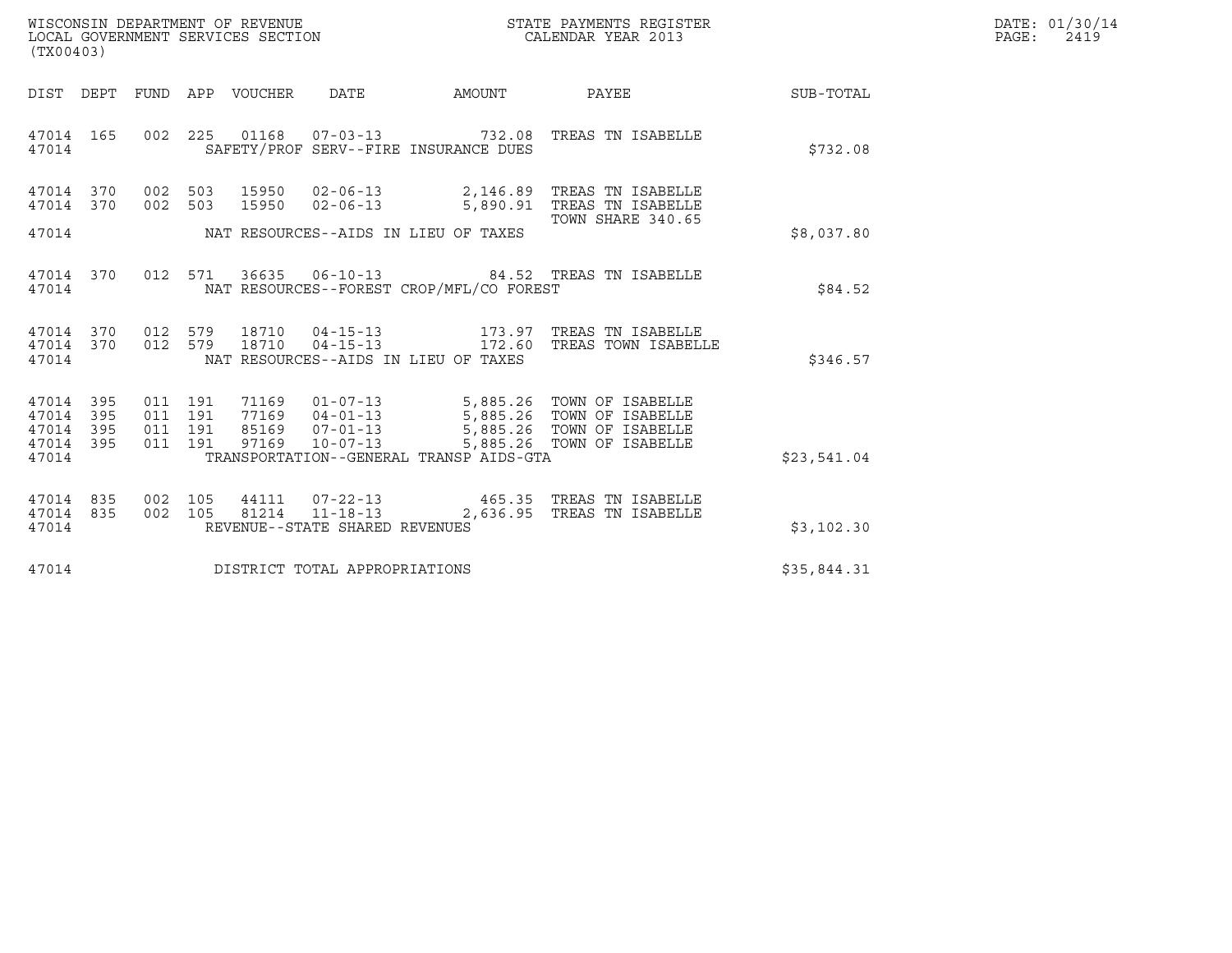| WISCONSIN DEPARTMENT OF REVENUE   | STATE PAYMENTS REGISTER | DATE: 01/30/14 |
|-----------------------------------|-------------------------|----------------|
| LOCAL GOVERNMENT SERVICES SECTION | CALENDAR YEAR 2013      | 2420<br>PAGE : |

| (TX00403)                                                 |                                 |                    |  |                                |                                            | WISCONSIN DEPARTMENT OF REVENUE<br>LOCAL GOVERNMENT SERVICES SECTION THE STATE PAYMENTS REGISTER<br>CALENDAR YEAR 2013                                                                                                                                                                                                                                                          | $\mathbb{E} \mathbb{R}$ | DATE: 01/30/14<br>$\mathtt{PAGE:}$<br>2420 |
|-----------------------------------------------------------|---------------------------------|--------------------|--|--------------------------------|--------------------------------------------|---------------------------------------------------------------------------------------------------------------------------------------------------------------------------------------------------------------------------------------------------------------------------------------------------------------------------------------------------------------------------------|-------------------------|--------------------------------------------|
|                                                           |                                 |                    |  |                                |                                            | DIST DEPT FUND APP VOUCHER DATE AMOUNT PAYEE THE SUB-TOTAL                                                                                                                                                                                                                                                                                                                      |                         |                                            |
| 47016                                                     |                                 |                    |  |                                | SAFETY/PROF SERV--FIRE INSURANCE DUES      | 47016 165 002 225 01169 07-03-13 1,807.27 TREAS TN MAIDEN ROCK                                                                                                                                                                                                                                                                                                                  | \$1,807.27              |                                            |
| 47016                                                     |                                 |                    |  |                                | NAT RESOURCES-SEVERANCE/YIELD/WITHDRAWAL   | $\begin{array}{cccccc} 47016 & 370 & 000 & 001 & 01 \text{DNR} & 03-13-13 & & 13\, ,048\, .39 & \text{TREAS} & \text{TOWN} & \text{MAIDEN ROCK} \\ 47016 & 370 & 000 & 001 & 02 \text{DNR} & 07-03-13 & & 669\, .37 & \text{TREAS} & \text{TOWN} & \text{MAIDEN ROCK} \end{array}$                                                                                              | \$13,717.76             |                                            |
|                                                           | 47016 370<br>47016 370          | 002 503<br>002 503 |  |                                |                                            | TOWN SHARE 615.64                                                                                                                                                                                                                                                                                                                                                               |                         |                                            |
|                                                           |                                 |                    |  |                                | 47016 MAT RESOURCES--AIDS IN LIEU OF TAXES |                                                                                                                                                                                                                                                                                                                                                                                 | \$3,842.03              |                                            |
| 47016                                                     |                                 |                    |  |                                | NAT RESOURCES--FOREST CROP/MFL/CO FOREST   | 47016 370 012 571 36636 06-10-13 681.01 TREAS TN MAIDEN ROCK                                                                                                                                                                                                                                                                                                                    | \$681.01                |                                            |
| 47016                                                     |                                 |                    |  |                                | NAT RESOURCES--AIDS IN LIEU OF TAXES       | 47016  370  012  579  18711  04-15-13   59.63  TREAS TOWN MAIDEN ROCK   47016   370  012  579  18711  04-15-13   55.33  TREAS TOWN MAIDEN ROCK                                                                                                                                                                                                                                  | \$114.96                |                                            |
| 47016 395<br>47016 395<br>47016 395<br>47016 395<br>47016 |                                 |                    |  |                                |                                            | $\begin{array}{cccccc} 011 & 191 & 71170 & 01-07-13 & 31,844.97 & \text{TOWN OF MAIDEN ROCK} \\ 011 & 191 & 77170 & 04-01-13 & 31,844.97 & \text{TOWN OF MAIDEN ROCK} \\ 011 & 191 & 85170 & 07-01-13 & 31,844.97 & \text{TOWN OF MAIDEN ROCK} \\ 011 & 191 & 97170 & 10-07-13 & 31,844.98 & \text{TOWN OF MAIDEN ROCK} \end{array}$<br>TRANSPORTATION--GENERAL TRANSP AIDS-GTA | \$127,379.89            |                                            |
|                                                           | 47016 835<br>47016 835<br>47016 |                    |  | REVENUE--STATE SHARED REVENUES |                                            | 002 105 44112 07-22-13 5,519.13 TREAS TN MAIDEN ROCK<br>002 105 81215 11-18-13 30,279.57 TREAS TN MAIDEN ROCK                                                                                                                                                                                                                                                                   | \$35,798.70             |                                            |
| 47016                                                     |                                 |                    |  | DISTRICT TOTAL APPROPRIATIONS  |                                            |                                                                                                                                                                                                                                                                                                                                                                                 | \$183,341.62            |                                            |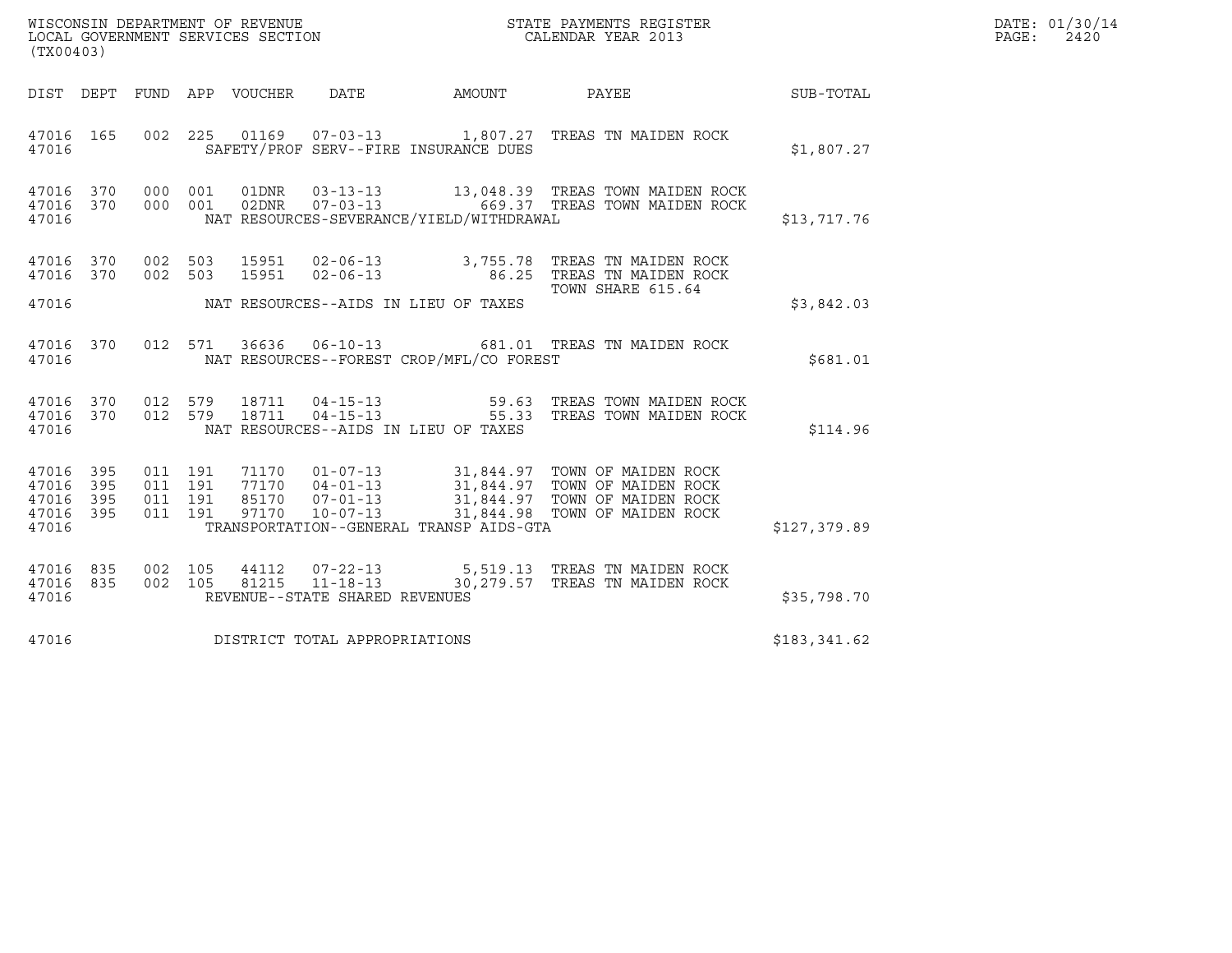| (TX00403)                                     |                   |                               |         | WISCONSIN DEPARTMENT OF REVENUE<br>LOCAL GOVERNMENT SERVICES SECTION |                                          | DATE: 01/30/14<br>PAGE: 2421                                                                                                                                                                         |              |  |
|-----------------------------------------------|-------------------|-------------------------------|---------|----------------------------------------------------------------------|------------------------------------------|------------------------------------------------------------------------------------------------------------------------------------------------------------------------------------------------------|--------------|--|
|                                               |                   |                               |         |                                                                      |                                          | DIST DEPT FUND APP VOUCHER DATE AMOUNT PAYEE TO SUB-TOTAL                                                                                                                                            |              |  |
| 47018 165<br>47018                            |                   |                               |         |                                                                      | SAFETY/PROF SERV--FIRE INSURANCE DUES    | 002  225  01170  07-03-13  3,417.49  TREAS TN MARTELL                                                                                                                                                | \$3,417.49   |  |
| 47018 370 000 001<br>47018 370<br>47018       |                   | 000 001                       |         | 04DNR 10-23-13                                                       | NAT RESOURCES-SEVERANCE/YIELD/WITHDRAWAL | 01DNR  03-13-13  489.20 TREAS TOWN MARTELL<br>181.46 TOWN MARTELL                                                                                                                                    | \$670.66     |  |
| 47018                                         |                   |                               |         |                                                                      | NAT RESOURCES--AIDS IN LIEU OF TAXES     | 47018 370 002 503 15952 02-06-13 2,140.02 TREAS TN MARTELL<br>TOWN SHARE 343.30                                                                                                                      | \$2,140.02   |  |
| 47018 370<br>47018                            |                   |                               |         |                                                                      | NAT RESOURCES--FOREST CROP/MFL/CO FOREST | 012 571 36637 06-10-13 329.14 TREAS TN MARTELL                                                                                                                                                       | \$329.14     |  |
| 47018 395<br>47018<br>47018<br>47018<br>47018 | 395<br>395<br>395 | 011 191<br>011 191<br>011 191 | 011 191 |                                                                      | TRANSPORTATION--GENERAL TRANSP AIDS-GTA  | 71171   01-07-13   28,690.64   TOWN OF MARTELL<br>77171   04-01-13   28,690.64   TOWN OF MARTELL<br>85171   07-01-13   28,690.64   TOWN OF MARTELL<br>97171   10-07-13   28,690.65   TOWN OF MARTELL | \$114,762.57 |  |
| 47018<br>47018 835<br>47018                   | 835               |                               |         | REVENUE--STATE SHARED REVENUES                                       |                                          | 002 105 44113 07-22-13 3,040.77 TREAS TN MARTELL<br>002 105 81216 11-18-13 17,231.06 TREAS TN MARTELL                                                                                                | \$20, 271.83 |  |
| 47018 835<br>47018                            |                   |                               |         | REVENUE--EXEMPT COMPUTER AID                                         |                                          | 002 109 03059 07-22-13 4.00 TREAS TN MARTELL                                                                                                                                                         | \$4.00       |  |
| 47018                                         |                   |                               |         | DISTRICT TOTAL APPROPRIATIONS                                        |                                          |                                                                                                                                                                                                      | \$141,595.71 |  |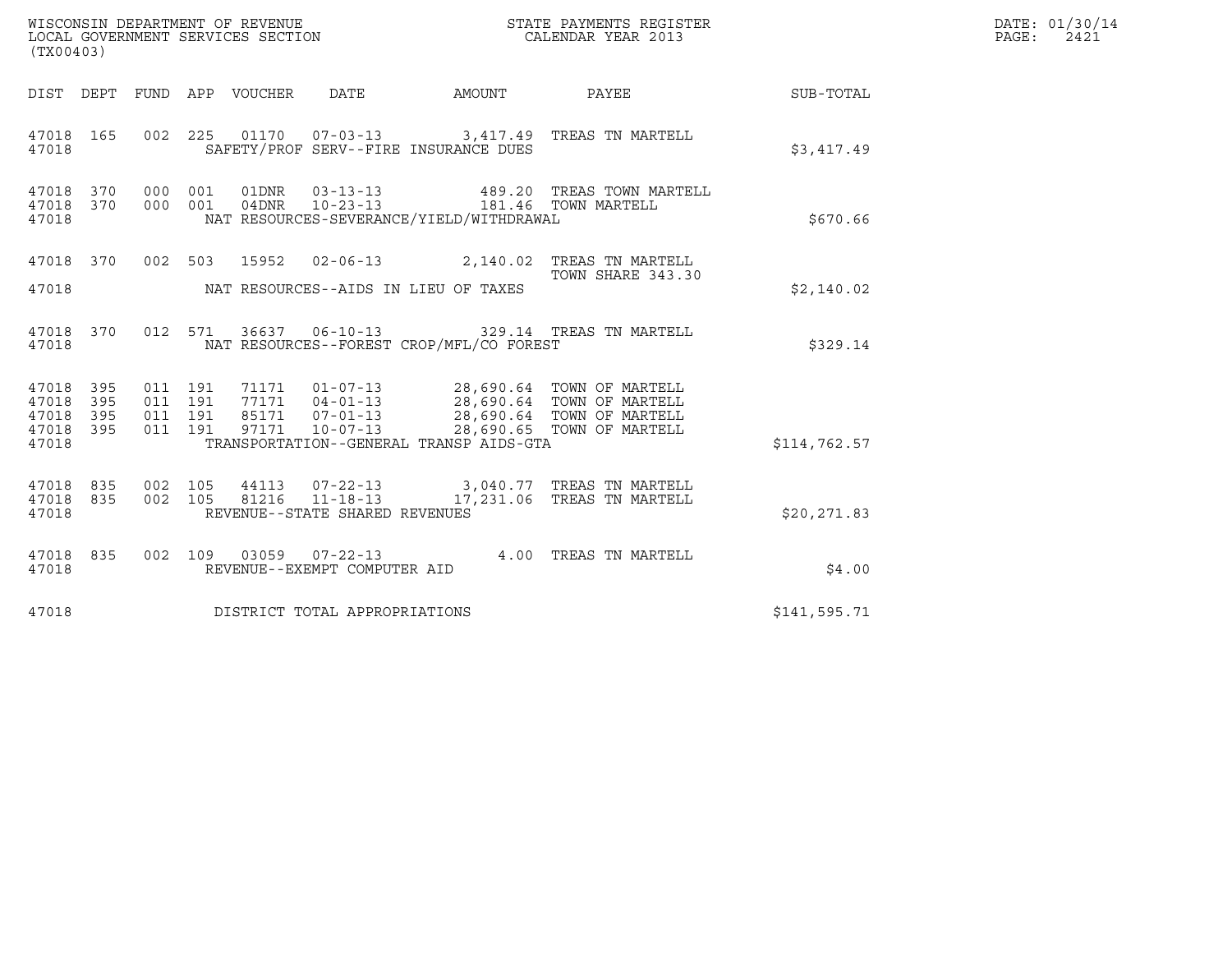| (TX00403)                                     |                   |                                          | WISCONSIN DEPARTMENT OF REVENUE<br>LOCAL GOVERNMENT SERVICES SECTION |                                |                                          | STATE PAYMENTS REGISTER<br>N<br>CALENDAR YEAR 2013                                                                                                                                               |               | DATE: 01/30/14<br>$\mathtt{PAGE}$ :<br>2422 |
|-----------------------------------------------|-------------------|------------------------------------------|----------------------------------------------------------------------|--------------------------------|------------------------------------------|--------------------------------------------------------------------------------------------------------------------------------------------------------------------------------------------------|---------------|---------------------------------------------|
|                                               |                   |                                          | DIST DEPT FUND APP VOUCHER DATE                                      |                                | AMOUNT                                   | <b>PAYEE</b>                                                                                                                                                                                     | SUB-TOTAL     |                                             |
| 47020                                         |                   |                                          |                                                                      |                                | SAFETY/PROF SERV--FIRE INSURANCE DUES    | 47020 165 002 225 01171 07-03-13 7,454.76 TREAS TN OAK GROVE                                                                                                                                     | \$7,454.76    |                                             |
| 47020                                         | 47020 370         | 012 571                                  |                                                                      |                                | NAT RESOURCES--FOREST CROP/MFL/CO FOREST |                                                                                                                                                                                                  | \$197.25      |                                             |
| 47020 395<br>47020<br>47020<br>47020<br>47020 | 395<br>395<br>395 | 011 191<br>011 191<br>011 191<br>011 191 |                                                                      |                                | TRANSPORTATION--GENERAL TRANSP AIDS-GTA  | 71172  01-07-13  30,140.78  TOWN OF OAK GROVE<br>77172  04-01-13  30,140.78  TOWN OF OAK GROVE<br>85172  07-01-13  30,140.78  TOWN OF OAK GROVE<br>97172  10-07-13  30,140.81  TOWN OF OAK GROVE | \$120, 563.15 |                                             |
| 47020<br>47020<br>47020                       | 835<br>835        | 002 105<br>002 105                       |                                                                      | REVENUE--STATE SHARED REVENUES |                                          | 44114  07-22-13  2,623.05  TREAS TN OAK GROVE<br>81217  11-18-13  14,870.14  TREAS TN OAK GROVE                                                                                                  | \$17,493.19   |                                             |
| 47020 835<br>47020                            |                   | 002 109                                  |                                                                      | REVENUE--EXEMPT COMPUTER AID   |                                          |                                                                                                                                                                                                  | \$36.00       |                                             |
| 47020                                         |                   |                                          |                                                                      | DISTRICT TOTAL APPROPRIATIONS  |                                          |                                                                                                                                                                                                  | \$145,744.35  |                                             |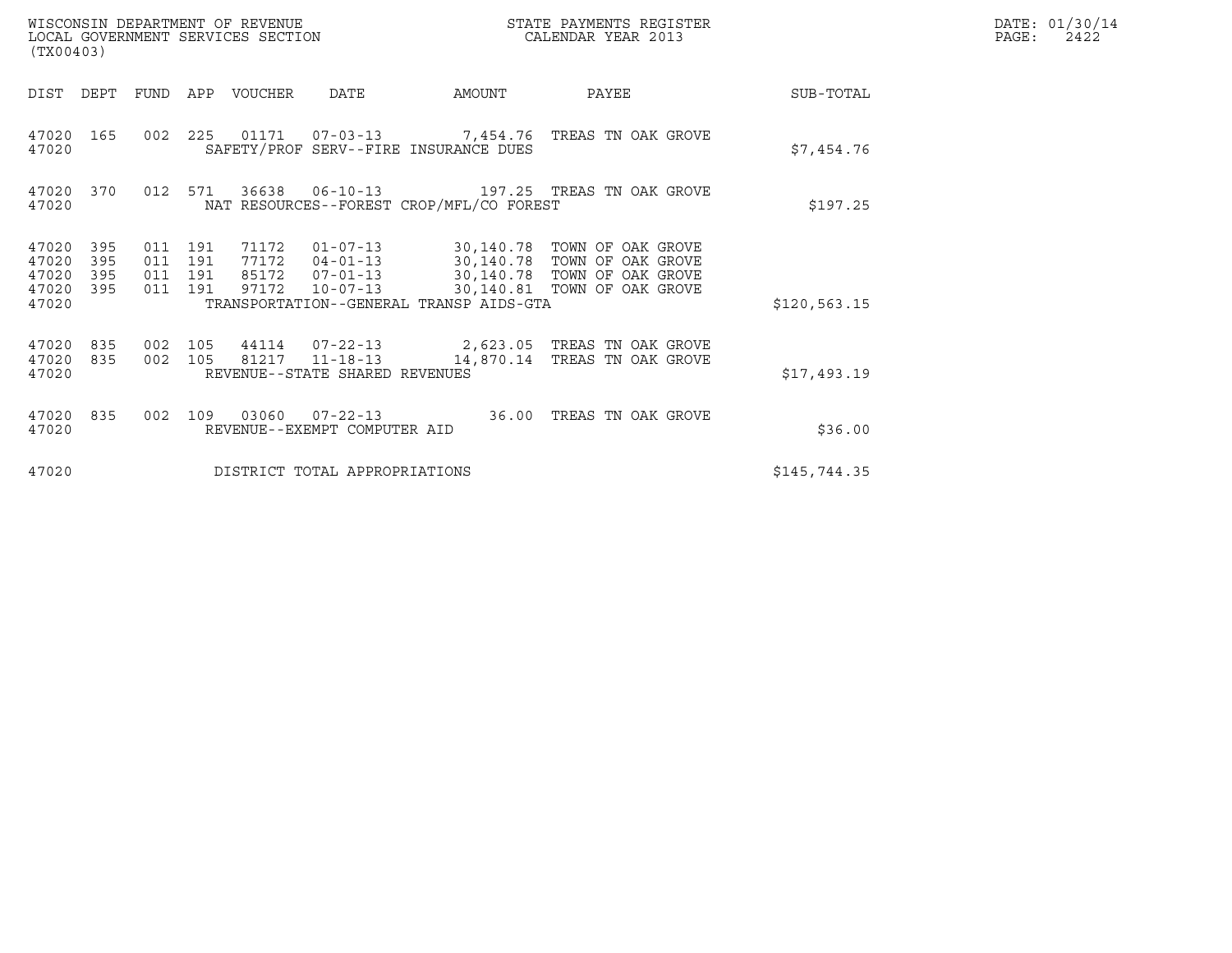| (TX00403)                                             |                   |                               |         |                        |                                                     |                                          | ${\tt WISCOONSIM\ DEPARTMENT\ OF\ REVENUE}\qquad \qquad {\tt STATE\ PAYMENTS\ REGISTER\ LOCAL\ GOVERNMENT\ SERVICES\ SECTION\qquad \qquad {\tt CALENDAR\ YEAR\ 2013}$                                    |              | DATE: 01/30/14<br>PAGE:<br>2423 |
|-------------------------------------------------------|-------------------|-------------------------------|---------|------------------------|-----------------------------------------------------|------------------------------------------|----------------------------------------------------------------------------------------------------------------------------------------------------------------------------------------------------------|--------------|---------------------------------|
|                                                       |                   |                               |         |                        |                                                     |                                          | DIST DEPT FUND APP VOUCHER DATE AMOUNT PAYEE TO SUB-TOTAL                                                                                                                                                |              |                                 |
| 47022                                                 | 47022 165         |                               |         |                        |                                                     | SAFETY/PROF SERV--FIRE INSURANCE DUES    | 002 225 01172 07-03-13 6,870.72 TREAS TN RIVER FALLS                                                                                                                                                     | \$6,870.72   |                                 |
| 47022                                                 |                   |                               |         |                        |                                                     | NAT RESOURCES-SEVERANCE/YIELD/WITHDRAWAL | 47022 370 000 001 01DNR 03-13-13 9.75 TREAS TOWN RIVER FALLS                                                                                                                                             | \$9.75       |                                 |
| 47022 370                                             | 47022 370 002 503 |                               | 002 503 |                        |                                                     |                                          | 15953  02-06-13   18,256.39   TREAS TN RIVER FALLS<br>15953  02-06-13   1,208.65   TREAS TN RIVER FALLS                                                                                                  |              |                                 |
| 47022                                                 |                   |                               |         |                        |                                                     | NAT RESOURCES--AIDS IN LIEU OF TAXES     | TOWN SHARE 1952.67                                                                                                                                                                                       | \$19,465.04  |                                 |
| 47022                                                 |                   |                               |         |                        |                                                     | NAT RESOURCES--FOREST CROP/MFL/CO FOREST | 47022 370 012 571 36639 06-10-13 400.77 TREAS TN RIVER FALLS                                                                                                                                             | \$400.77     |                                 |
| 47022                                                 |                   |                               |         |                        | NAT RESOURCES--RU RECYCLING GRANT                   |                                          | 47022 370 074 670 40874 05-20-13 6,304.43 TREAS TN RIVER FALLS                                                                                                                                           | \$6,304.43   |                                 |
| 47022 395<br>47022<br>47022 395<br>47022 395<br>47022 | 395               | 011 191<br>011 191<br>011 191 | 011 191 |                        |                                                     | TRANSPORTATION--GENERAL TRANSP AIDS-GTA  | 71173  01-07-13  31,765.58  TOWN OF RIVER FALLS<br>77173  04-01-13  31,765.58  TOWN OF RIVER FALLS<br>85173  07-01-13  31,765.58  TOWN OF RIVER FALLS<br>97173  10-07-13  31,765.60  TOWN OF RIVER FALLS | \$127,062.34 |                                 |
| 47022 835<br>47022                                    | 47022 835         | 002 105                       |         | 44115<br>002 105 81218 | REVENUE--STATE SHARED REVENUES                      |                                          | 07-22-13 4,339.15 TREAS TN RIVER FALLS<br>11-18-13 24,619.86 TREAS TN RIVER FALLS                                                                                                                        | \$28,959.01  |                                 |
| 47022                                                 | 47022 835         |                               |         |                        | REVENUE--EXEMPT COMPUTER AID                        |                                          | 002 109 03061 07-22-13 61.00 TREAS TN RIVER FALLS                                                                                                                                                        | \$61.00      |                                 |
| 47022                                                 |                   |                               |         |                        |                                                     | DOA-PAYMENT FOR MUNICIPAL SERVICES AID   | 47022 835 002 501 00003 02-01-13 49.74 TREAS TN RIVER FALLS                                                                                                                                              | \$49.74      |                                 |
| 47022 835<br>47022                                    |                   |                               |         |                        | 021 363 35792 03-25-13<br>REVENUE--LOTTERY CREDIT - |                                          | 142.98 TREAS TN RIVER FALLS                                                                                                                                                                              | \$142.98     |                                 |
| 47022                                                 |                   |                               |         |                        | DISTRICT TOTAL APPROPRIATIONS                       |                                          |                                                                                                                                                                                                          | \$189,325.78 |                                 |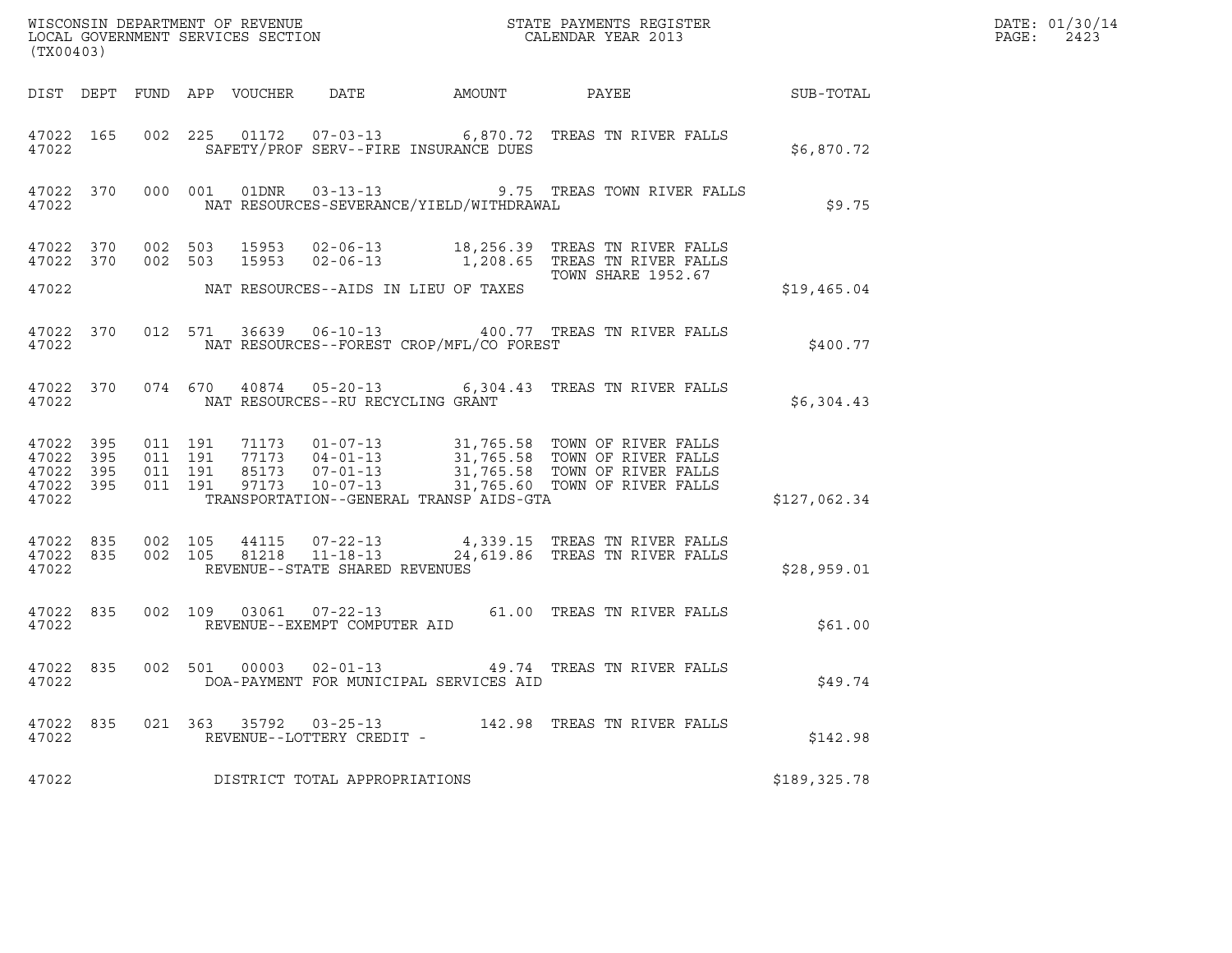| (TX00403)                                 |                          |                                          |     | WISCONSIN DEPARTMENT OF REVENUE<br>LOCAL GOVERNMENT SERVICES SECTION |                                                                    |                                          | STATE PAYMENTS REGISTER<br>CALENDAR YEAR 2013                                                                                                                              |              | DATE: 01/30/14<br>$\mathtt{PAGE}$ :<br>2424 |
|-------------------------------------------|--------------------------|------------------------------------------|-----|----------------------------------------------------------------------|--------------------------------------------------------------------|------------------------------------------|----------------------------------------------------------------------------------------------------------------------------------------------------------------------------|--------------|---------------------------------------------|
| DIST DEPT                                 |                          | FUND                                     | APP | VOUCHER                                                              | <b>DATE</b>                                                        | AMOUNT                                   | PAYEE                                                                                                                                                                      | SUB-TOTAL    |                                             |
| 47024 165<br>47024                        |                          |                                          |     |                                                                      |                                                                    | SAFETY/PROF SERV--FIRE INSURANCE DUES    | 002 225 01173 07-03-13 1,119.65 TREAS TN ROCK ELM                                                                                                                          | \$1,119.65   |                                             |
| 47024 370<br>47024                        |                          | 012 571                                  |     |                                                                      | 36640 06-10-13                                                     | NAT RESOURCES--FOREST CROP/MFL/CO FOREST | 566.24 TREAS TN ROCK ELM                                                                                                                                                   | \$566.24     |                                             |
| 47024<br>47024<br>47024<br>47024<br>47024 | 395<br>395<br>395<br>395 | 011 191<br>011 191<br>011 191<br>011 191 |     | 97174                                                                | $10 - 07 - 13$                                                     | TRANSPORTATION--GENERAL TRANSP AIDS-GTA  | 71174  01-07-13  22,323.76  TOWN OF ROCK ELM<br>77174  04-01-13  22,323.76  TOWN OF ROCK ELM<br>85174  07-01-13  22,323.76  TOWN OF ROCK ELM<br>22,323.78 TOWN OF ROCK ELM | \$89,295.06  |                                             |
| 47024<br>47024<br>47024                   | 835<br>835               | 002 105<br>002 105                       |     | 44116                                                                | $07 - 22 - 13$<br>81219 11-18-13<br>REVENUE--STATE SHARED REVENUES | 26,098.68                                | 4,581.70 TREAS TN ROCK ELM<br>TREAS TN ROCK ELM                                                                                                                            | \$30,680.38  |                                             |
| 47024 835<br>47024                        |                          | 002                                      | 109 | 03062                                                                | $07 - 22 - 13$<br>REVENUE--EXEMPT COMPUTER AID                     | 66.00                                    | TREAS TN ROCK ELM                                                                                                                                                          | \$66.00      |                                             |
| 47024                                     |                          |                                          |     |                                                                      | DISTRICT TOTAL APPROPRIATIONS                                      |                                          |                                                                                                                                                                            | \$121,727.33 |                                             |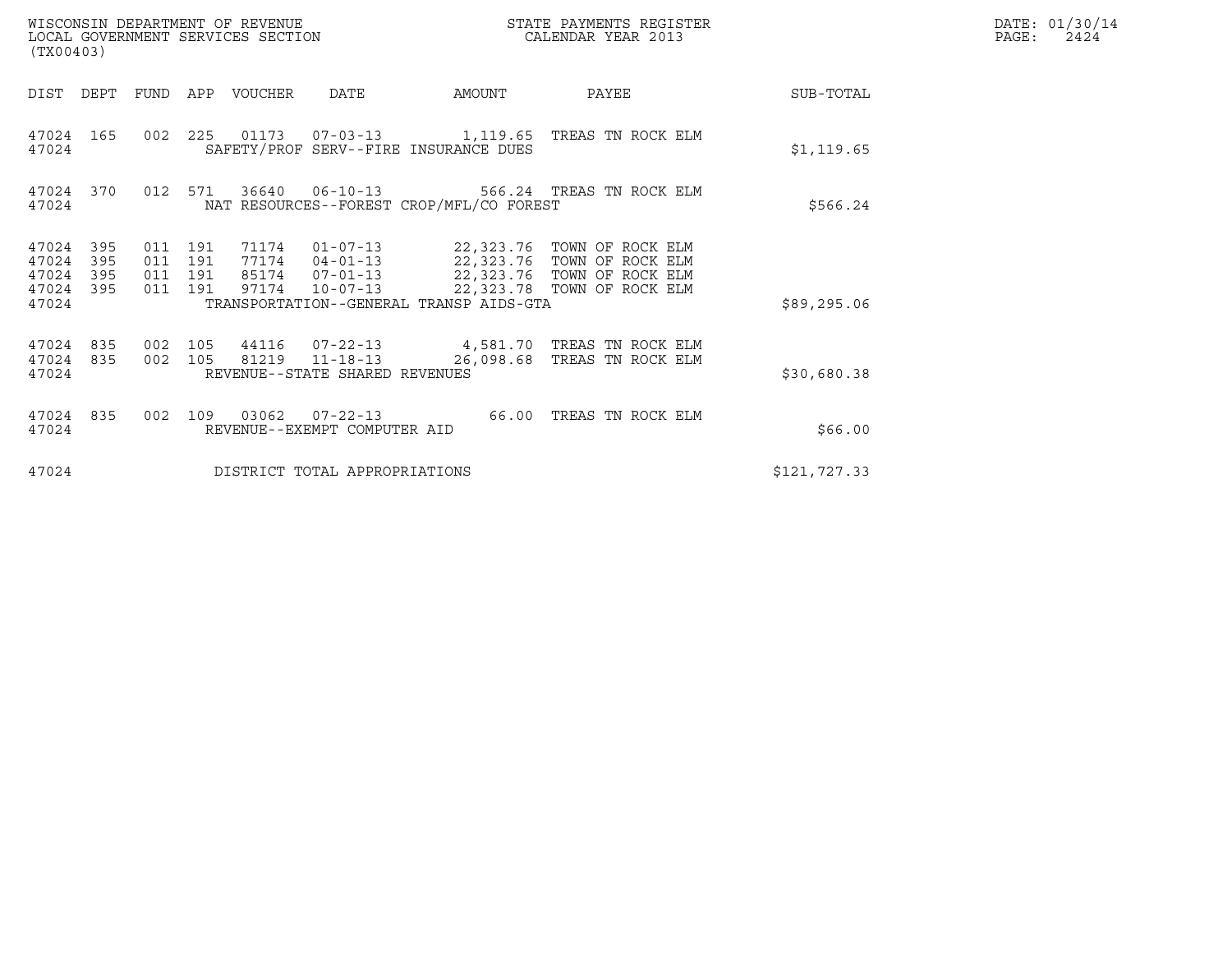| (TX00403)                                                       |                                                                                                                                                                                                                                                                      |        |                          |              | DATE: 01/30/14<br>$\mathtt{PAGE:}$<br>2425 |
|-----------------------------------------------------------------|----------------------------------------------------------------------------------------------------------------------------------------------------------------------------------------------------------------------------------------------------------------------|--------|--------------------------|--------------|--------------------------------------------|
|                                                                 | DIST DEPT FUND APP VOUCHER DATE                                                                                                                                                                                                                                      | AMOUNT | PAYEE                    | SUB-TOTAL    |                                            |
| 47026 165<br>47026                                              | 002 225 01174 07-03-13 1,146.12 TREAS TN SALEM<br>SAFETY/PROF SERV--FIRE INSURANCE DUES                                                                                                                                                                              |        |                          | \$1,146.12   |                                            |
| 47026 370<br>47026                                              | 000 001 02DNR 07-03-13<br>NAT RESOURCES-SEVERANCE/YIELD/WITHDRAWAL                                                                                                                                                                                                   |        | 274.09 TREAS TOWN SALEM  | \$274.09     |                                            |
| 47026 370<br>47026                                              | 012 571 36641 06-10-13 553.01 TREAS TN SALEM<br>NAT RESOURCES--FOREST CROP/MFL/CO FOREST                                                                                                                                                                             |        |                          | \$553.01     |                                            |
| 47026 370<br>47026                                              | 012 579 18712 04-15-13 31.29 TREAS TOWN SALEM<br>NAT RESOURCES--AIDS IN LIEU OF TAXES                                                                                                                                                                                |        |                          | \$31.29      |                                            |
| 47026 395<br>395<br>47026<br>395<br>47026<br>47026 395<br>47026 | 71175  01-07-13  28,367.80  TOWN OF SALEM<br>011 191<br>77175  04-01-13  28,367.80 TOWN OF SALEM<br>85175  07-01-13  28,367.80 TOWN OF SALEM<br>97175  10-07-13  28,367.80 TOWN OF SALEM<br>011 191<br>011 191<br>011 191<br>TRANSPORTATION--GENERAL TRANSP AIDS-GTA |        |                          | \$113,471.20 |                                            |
| 47026 835<br>47026 835<br>47026                                 | 002 105<br>44117 07-22-13 3,546.69 TREAS TN SALEM<br>002 105<br>81220 11-18-13<br>REVENUE--STATE SHARED REVENUES                                                                                                                                                     |        | 20,097.88 TREAS TN SALEM | \$23,644.57  |                                            |
| 47026 835<br>47026                                              | 002 109 03063 07-22-13 4.00 TREAS TN SALEM<br>REVENUE--EXEMPT COMPUTER AID                                                                                                                                                                                           |        |                          | \$4.00       |                                            |
| 47026                                                           | DISTRICT TOTAL APPROPRIATIONS                                                                                                                                                                                                                                        |        |                          | \$139,124.28 |                                            |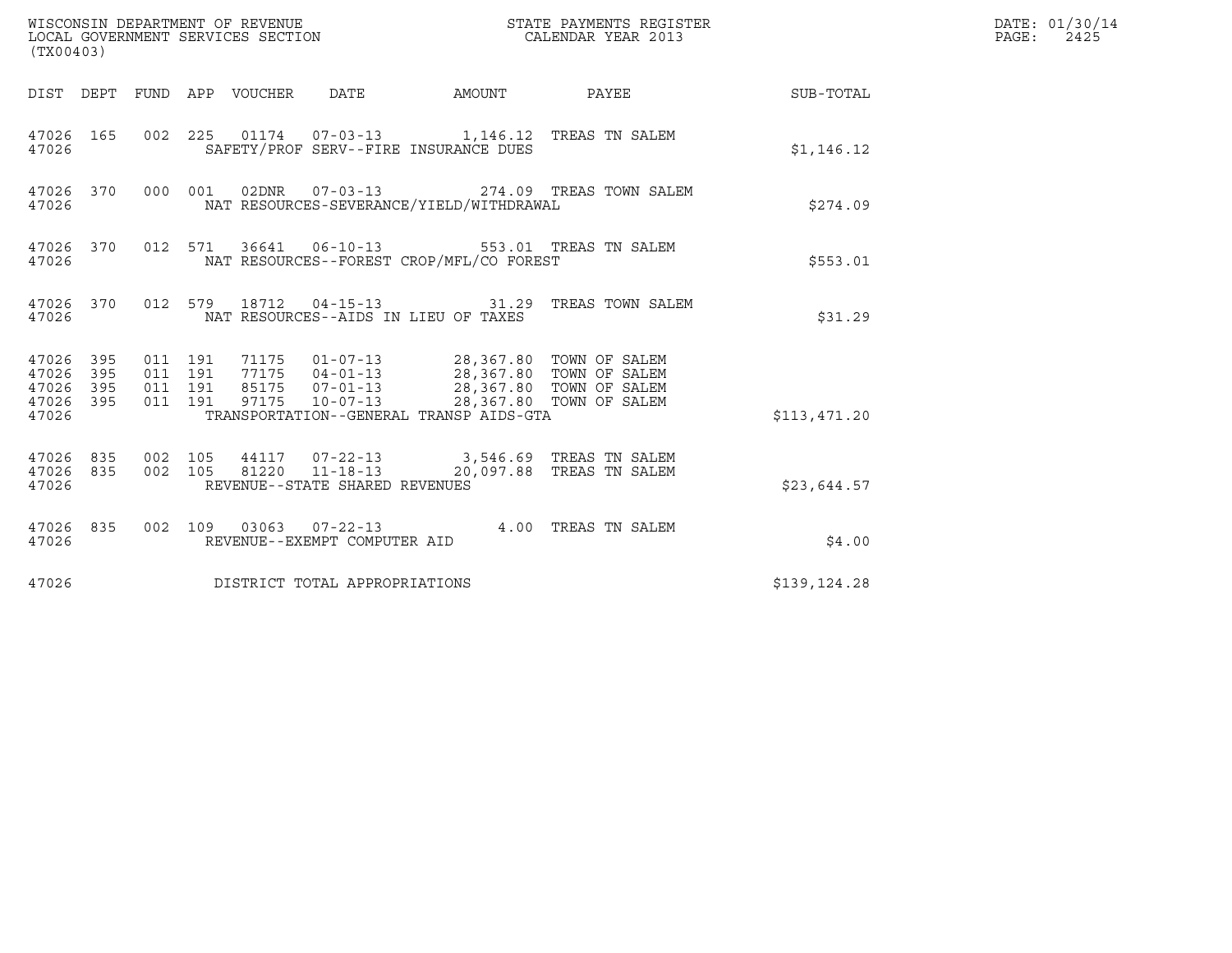| (TX00403)                                 |                          |                                          |                                 |                                                        |                                          |                                                                                                                                                                                                          | DATE: 01/30/14<br>$\mathtt{PAGE}$ :<br>2426 |  |
|-------------------------------------------|--------------------------|------------------------------------------|---------------------------------|--------------------------------------------------------|------------------------------------------|----------------------------------------------------------------------------------------------------------------------------------------------------------------------------------------------------------|---------------------------------------------|--|
|                                           |                          |                                          | DIST DEPT FUND APP VOUCHER DATE |                                                        | AMOUNT                                   | <b>PAYEE</b>                                                                                                                                                                                             | SUB-TOTAL                                   |  |
| 47028                                     |                          |                                          |                                 |                                                        | SAFETY/PROF SERV--FIRE INSURANCE DUES    | 47028 165 002 225 01175 07-03-13 1,394.55 TREAS TN SPRING LAKE                                                                                                                                           | \$1,394.55                                  |  |
| 47028                                     | 47028 370                |                                          |                                 |                                                        | NAT RESOURCES--FOREST CROP/MFL/CO FOREST | 012 571 36642 06-10-13 514.86 TREAS TN SPRING LAKE                                                                                                                                                       | \$514.86                                    |  |
| 47028<br>47028<br>47028<br>47028<br>47028 | 395<br>395<br>395<br>395 | 011 191<br>011 191<br>011 191<br>011 191 |                                 |                                                        | TRANSPORTATION--GENERAL TRANSP AIDS-GTA  | 71176  01-07-13  22,260.25  TOWN OF SPRING LAKE<br>77176  04-01-13  22,260.25  TOWN OF SPRING LAKE<br>85176  07-01-13  22,260.25  TOWN OF SPRING LAKE<br>97176  10-07-13  22,260.27  TOWN OF SPRING LAKE | \$89,041.02                                 |  |
| 47028<br>47028<br>47028                   | 835<br>835               | 002 105<br>002 105                       |                                 | REVENUE--STATE SHARED REVENUES                         |                                          | 44118  07-22-13  5,903.61 TREAS TN SPRING LAKE<br>81221  11-18-13  33,450.37  TREAS TN SPRING LAKE                                                                                                       | \$39,353.98                                 |  |
| 47028                                     | 47028 835                |                                          |                                 | 002 109 03064 07-22-13<br>REVENUE--EXEMPT COMPUTER AID |                                          | 5.00 TREAS TN SPRING LAKE                                                                                                                                                                                | \$5.00                                      |  |
| 47028                                     |                          |                                          |                                 | DISTRICT TOTAL APPROPRIATIONS                          |                                          |                                                                                                                                                                                                          | \$130, 309.41                               |  |

WISCONSIN DEPARTMENT OF REVENUE<br>LOCAL GOVERNMENT SERVICES SECTION STATE PAYMENTS REGISTER SECONDER STATE PASS: 2426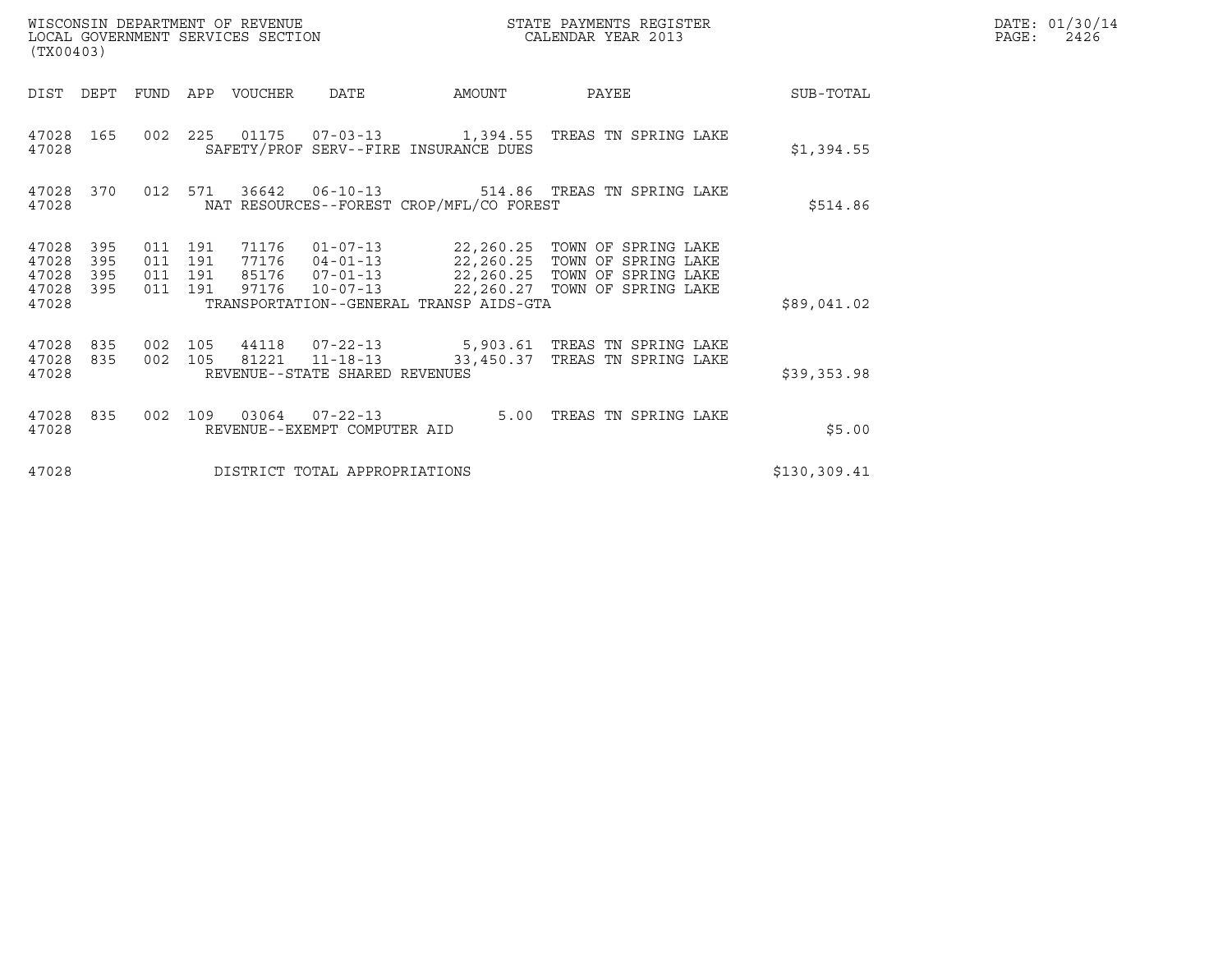| (TX00403)          |                                     |                    |                                |                                                |                                                                                                                                                                                                               |              | DATE: 01/30/14<br>$\mathtt{PAGE:}$<br>2427 |
|--------------------|-------------------------------------|--------------------|--------------------------------|------------------------------------------------|---------------------------------------------------------------------------------------------------------------------------------------------------------------------------------------------------------------|--------------|--------------------------------------------|
|                    |                                     |                    |                                |                                                | DIST DEPT FUND APP VOUCHER DATE AMOUNT PAYEE SUB-TOTAL                                                                                                                                                        |              |                                            |
| 47030              | 47030 165                           |                    |                                | SAFETY/PROF SERV--FIRE INSURANCE DUES          | 002 225 01176 07-03-13 5,326.30 TREAS TN TRENTON                                                                                                                                                              | \$5,326.30   |                                            |
| 47030              | 47030 370 000 001<br>47030 370      | 000 001            |                                | NAT RESOURCES-SEVERANCE/YIELD/WITHDRAWAL       |                                                                                                                                                                                                               | \$632.72     |                                            |
|                    |                                     |                    |                                | 47030 NAT RESOURCES--AIDS IN LIEU OF TAXES     | 47030 370 002 503 15954 02-06-13 1,082.06 TREAS TN TRENTON<br>47030 370 002 503 15954 02-06-13 517.11 TREAS TN TRENTON<br>TOWN SHARE 158.43<br>TOWN SHARE 158.43                                              | \$1,599.17   |                                            |
|                    |                                     |                    |                                | 47030 NAT RESOURCES--FOREST CROP/MFL/CO FOREST | 47030 370 012 571 36643 06-10-13 212.21 TREAS TN TRENTON                                                                                                                                                      | \$212.21     |                                            |
| 47030              |                                     |                    |                                | NAT RESOURCES--AIDS IN LIEU OF TAXES           | $\begin{array}{cccccc} 47030 & 370 & 012 & 579 & 18713 & 04-15-13 & & & & 224.35 & \text{TREAS TN TRENTON} \\ 47030 & 370 & 012 & 579 & 18713 & 04-15-13 & & & 54.75 & \text{TREAS TOWN TRENTON} \end{array}$ | \$279.10     |                                            |
| 47030 395<br>47030 | 47030 395<br>47030 395<br>47030 395 |                    |                                | TRANSPORTATION--GENERAL TRANSP AIDS-GTA        |                                                                                                                                                                                                               | \$111,438.88 |                                            |
|                    | 47030 395<br>47030                  |                    |                                | TRANSPORTATION--LRIP/TRIP/MSIP GRANTS          | 011  278  70385  03-29-13  21,591.58  TREAS TN TRENTON                                                                                                                                                        | \$21,591.58  |                                            |
| 47030 835<br>47030 | 47030 835                           | 002 105<br>002 105 | REVENUE--STATE SHARED REVENUES |                                                | $\begin{array}{lllllll} 44119 & 07-22-13 & & 3,281.46 & \text{TREAS TN TRENTON} \\ 81222 & 11-18-13 & & 25,219.29 & \text{TREAS TN TRENTON} \end{array}$                                                      | \$28,500.75  |                                            |
| 47030              | 47030 835                           |                    | REVENUE--EXEMPT COMPUTER AID   |                                                | 002 109 03065 07-22-13 720.00 TREAS TN TRENTON                                                                                                                                                                | \$720.00     |                                            |
| 47030              |                                     |                    | DISTRICT TOTAL APPROPRIATIONS  |                                                |                                                                                                                                                                                                               | \$170,300.71 |                                            |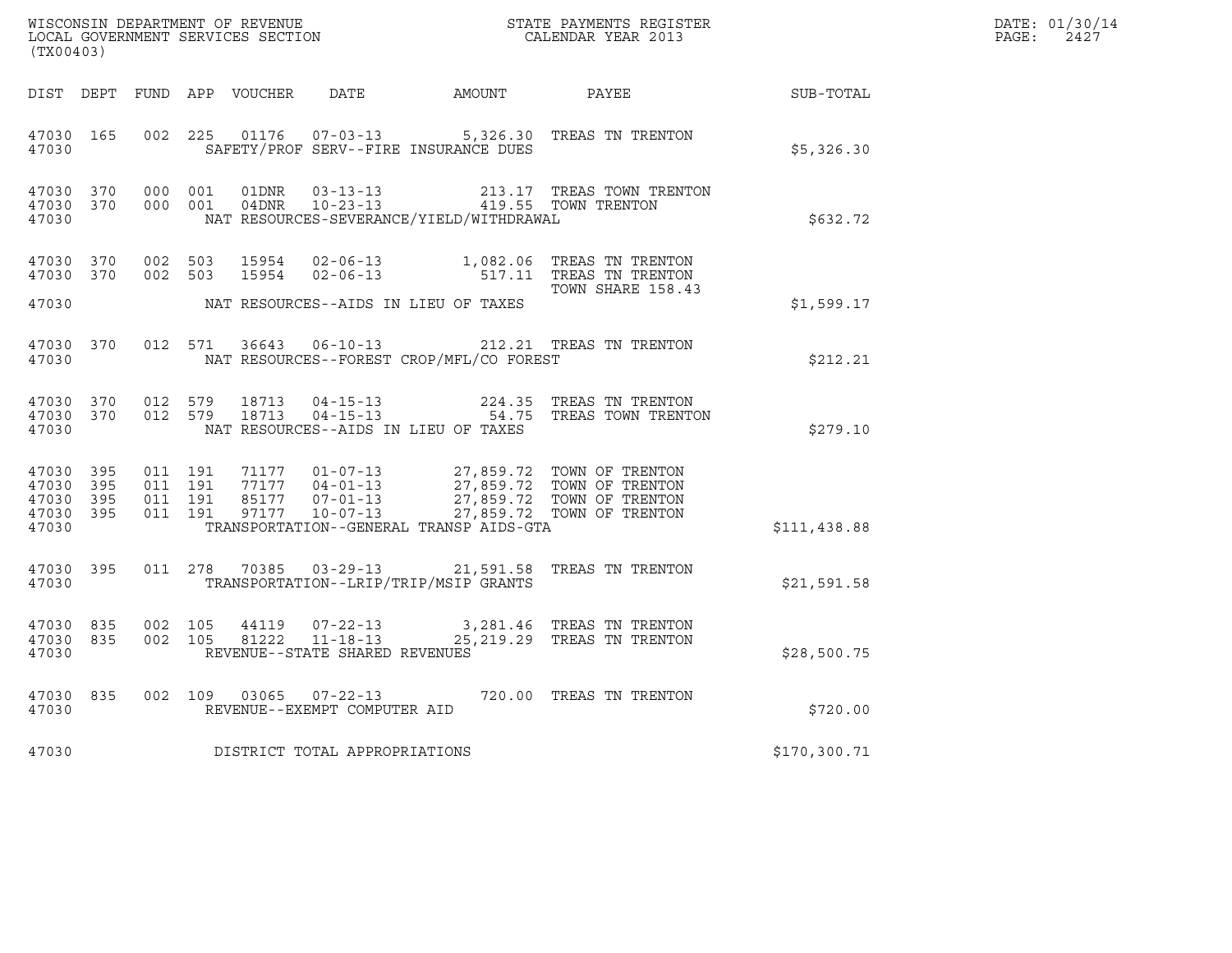| WISCONSIN DEPARTMENT OF REVENUE<br>LOCAL GOVERNMENT SERVICES SECTION<br>(TX00403) |  |                               |         |                                 |                                |                                          | STATE PAYMENTS REGISTER<br>CALENDAR YEAR 2013                                                                                                                                                                       |              | DATE: 01/30/14<br>PAGE:<br>2428 |
|-----------------------------------------------------------------------------------|--|-------------------------------|---------|---------------------------------|--------------------------------|------------------------------------------|---------------------------------------------------------------------------------------------------------------------------------------------------------------------------------------------------------------------|--------------|---------------------------------|
|                                                                                   |  |                               |         | DIST DEPT FUND APP VOUCHER DATE |                                |                                          | AMOUNT PAYEE SUB-TOTAL                                                                                                                                                                                              |              |                                 |
| 47032 165<br>47032                                                                |  |                               |         |                                 |                                | SAFETY/PROF SERV--FIRE INSURANCE DUES    | 002 225 01177 07-03-13 4,719.06 TREAS TN TRIMBELLE                                                                                                                                                                  | \$4,719.06   |                                 |
| 47032 370<br>47032                                                                |  |                               |         |                                 |                                | NAT RESOURCES-SEVERANCE/YIELD/WITHDRAWAL | 000 001 02DNR 07-03-13 453.91 TREAS TOWN TRIMBELLE                                                                                                                                                                  | \$453.91     |                                 |
| 47032                                                                             |  |                               |         |                                 |                                | NAT RESOURCES--FOREST CROP/MFL/CO FOREST | 47032 370 012 571 36644 06-10-13 129.55 TREAS TN TRIMBELLE                                                                                                                                                          | \$129.55     |                                 |
| 47032 395<br>47032 395<br>47032 395<br>47032 395<br>47032                         |  | 011 191<br>011 191<br>011 191 | 011 191 |                                 |                                | TRANSPORTATION--GENERAL TRANSP AIDS-GTA  | 71178   01-07-13   25,446.34   TOWN OF TRIMBELLE<br>77178   04-01-13   25,446.34   TOWN OF TRIMBELLE<br>85178   07-01-13   25,446.34   TOWN OF TRIMBELLE<br>97178  10-07-13  25,446.34  TOWN OF TRIMBELLE           | \$101,785.36 |                                 |
| 47032                                                                             |  |                               |         |                                 | REVENUE--STATE SHARED REVENUES |                                          | $\begin{array}{cccccc} 47032 & 835 & 002 & 105 & 44120 & 07-22-13 & & & 5,956.00 & \text{TREAS TN TRIMBELLE} \\ 47032 & 835 & 002 & 105 & 81223 & 11-18-13 & & & 33,678.32 & \text{TREAS TN TRIMBELLE} \end{array}$ | \$39,634.32  |                                 |
| 47032                                                                             |  |                               |         |                                 | REVENUE--EXEMPT COMPUTER AID   |                                          | 47032 835 002 109 03066 07-22-13 254.00 TREAS TN TRIMBELLE                                                                                                                                                          | \$254.00     |                                 |
| 47032                                                                             |  |                               |         |                                 | DISTRICT TOTAL APPROPRIATIONS  |                                          |                                                                                                                                                                                                                     | \$146,976.20 |                                 |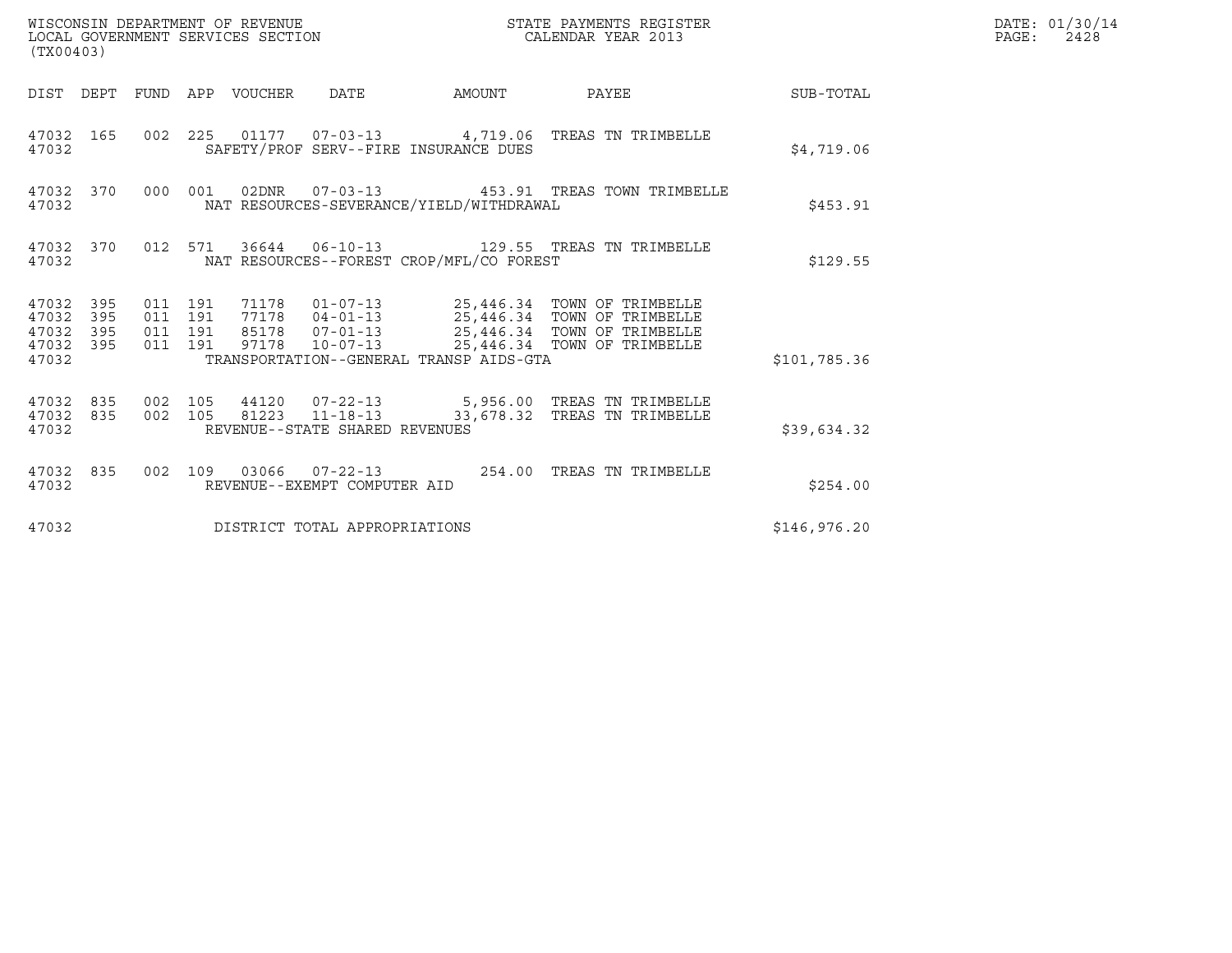| (TX00403)                                                 | WISCONSIN DEPARTMENT OF REVENUE<br>LOCAL GOVERNMENT SERVICES SECTION                                                                                                                                                                                           | STATE PAYMENTS REGISTER<br>CALENDAR YEAR 2013       |               | DATE: 01/30/14<br>PAGE:<br>2429 |
|-----------------------------------------------------------|----------------------------------------------------------------------------------------------------------------------------------------------------------------------------------------------------------------------------------------------------------------|-----------------------------------------------------|---------------|---------------------------------|
|                                                           | DIST DEPT FUND APP VOUCHER DATE<br>AMOUNT                                                                                                                                                                                                                      | PAYEE SUB-TOTAL                                     |               |                                 |
| 47034 165<br>47034                                        | 002 225 01178 07-03-13 1,316.19 TREAS TN UNION<br>SAFETY/PROF SERV--FIRE INSURANCE DUES                                                                                                                                                                        |                                                     | \$1,316.19    |                                 |
| 47034 370<br>47034                                        | 02DNR  07-03-13   110.18   TREAS TOWN UNION<br>000 001<br>NAT RESOURCES-SEVERANCE/YIELD/WITHDRAWAL                                                                                                                                                             |                                                     | \$110.18      |                                 |
| 47034 370<br>47034                                        | 002 503 15955 02-06-13 2,510.96 TREAS TN UNION<br>NAT RESOURCES--AIDS IN LIEU OF TAXES                                                                                                                                                                         | TOWN SHARE 427.08                                   | \$2,510.96    |                                 |
| 47034 370<br>47034                                        | 012 571 36645 06-10-13 334.63 TREAS TN UNION<br>NAT RESOURCES--FOREST CROP/MFL/CO FOREST                                                                                                                                                                       |                                                     | \$334.63      |                                 |
| 47034 395<br>47034 395<br>47034 395<br>47034 395<br>47034 | 011 191<br>71179   01-07-13   25,134.08   TOWN OF UNION<br>77179   04-01-13   25,134.08   TOWN OF UNION<br>85179   07-01-13   25,134.08   TOWN OF UNION<br>011 191<br>011 191<br>011 191<br>97179<br>$10 - 07 - 13$<br>TRANSPORTATION--GENERAL TRANSP AIDS-GTA | 25,134.09 TOWN OF UNION                             | \$100, 536.33 |                                 |
| 47034 835<br>47034 835<br>47034                           | 002 105<br>44121  07-22-13<br>002 105<br>81224 11-18-13<br>REVENUE--STATE SHARED REVENUES                                                                                                                                                                      | 6,753.99 TREAS TN UNION<br>38,272.59 TREAS TN UNION | \$45,026.58   |                                 |
| 47034 835<br>47034                                        | 002 109 03067 07-22-13<br>REVENUE--EXEMPT COMPUTER AID                                                                                                                                                                                                         | 2.00 TREAS TN UNION                                 | \$2.00        |                                 |
| 47034                                                     | DISTRICT TOTAL APPROPRIATIONS                                                                                                                                                                                                                                  |                                                     | \$149,836.87  |                                 |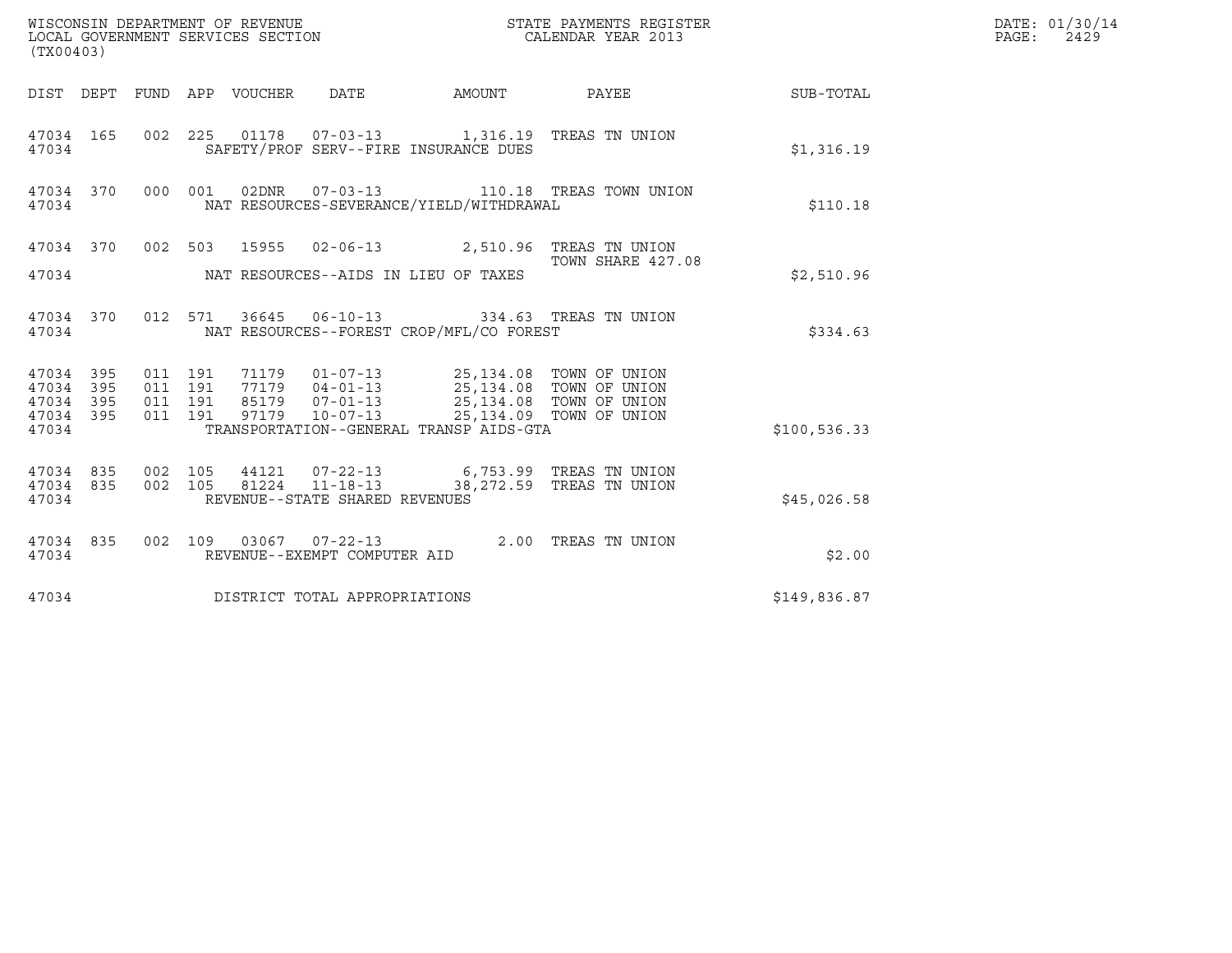| WISCONSIN DEPARTMENT OF REVENUE   | STATE PAYMENTS REGISTER | DATE: 01/30/14 |
|-----------------------------------|-------------------------|----------------|
| LOCAL GOVERNMENT SERVICES SECTION | CALENDAR YEAR 2013      | PAGE:<br>2430  |

| WISCONSIN DEPARTMENT OF REVENUE<br>LOCAL GOVERNMENT SERVICES SECTION<br>(TX00403) |     |                                      |                                  |                                                                      |                                         | STATE PAYMENTS REGISTER<br>CALENDAR YEAR 2013                                                                                |             | DATE: 01/30/14<br>$\mathtt{PAGE}$ :<br>2430 |
|-----------------------------------------------------------------------------------|-----|--------------------------------------|----------------------------------|----------------------------------------------------------------------|-----------------------------------------|------------------------------------------------------------------------------------------------------------------------------|-------------|---------------------------------------------|
| DIST<br>DEPT                                                                      |     |                                      | FUND APP VOUCHER                 | DATE                                                                 | AMOUNT                                  | PAYEE                                                                                                                        | SUB-TOTAL   |                                             |
| 47106 165<br>47106                                                                |     |                                      |                                  |                                                                      | SAFETY/PROF SERV--FIRE INSURANCE DUES   | 002  225  01179  07-03-13  668.32  TREAS VIL BAY CITY                                                                        | \$668.32    |                                             |
| 47106<br>395<br>47106<br>395<br>47106<br>395<br>47106<br>395<br>47106             | 011 | 011 191<br>191<br>011 191<br>011 191 | 71180<br>77180<br>85180<br>97180 | $01 - 07 - 13$<br>$04 - 01 - 13$<br>$07 - 01 - 13$<br>$10 - 07 - 13$ | TRANSPORTATION--GENERAL TRANSP AIDS-GTA | 2,577.44 VILLAGE OF BAY CITY<br>2,577.44 VILLAGE OF BAY CITY<br>2,577.44 VILLAGE OF BAY CITY<br>2,577.47 VILLAGE OF BAY CITY | \$10,309.79 |                                             |
| 835<br>47106<br>47106 835<br>47106                                                |     |                                      |                                  | 002 105 81225 11-18-13<br>REVENUE--STATE SHARED REVENUES             |                                         | 002 105 44122 07-22-13 12,167.84 TREAS VIL BAY CITY<br>68,913.79 TREAS VIL BAY CITY                                          | \$81,081.63 |                                             |
| 47106 835<br>47106                                                                |     |                                      |                                  | REVENUE--EXEMPT COMPUTER AID                                         |                                         | 002 109 03068 07-22-13 150.00 TREAS VIL BAY CITY                                                                             | \$150.00    |                                             |
| 47106 835<br>47106                                                                |     |                                      | 021 363 35793 03-25-13           | REVENUE--LOTTERY CREDIT -                                            |                                         | 3,210.42 TREAS VIL BAY CITY                                                                                                  | \$3,210.42  |                                             |
| 47106                                                                             |     |                                      |                                  | DISTRICT TOTAL APPROPRIATIONS                                        |                                         |                                                                                                                              | \$95,420.16 |                                             |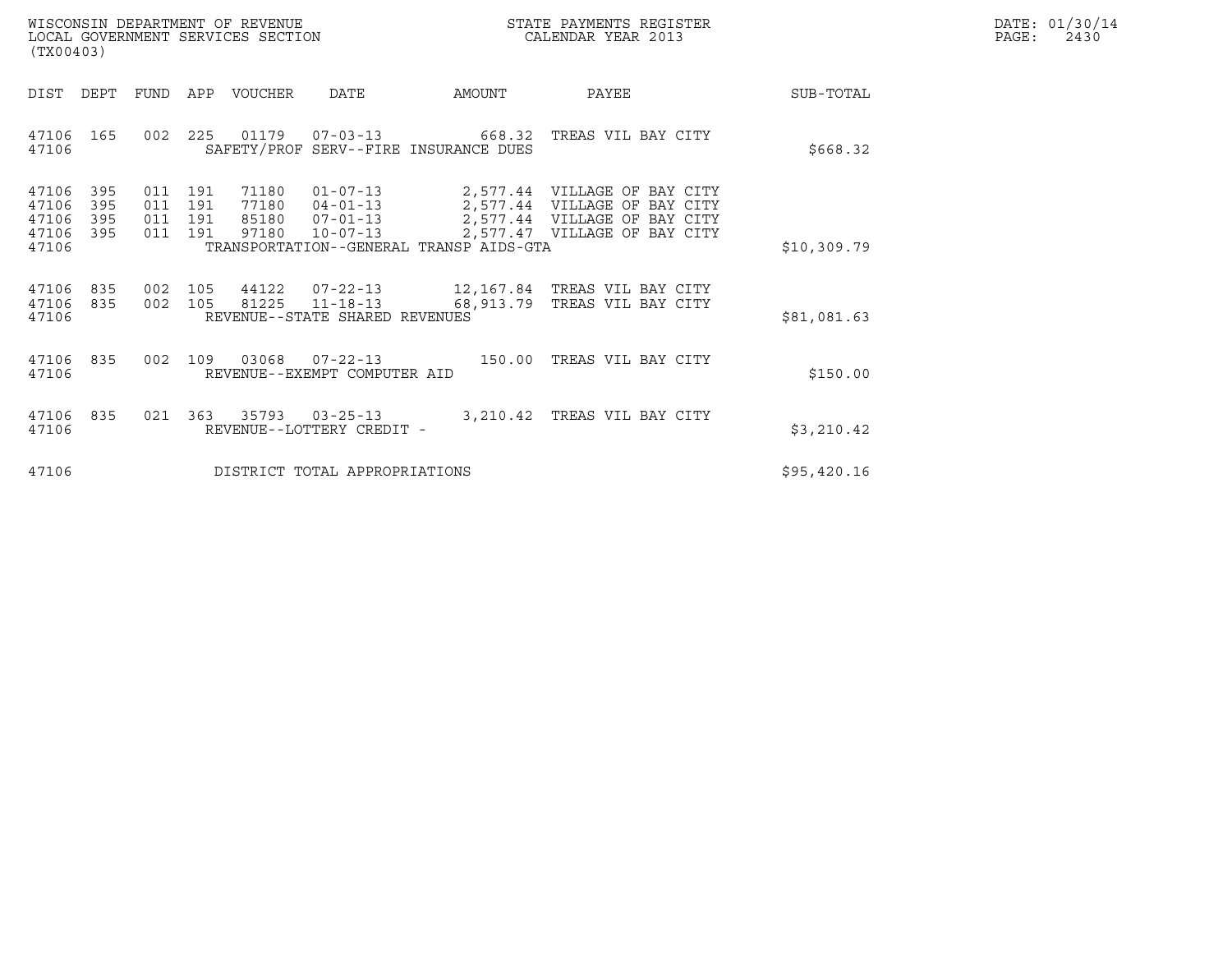| WISCONSIN DEPARTMENT OF REVENUE   | STATE PAYMENTS REGISTER | DATE: 01/30/14 |
|-----------------------------------|-------------------------|----------------|
| LOCAL GOVERNMENT SERVICES SECTION | CALENDAR YEAR 2013      | PAGE:<br>2431  |

|                                                           | WISCONSIN DEPARTMENT OF REVENUE<br>LOCAL GOVERNMENT SERVICES SECTION FOR THE STATE PAYMENTS REGISTER<br>(TX00403) |  |  |  |                                      |                                                                   |                                                                                                                                                                                                                                                                                            | $\mathbb{E} \mathbf{R}$ | DATE: 01/30/14<br>PAGE:<br>2431 |
|-----------------------------------------------------------|-------------------------------------------------------------------------------------------------------------------|--|--|--|--------------------------------------|-------------------------------------------------------------------|--------------------------------------------------------------------------------------------------------------------------------------------------------------------------------------------------------------------------------------------------------------------------------------------|-------------------------|---------------------------------|
|                                                           |                                                                                                                   |  |  |  |                                      |                                                                   | DIST DEPT FUND APP VOUCHER DATE AMOUNT PAYEE SUB-TOTAL                                                                                                                                                                                                                                     |                         |                                 |
|                                                           |                                                                                                                   |  |  |  |                                      | 47121 - SAFETY/PROF SERV--FIRE INSURANCE DUES                     | 47121 165 002 225 01180 07-03-13 5,814.69 TREAS VIL ELLSWORTH                                                                                                                                                                                                                              | \$5,814.69              |                                 |
| 47121 395<br>47121 395<br>47121 395<br>47121 395<br>47121 |                                                                                                                   |  |  |  |                                      |                                                                   | 011 191 71181 01-07-13 41,143.76 VILLAGE OF ELLSWORTH<br>011 191 77181 04-01-13 41,143.76 VILLAGE OF ELLSWORTH<br>011 191 85181 07-01-13 41,143.76 VILLAGE OF ELLSWORTH<br>011 191 97181 10-07-13 41,143.79 VILLAGE OF ELLSWORTH<br>TRANSPORTATION--GENERAL TRANSP AIDS-GTA THE RESOLUTION | \$164,575.07            |                                 |
|                                                           |                                                                                                                   |  |  |  |                                      | 47121 HS--PREPAID MEDICAL TRANSPORT REIMBURSE                     | 47121 435 005 163 01LGS 11-18-13 9,700.00 ELLSWORTH AREA AMBULANCE INC                                                                                                                                                                                                                     | \$9,700.00              |                                 |
|                                                           |                                                                                                                   |  |  |  |                                      | 47121 JUSTICE--LAW ENFORCEMENT TRAINING                           | 47121 455 002 231 00256 02-07-13 1,120.00 TREAS VIL ELLSWORTH                                                                                                                                                                                                                              | \$1,120.00              |                                 |
|                                                           |                                                                                                                   |  |  |  |                                      | 47121                    DOA--JUSTICE-ASSISTANCE-FEDERAL ARRA FDS | 47121 505 002 650 06401 01-29-13 2,996.00 TREAS VIL ELLSWORTH                                                                                                                                                                                                                              | \$2,996.00              |                                 |
| 47121 505<br>47121                                        |                                                                                                                   |  |  |  |                                      | DOA--HOUSING ASSISTANCE GRANTS                                    | 002 743 07107 02-15-13 5,834.85 TREAS VIL ELLSWORTH                                                                                                                                                                                                                                        | \$5,834.85              |                                 |
|                                                           |                                                                                                                   |  |  |  | 47121 REVENUE--STATE SHARED REVENUES |                                                                   | $\begin{array}{cccccccc} 4\,7121 & 835 & 002 & 105 & 44123 & 07-22-13 & & & 77,579.63 & \text{TREAS VIL ELLSWORTH} \\ 4\,7121 & 835 & 002 & 105 & 81226 & 11-18-13 & & & 430,015.89 & \text{TREAS VIL ELLSWORTH} \end{array}$                                                              | \$507,595.52            |                                 |
| 47121 835<br>47121 835<br>47121                           |                                                                                                                   |  |  |  | REVENUE--EXEMPT COMPUTER AID         |                                                                   | 002 109 03069 07-22-13 2,332.00 TREAS VIL ELLSWORTH<br>002 109 05244 07-22-13 970.00 TREAS VIL ELLSWORTH                                                                                                                                                                                   | \$3,302.00              |                                 |
|                                                           |                                                                                                                   |  |  |  |                                      |                                                                   | $\begin{tabular}{llllll} 47121 & 835 & 021 & 363 & 35794 & 03-25-13 & 3,429.07 & TREAS VIL ELLSWORTH \\ 47121 & & REVENUE--LOTTERY CREDIT - \end{tabular}$                                                                                                                                 | \$3,429.07              |                                 |
|                                                           |                                                                                                                   |  |  |  | 47121 DISTRICT TOTAL APPROPRIATIONS  |                                                                   |                                                                                                                                                                                                                                                                                            | \$704,367.20            |                                 |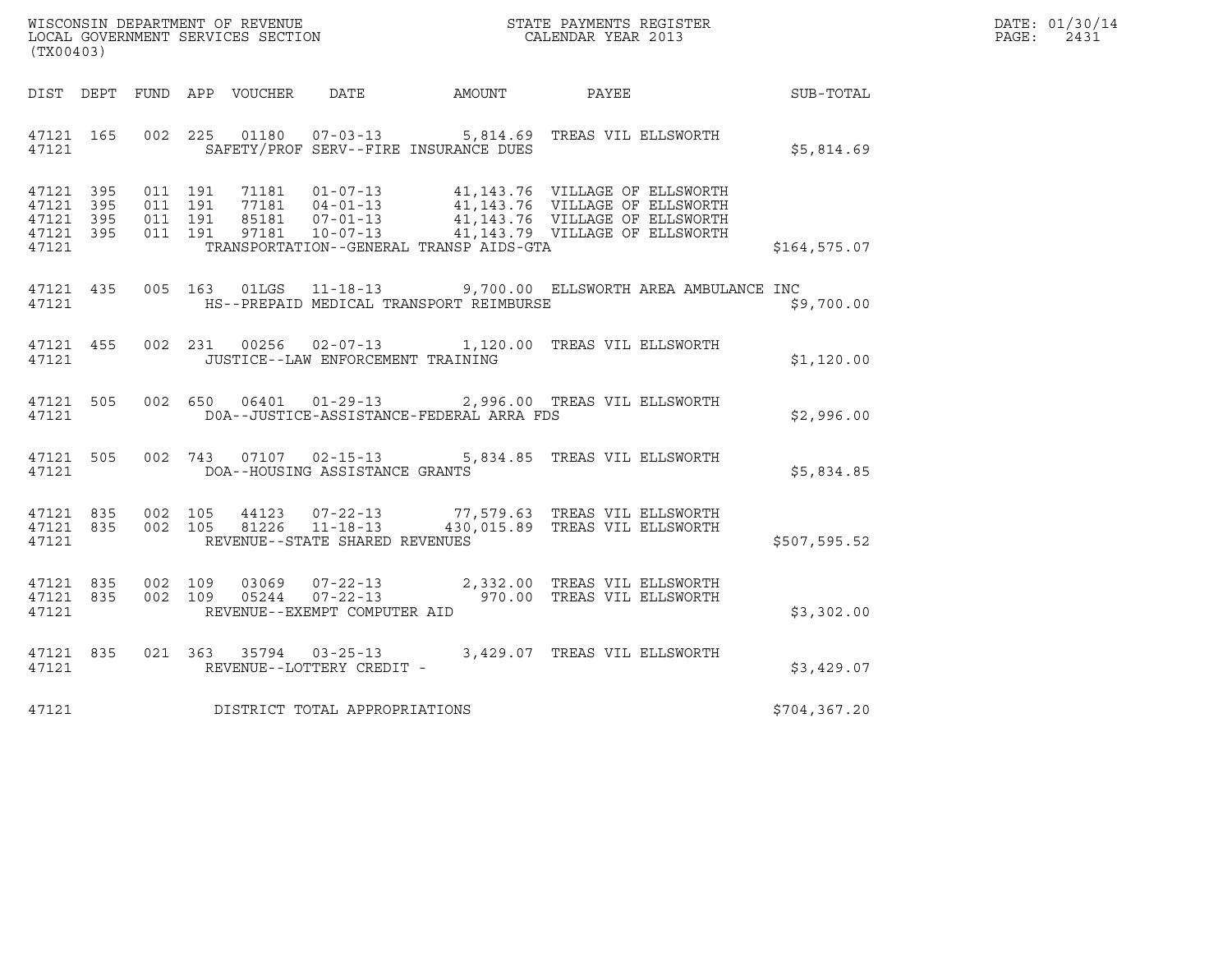| (TX00403)                                                       |                                          |                                 |                                   |                                          | STATE PAYMENTS REGISTER                                                                                                                                                                          |              | DATE: 01/30/14<br>$\mathtt{PAGE:}$<br>2432 |
|-----------------------------------------------------------------|------------------------------------------|---------------------------------|-----------------------------------|------------------------------------------|--------------------------------------------------------------------------------------------------------------------------------------------------------------------------------------------------|--------------|--------------------------------------------|
|                                                                 |                                          | DIST DEPT FUND APP VOUCHER DATE |                                   |                                          | AMOUNT PAYEE SUB-TOTAL                                                                                                                                                                           |              |                                            |
| 47122 165<br>47122                                              |                                          |                                 |                                   | SAFETY/PROF SERV--FIRE INSURANCE DUES    | 002  225  01181  07-03-13   1,503.71  TREAS VIL ELMWOOD                                                                                                                                          | \$1,503.71   |                                            |
| 47122 370<br>47122                                              |                                          |                                 |                                   | NAT RESOURCES--FOREST CROP/MFL/CO FOREST | 012 571 36646 06-10-13 8.34 TREAS VIL ELMWOOD                                                                                                                                                    | \$8.34       |                                            |
| 47122 395<br>47122<br>395<br>47122<br>395<br>47122 395<br>47122 | 011 191<br>011 191<br>011 191<br>011 191 |                                 |                                   | TRANSPORTATION--GENERAL TRANSP AIDS-GTA  | 71182  01-07-13  8,443.90  VILLAGE OF ELMWOOD<br>77182  04-01-13  8,443.90  VILLAGE OF ELMWOOD<br>85182  07-01-13  8,443.90  VILLAGE OF ELMWOOD<br>97182  10-07-13  8,443.91  VILLAGE OF ELMWOOD | \$33,775.61  |                                            |
| 47122                                                           |                                          |                                 | JUSTICE--LAW ENFORCEMENT TRAINING |                                          | 47122 455 002 231 00258 02-07-13 160.00 TREAS VIL ELMWOOD                                                                                                                                        | \$160.00     |                                            |
| 47122 835<br>47122 835<br>47122                                 | 002 105                                  |                                 | REVENUE--STATE SHARED REVENUES    |                                          | 002 105 44124 07-22-13 30,256.54 TREAS VIL ELMWOOD<br>81227  11-18-13  172,326.19  TREAS VIL ELMWOOD                                                                                             | \$202,582.73 |                                            |
| 47122 835<br>47122 835<br>47122                                 | 002 109<br>002 109                       |                                 | REVENUE--EXEMPT COMPUTER AID      |                                          | 03070  07-22-13  87.00 TREAS VIL ELMWOOD<br>05245  07-22-13   6.00   TREAS VIL ELMWOOD                                                                                                           | \$93.00      |                                            |
| 47122                                                           |                                          | DISTRICT TOTAL APPROPRIATIONS   |                                   |                                          |                                                                                                                                                                                                  | \$238,123.39 |                                            |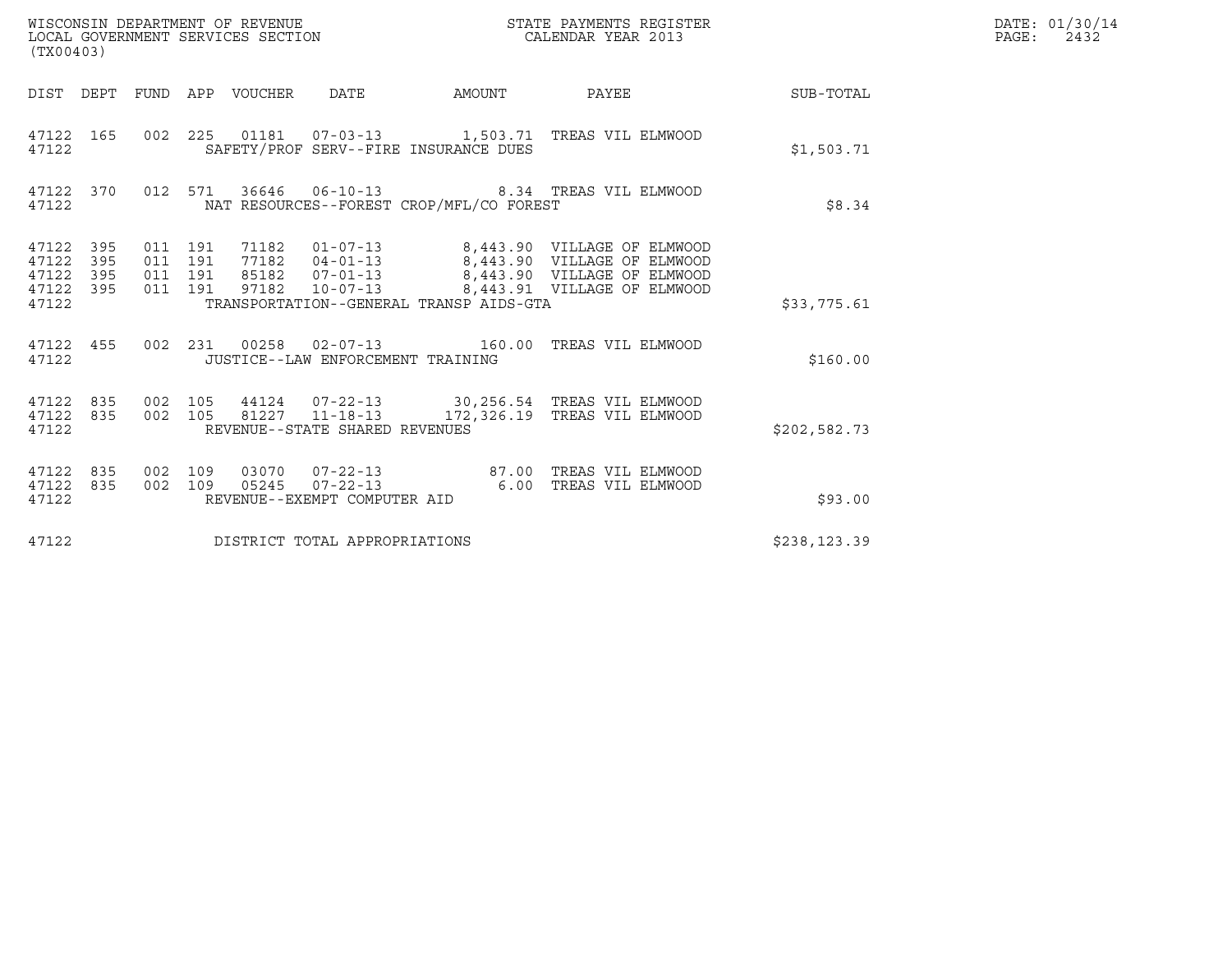| (TX00403)                                                 |                                          |  |                                |                                          |                                                                      |             | DATE: 01/30/14<br>PAGE: 2433 |
|-----------------------------------------------------------|------------------------------------------|--|--------------------------------|------------------------------------------|----------------------------------------------------------------------|-------------|------------------------------|
|                                                           |                                          |  |                                |                                          | DIST DEPT FUND APP VOUCHER DATE AMOUNT PAYEE SUB-TOTAL               |             |                              |
| 47151                                                     |                                          |  |                                | SAFETY/PROF SERV--FIRE INSURANCE DUES    | 47151 165 002 225 01182 07-03-13 613.23 TREAS VIL MAIDEN ROCK        | \$613.23    |                              |
| 47151                                                     |                                          |  |                                | NAT RESOURCES--FOREST CROP/MFL/CO FOREST | 47151 370 012 571 36647 06-10-13 16.00 TREAS VIL MAIDEN ROCK         | \$16.00     |                              |
| 47151 395<br>47151 395<br>47151 395<br>47151 395<br>47151 | 011 191<br>011 191<br>011 191<br>011 191 |  |                                | TRANSPORTATION--GENERAL TRANSP AIDS-GTA  |                                                                      | \$7,337.88  |                              |
|                                                           |                                          |  |                                |                                          | 47151 435 005 162 01HSD 09-03-13 4,611.13 VILLAGE MAIDEN ROCK        | \$4,611.13  |                              |
| 47151                                                     |                                          |  |                                | HS--PREPAID MEDICAL TRANSPORT REIMBURSE  | 47151 435 005 163 01LGS 11-18-13 2,000.00 MAIDEN ROCK PLUM CITY      | \$2,000.00  |                              |
| 47151 835<br>47151 835<br>47151                           | 002 105<br>002 105                       |  | REVENUE--STATE SHARED REVENUES |                                          |                                                                      | \$56,398.48 |                              |
| 47151                                                     |                                          |  | REVENUE--EXEMPT COMPUTER AID   |                                          | $47151$ 835 002 109 03071 07-22-13 58.00 TREAS VIL MAIDEN ROCK 47151 | \$58.00     |                              |
| 47151                                                     |                                          |  | DISTRICT TOTAL APPROPRIATIONS  |                                          |                                                                      | \$71,034.72 |                              |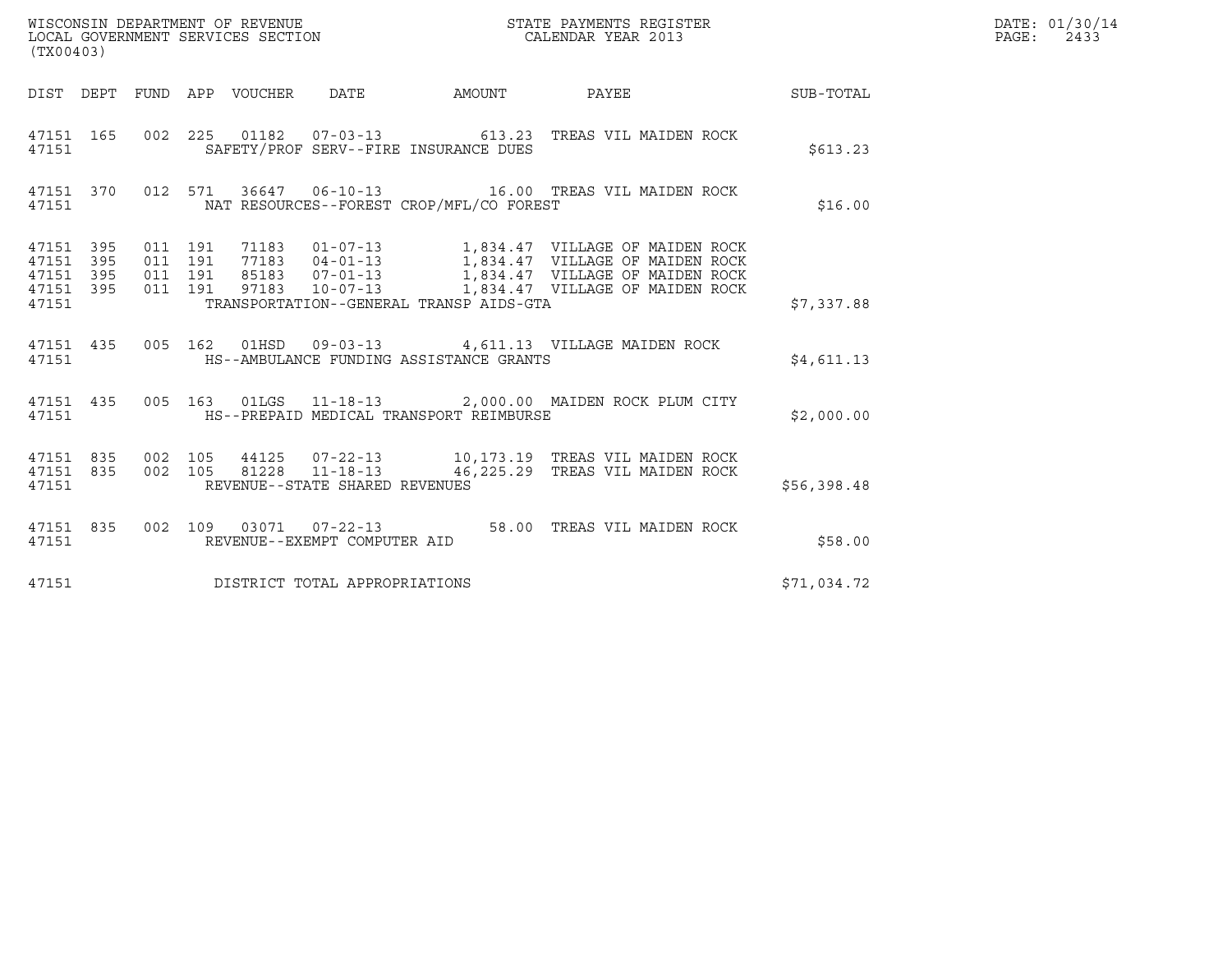| WISCONSIN DEPARTMENT OF REVENUE<br>LOCAL GOVERNMENT SERVICES SECTION<br>(TX00403) |            |                                          |  |                                 |                                | STATE PAYMENTS REGISTER<br>CALENDAR YEAR 2013 |                                                                                                                                                                                                          |              | DATE: 01/30/14<br>PAGE:<br>2434 |
|-----------------------------------------------------------------------------------|------------|------------------------------------------|--|---------------------------------|--------------------------------|-----------------------------------------------|----------------------------------------------------------------------------------------------------------------------------------------------------------------------------------------------------------|--------------|---------------------------------|
|                                                                                   |            |                                          |  | DIST DEPT FUND APP VOUCHER DATE |                                |                                               | AMOUNT PAYEE SUB-TOTAL                                                                                                                                                                                   |              |                                 |
| 47171 165<br>47171                                                                |            |                                          |  |                                 |                                | SAFETY/PROF SERV--FIRE INSURANCE DUES         | 002 225 01183 07-03-13 1,040.48 TREAS VIL PLUM CITY                                                                                                                                                      | \$1,040.48   |                                 |
| 47171 370<br>47171                                                                |            |                                          |  |                                 |                                | NAT RESOURCES--RECREATION RESOURCE-FED        | 012 583 02735 04-16-13 209.50 VIL PLUM CITY, TOWN OF UN                                                                                                                                                  | \$209.50     |                                 |
| 47171 395<br>47171<br>47171<br>47171 395<br>47171                                 | 395<br>395 | 011 191<br>011 191<br>011 191<br>011 191 |  |                                 |                                | TRANSPORTATION--GENERAL TRANSP AIDS-GTA       | 71184  01-07-13  9,000.87  VILLAGE OF PLUM CITY<br>77184  04-01-13  9,000.87  VILLAGE OF PLUM CITY<br>85184  07-01-13  9,000.87  VILLAGE OF PLUM CITY<br>97184  10-07-13  9,000.89  VILLAGE OF PLUM CITY | \$36,003.50  |                                 |
| 47171 835<br>47171 835<br>47171                                                   |            | 002 105<br>002 105                       |  |                                 | REVENUE--STATE SHARED REVENUES |                                               | 44126  07-22-13  22,089.27  TREAS VIL PLUM CITY<br>81229  11-18-13  125, 171.61  TREAS VIL PLUM CITY                                                                                                     | \$147,260.88 |                                 |
| 47171 835<br>47171                                                                |            |                                          |  |                                 | REVENUE--EXEMPT COMPUTER AID   |                                               | 002 109 03072 07-22-13 178.00 TREAS VIL PLUM CITY                                                                                                                                                        | \$178.00     |                                 |
| 47171 835<br>47171                                                                |            |                                          |  |                                 | REVENUE--LOTTERY CREDIT -      |                                               | 021 363 35795 03-25-13 954.00 TREAS VIL PLUM CITY                                                                                                                                                        | \$954.00     |                                 |
| 47171                                                                             |            |                                          |  |                                 | DISTRICT TOTAL APPROPRIATIONS  |                                               |                                                                                                                                                                                                          | \$185,646.36 |                                 |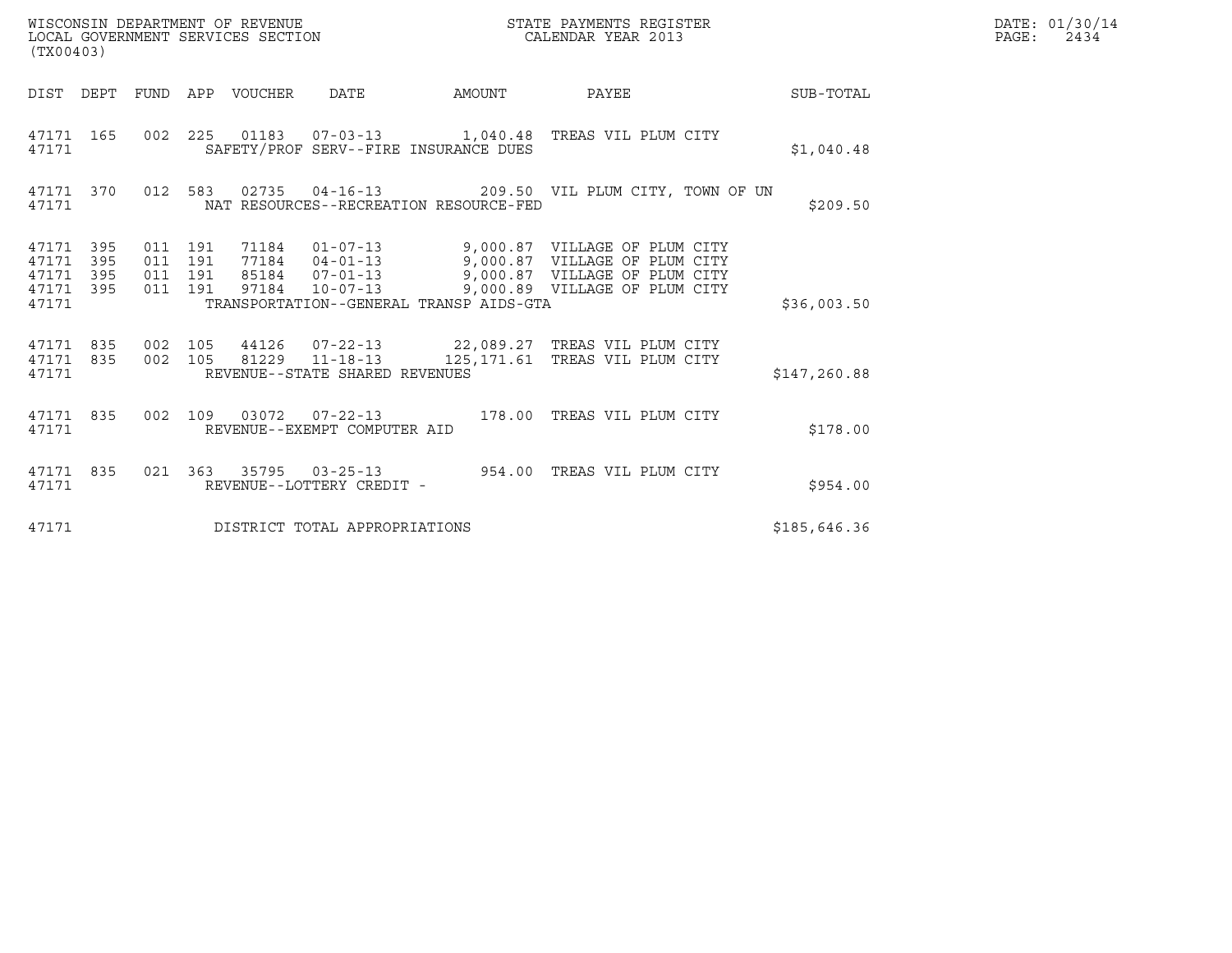| WISCONSIN DEPARTMENT OF REVENUE<br>LOCAL GOVERNMENT SERVICES SECTION TERMS OF CALENDAR YEAR 2013<br>(TX00403) |  |       |  |  |                                |                                               |                                                                                                                                                                                                                                                               |  |              | DATE: 01/30/14<br>PAGE: 2435 |
|---------------------------------------------------------------------------------------------------------------|--|-------|--|--|--------------------------------|-----------------------------------------------|---------------------------------------------------------------------------------------------------------------------------------------------------------------------------------------------------------------------------------------------------------------|--|--------------|------------------------------|
|                                                                                                               |  |       |  |  |                                |                                               | DIST DEPT FUND APP VOUCHER DATE AMOUNT PAYEE PATE SUB-TOTAL                                                                                                                                                                                                   |  |              |                              |
| 47181 165                                                                                                     |  |       |  |  |                                | 47181 SAFETY/PROF SERV--FIRE INSURANCE DUES   | 002 225 01184 07-03-13 2,383.14 TREAS VIL SPRING VALLEY                                                                                                                                                                                                       |  | \$2,383.14   |                              |
|                                                                                                               |  | 47181 |  |  |                                | NAT RESOURCES--FOREST CROP/MFL/CO FOREST      | 47181 370 012 571 36648 06-10-13 45.04 TREAS VIL SPRING VALLEY                                                                                                                                                                                                |  | \$45.04      |                              |
| 47181                                                                                                         |  |       |  |  |                                | TRANSPORTATION--GENERAL TRANSP AIDS-GTA       | 47181 395 011 191 71185 01-07-13 15,645.15 TREAS VIL SPRING VALLEY<br>47181 395 011 191 77185 04-01-13 15,645.15 TREAS VIL SPRING VALLEY<br>47181 395 011 191 85185 07-01-13 15,645.15 TREAS VIL SPRING VALLEY<br>47181 395 011 191 971                       |  | \$62,580.61  |                              |
|                                                                                                               |  |       |  |  |                                | 47181 HS--AMBULANCE FUNDING ASSISTANCE GRANTS | 47181 435 005 162 01HSD 09-03-13 4,645.77 TREAS VIL SPRING VALLEY                                                                                                                                                                                             |  | \$4,645.77   |                              |
|                                                                                                               |  |       |  |  |                                |                                               | 47181 435 005 163 01LGS 11-18-13 2,000.00 SPRING VALLEY AREA AMBULANCE                                                                                                                                                                                        |  | \$2,000.00   |                              |
|                                                                                                               |  |       |  |  |                                | 47181 JUSTICE--LAW ENFORCEMENT TRAINING       | 47181 455 002 231 00559 02-15-13 320.00 TREAS VIL SPRING VALLEY                                                                                                                                                                                               |  | \$320.00     |                              |
| 47181                                                                                                         |  |       |  |  | REVENUE--STATE SHARED REVENUES |                                               | $\begin{array}{cccc} 47181 & 835 & 002 & 105 & 44127 & 07-22-13 & 36,322.40 & \text{TREAS VII SPRING VALLEY} \\ 47181 & 835 & 002 & 105 & 81230 & 11-18-13 & 149,101.77 & \text{TREAS VII SPRING VALLEY} \end{array}$                                         |  | \$185,424.17 |                              |
|                                                                                                               |  |       |  |  |                                |                                               | $\begin{tabular}{lllllllllll} 47181 & 835 & 002 & 109 & 03073 & 07-22-13 & 571.00 TREAS VIL SPRING VALLEY \\ 47181 & 835 & 002 & 109 & 05246 & 07-22-13 & 510.00 TREAS VIL SPRING VALLEY \\ 47181 & REVENUE--EXEMPT COMPUTER AID & & & & & & & \end{tabular}$ |  | \$1,081.00   |                              |
|                                                                                                               |  | 47181 |  |  | REVENUE--LOTTERY CREDIT -      |                                               | 47181 835 021 363 35796 03-25-13 2,276.33 TREAS VIL SPRING VALLEY                                                                                                                                                                                             |  | \$2,276.33   |                              |
| 47181                                                                                                         |  |       |  |  | DISTRICT TOTAL APPROPRIATIONS  |                                               |                                                                                                                                                                                                                                                               |  | \$260,756.06 |                              |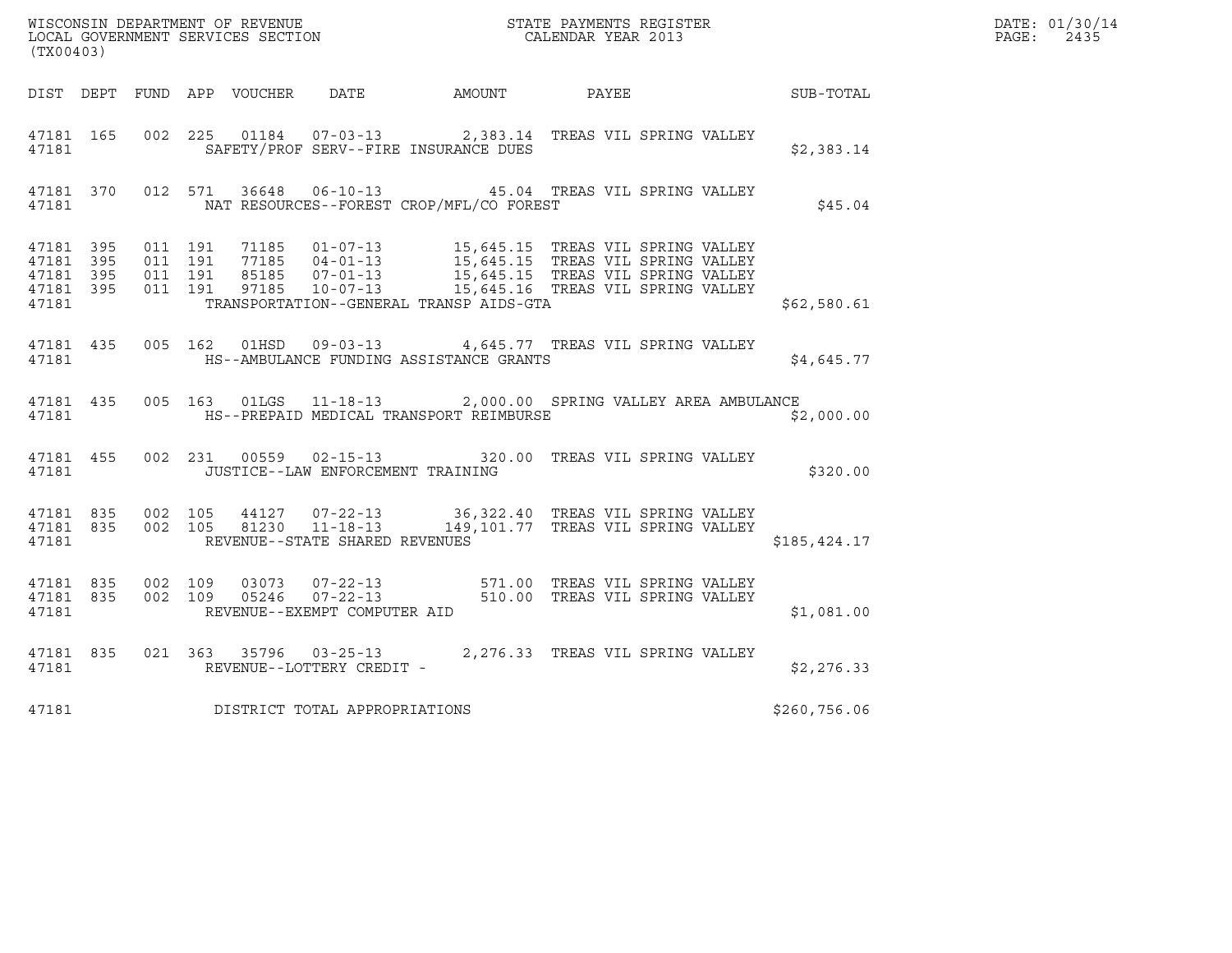| WISCONSIN DEPARTMENT OF REVENUE<br>LOCAL GOVERNMENT SERVICES SECTION<br>(TX00403) | STATE PAYMENTS REGISTER<br>CALENDAR YEAR 2013 | DATE: 01/30/14<br>PAGE:<br>2436 |
|-----------------------------------------------------------------------------------|-----------------------------------------------|---------------------------------|

| (TX00403)                                                                     |                                                                                                                                                                            |        |                                                                                                                      |              |
|-------------------------------------------------------------------------------|----------------------------------------------------------------------------------------------------------------------------------------------------------------------------|--------|----------------------------------------------------------------------------------------------------------------------|--------------|
| DIST DEPT<br>FUND                                                             | APP VOUCHER<br>DATE                                                                                                                                                        | AMOUNT | PAYEE                                                                                                                | SUB-TOTAL    |
| 002<br>47271 165<br>47271                                                     | 225<br>SAFETY/PROF SERV--FIRE INSURANCE DUES                                                                                                                               |        |                                                                                                                      | \$9,608.06   |
| 47271 395<br>47271<br>395<br>011<br>47271<br>395<br>011<br>47271 395<br>47271 | 011 191<br>71186   01-07-13<br>191<br>77186  04-01-13<br>191<br>85186       07-01-13<br>97186      10-07-13<br>97186<br>011 191<br>TRANSPORTATION--GENERAL TRANSP AIDS-GTA |        | 55,866.43 CITY OF PRESCOTT<br>55,866.43 CITY OF PRESCOTT<br>55,866.43 CITY OF PRESCOTT<br>55,866.43 CITY OF PRESCOTT | \$223,465.72 |
| 47271 435<br>47271                                                            | 005 162<br>01HSD  09-03-13  4,879.47  CITY PRESCOTT<br>HS--AMBULANCE FUNDING ASSISTANCE GRANTS                                                                             |        |                                                                                                                      | \$4,879.47   |
| 47271 455<br>47271                                                            | 002 231 00499 02-13-13 1,280.00 TREAS CITY PRESCOTT<br>JUSTICE--LAW ENFORCEMENT TRAINING                                                                                   |        |                                                                                                                      | \$1,280.00   |
| 505<br>002<br>47271<br>47271                                                  | 07207  02-19-13  223, 543.44  TREAS CITY PRESCOTT<br>743<br>DOA--HOUSING ASSISTANCE GRANTS                                                                                 |        |                                                                                                                      | \$223,543.44 |
| 47271 835<br>002<br>002<br>47271 835<br>47271                                 | 44128   07-22-13   102,970.04 TREAS CITY PRESCOTT<br>81231   11-18-13   246,837.81 TREAS CITY PRESCOTT<br>105<br>105<br>REVENUE--STATE SHARED REVENUES                     |        | 246,837.81 TREAS CITY PRESCOTT                                                                                       | \$349,807.85 |
| 002<br>47271<br>835<br>002<br>47271<br>835<br>47271                           | 109<br>03074<br>109<br>05247<br>$07 - 22 - 13$<br>REVENUE--EXEMPT COMPUTER AID                                                                                             |        | 07-22-13 2,092.00 TREAS CITY PRESCOTT<br>3,480.00 TREAS CITY PRESCOTT                                                | \$5,572.00   |
| 47271 835<br>47271                                                            | 021 363<br>$35797$ 03-25-13<br>REVENUE--LOTTERY CREDIT -                                                                                                                   |        | 4,429.31 TREAS CITY PRESCOTT                                                                                         | \$4,429.31   |
| 47271                                                                         | DISTRICT TOTAL APPROPRIATIONS                                                                                                                                              |        |                                                                                                                      | \$822,585.85 |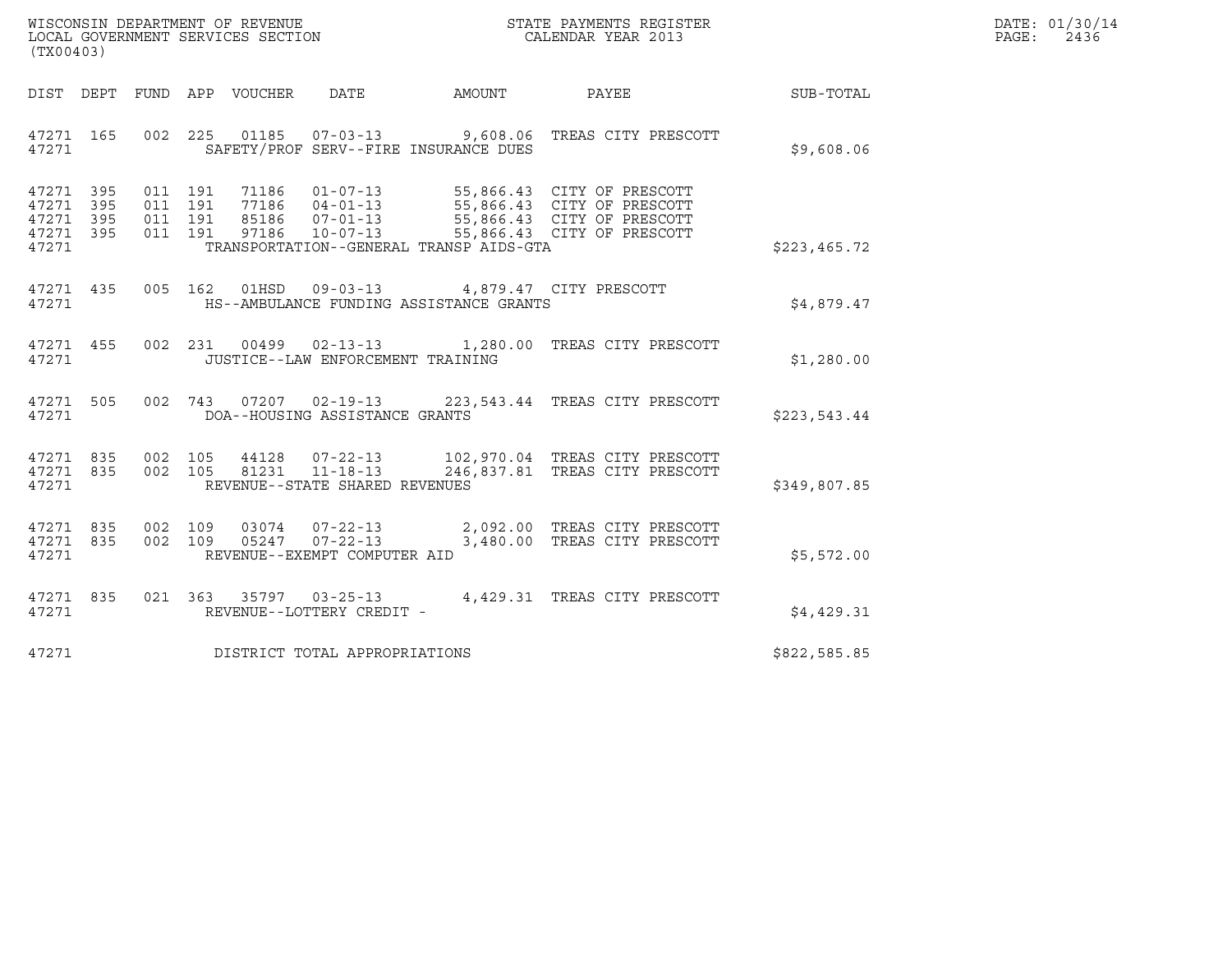| WISCONSIN DEPARTMENT OF REVENUE<br>LOCAL GOVERNMENT SERVICES SECTION<br>(TX00403) |                            |                                          |         |                                  |                                                                                                     | $\mathbf{M}$<br>STATE PAYMENTS REGISTER<br>CALENDAR YEAR 2013                                                                                                                               |  |                                            |  |              | DATE: 01/30/14<br>PAGE:<br>2437 |
|-----------------------------------------------------------------------------------|----------------------------|------------------------------------------|---------|----------------------------------|-----------------------------------------------------------------------------------------------------|---------------------------------------------------------------------------------------------------------------------------------------------------------------------------------------------|--|--------------------------------------------|--|--------------|---------------------------------|
| DIST DEPT                                                                         |                            |                                          |         | FUND APP VOUCHER                 | DATE                                                                                                | AMOUNT                                                                                                                                                                                      |  | PAYEE                                      |  | SUB-TOTAL    |                                 |
| 47276 165<br>47276                                                                |                            | 002                                      | 225     |                                  | 01186  07-03-13                                                                                     | 29,812.41 TREAS CITY RIVER FALLS<br>SAFETY/PROF SERV--FIRE INSURANCE DUES                                                                                                                   |  |                                            |  | \$29,812.41  |                                 |
| 47276 370                                                                         |                            | 002 503                                  |         | 16016                            | $02 - 06 - 13$                                                                                      | 328.06                                                                                                                                                                                      |  | TREAS CITY RIVER FALLS<br>TOWN SHARE 86.47 |  |              |                                 |
| 47276                                                                             |                            |                                          |         |                                  |                                                                                                     | NAT RESOURCES--AIDS IN LIEU OF TAXES                                                                                                                                                        |  |                                            |  | \$328.06     |                                 |
| 47276<br>47276<br>47276<br>47276<br>47276                                         | 395<br>395<br>395<br>395   | 011 162<br>011 162<br>011 162<br>011 162 |         | 72077<br>78077<br>86077<br>98077 | $01 - 07 - 13$<br>$04 - 01 - 13$<br>$07 - 01 - 13$<br>$10 - 07 - 13$                                | 4,803.50 TREAS CITY RIVER FALLS<br>4,803.50 TREAS CITY RIVER FALLS<br>4,803.50 TREAS CITY RIVER FALLS<br>4,803.51 TREAS CITY RIVER FALLS<br>TRANSPORTATION--CONNECTING HIGHWAY AIDS         |  |                                            |  | \$19, 214.01 |                                 |
| 47276<br>47276<br>47276<br>47276<br>47276                                         | 395<br>395<br>395<br>395   | 011 177<br>011 177<br>011 177<br>011 177 |         | 00043<br>80043<br>88043<br>92043 | $12 - 30 - 13$<br>$06 - 14 - 13$<br>$07 - 08 - 13$<br>$09 - 30 - 13$<br>TRANSPORTATION--TRANSIT AID | 8,333.00 TREAS CITY RIVER FALLS<br>13,888.00 TREAS CITY RIVER FALLS<br>13,888.00 TREAS CITY RIVER FALLS<br>13,888.00 TREAS CITY RIVER FALLS                                                 |  |                                            |  | \$49,997.00  |                                 |
| 47276<br>47276<br>47276<br>47276<br>47276                                         | 395<br>395<br>395<br>- 395 | 011 182<br>011 182<br>011 182<br>011 182 |         | 66332<br>84939<br>90257<br>93260 | $02 - 26 - 13$<br>$08 - 21 - 13$<br>$10 - 11 - 13$<br>$11 - 06 - 13$                                | 26,491.00 TREAS CITY RIVER FALLS<br>49,551.00 TREAS CITY RIVER FALLS<br>26,358.60 TREAS CITY RIVER FALLS<br>20,364.00 TREAS CITY RIVER FALLS<br>TRANSPORTATION--TRANSIT AIDS-FEDERAL        |  |                                            |  | \$122,764.60 |                                 |
| 47276<br>47276<br>47276<br>47276<br>47276                                         | 395<br>395<br>395<br>395   | 011 191<br>011 191<br>011 191<br>011 191 |         | 71187<br>77187<br>85187<br>97187 | $01 - 07 - 13$<br>$04 - 01 - 13$<br>$07 - 01 - 13$<br>$10 - 07 - 13$                                | 114,411.99 TREAS CITY RIVER FALLS<br>114,411.99 TREAS CITY RIVER FALLS<br>114,411.99 TREAS CITY RIVER FALLS<br>114,411.99 TREAS CITY RIVER FALLS<br>TRANSPORTATION--GENERAL TRANSP AIDS-GTA |  |                                            |  | \$457,647.96 |                                 |
| 47276<br>47276                                                                    | 395                        |                                          | 011 278 | 67477                            | $03 - 05 - 13$                                                                                      | 14,895.80 TREAS CITY RIVER FALLS<br>TRANSPORTATION--LRIP/TRIP/MSIP GRANTS                                                                                                                   |  |                                            |  | \$14,895.80  |                                 |
| 47276                                                                             |                            |                                          |         |                                  |                                                                                                     | 47276 435 005 162 01HSD 09-03-13 6,480.27 TREAS CITY RIVER FALLS<br>HS--AMBULANCE FUNDING ASSISTANCE GRANTS                                                                                 |  |                                            |  | \$6,480.27   |                                 |
| 47276 435<br>47276                                                                |                            |                                          |         |                                  |                                                                                                     | 005  163  01LGS  11-18-13  34, 200.00  RIVER FALLS AREA AMBULANCE<br>HS--PREPAID MEDICAL TRANSPORT REIMBURSE                                                                                |  |                                            |  | \$34,200.00  |                                 |
| 47276 455<br>47276 455<br>47276<br>47276                                          | 455                        | 002 231<br>002 231                       | 002 231 | 00088                            | $11 - 01 - 13$<br>00100  01-14-13<br>JUSTICE--LAW ENFORCEMENT TRAINING                              | 320.00 TREAS CITY RIVER FALLS<br>160.00 TREAS CITY RIVER FALLS<br>00521 02-13-13 3,200.00 TREAS CITY RIVER FALLS                                                                            |  |                                            |  | \$3,680.00   |                                 |